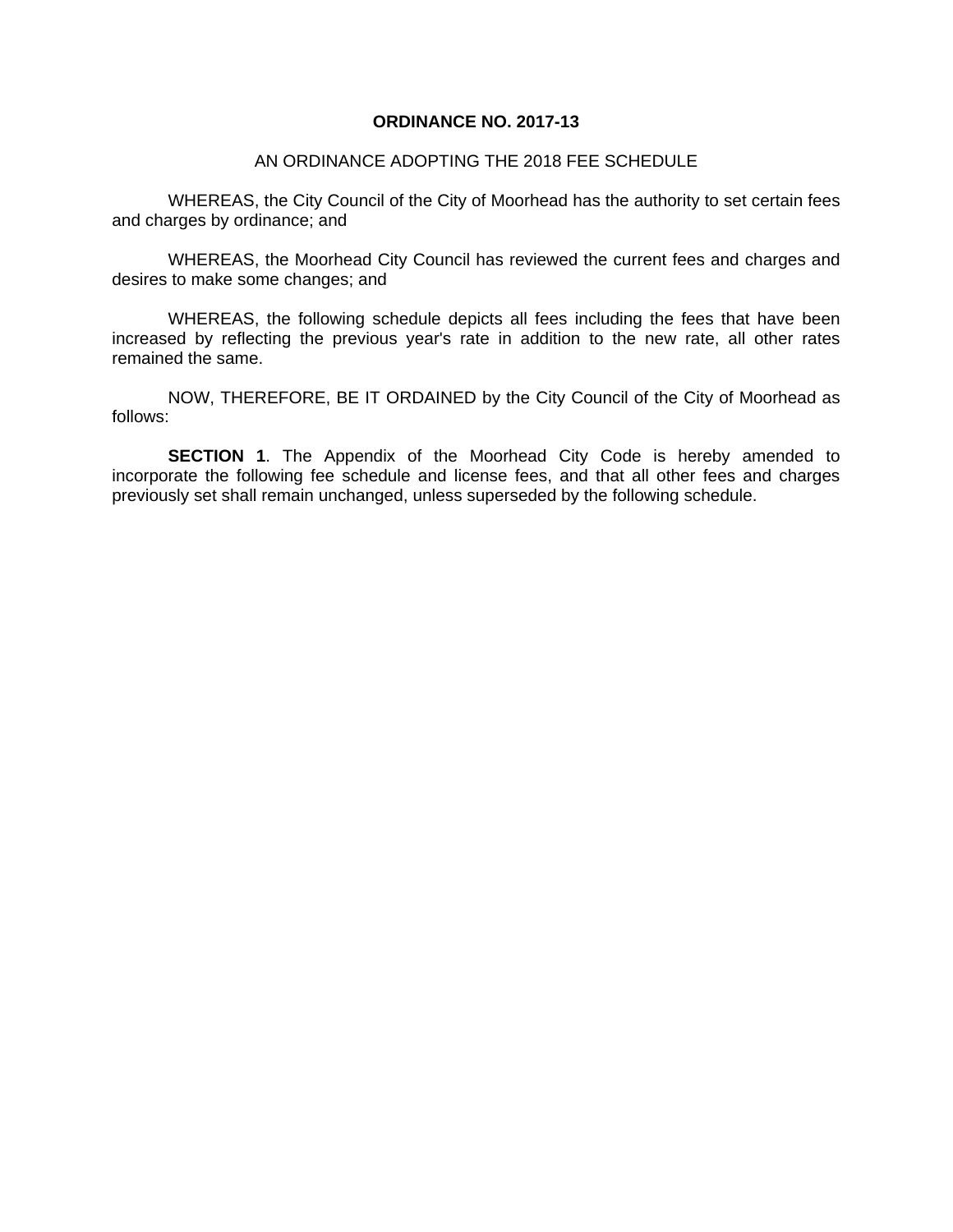# **2018 FEE SCHEDULE**

# **Table of Contents**

|                                        | Page |
|----------------------------------------|------|
| <b>Administration &amp; Accounting</b> | 2    |
| <b>Building-Plumbing-Heating</b>       | 3    |
| <b>Business Licenses</b>               | 6    |
| Economic Development                   | 8    |
| Engineering                            | 9    |
| <b>Fire Department</b>                 | 11   |
| Forestry                               | 13   |
| <b>Mass Transit</b>                    | 14   |
| Moorhead Public Service                | 16   |
| Neighborhood Services                  | 17   |
| Parks & Rec - Programs                 | 19   |
| Parks & Rec - Facilities & Equipment   | 22   |
| Parks & Rec - Golfing                  | 25   |
| <b>Pest Control</b>                    | 27   |
| Planning & Zoning                      | 28   |
| Police Department                      | 29   |
| Sanitation                             | 31   |
| Wastewater                             | 34   |
|                                        |      |

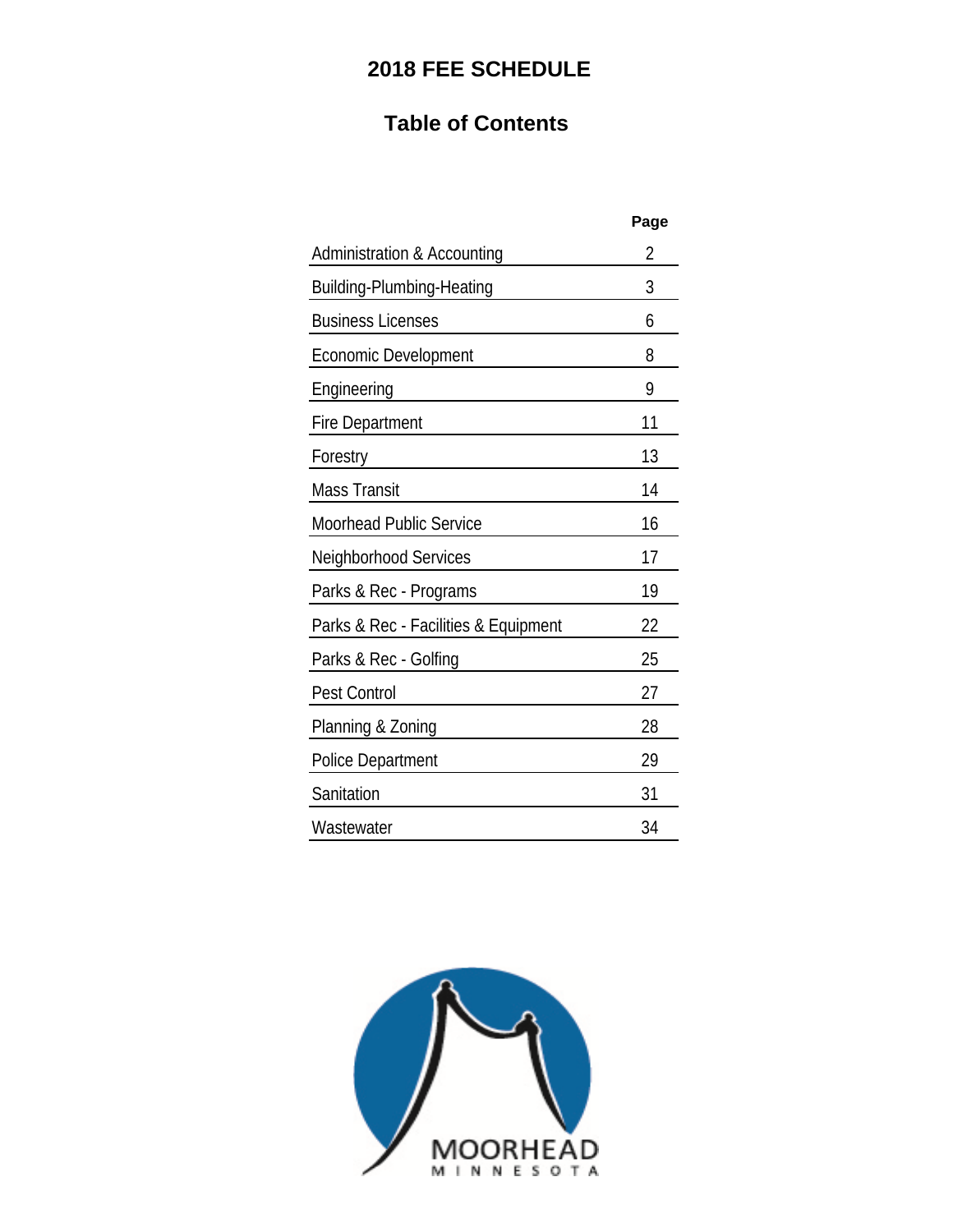# **Administration & Accounting**

|                             |                                           |       |                 | <b>FEE 2018</b>                                                                                                                                                                              |
|-----------------------------|-------------------------------------------|-------|-----------------|----------------------------------------------------------------------------------------------------------------------------------------------------------------------------------------------|
|                             | \$                                        | 15.00 |                 |                                                                                                                                                                                              |
|                             | \$                                        | 15.00 |                 |                                                                                                                                                                                              |
|                             | \$                                        | 10.00 |                 |                                                                                                                                                                                              |
|                             | \$                                        | 30.00 |                 |                                                                                                                                                                                              |
|                             | \$                                        | 15.00 |                 |                                                                                                                                                                                              |
| B&W - less than 100 pages   | \$                                        |       |                 |                                                                                                                                                                                              |
| B&W - 2-sided copies        | \$                                        |       |                 |                                                                                                                                                                                              |
| B&W - more than 100 pages   |                                           |       |                 |                                                                                                                                                                                              |
| 81/ <sub>2</sub> x 11 Color | \$                                        |       |                 |                                                                                                                                                                                              |
| 81/2 x 14 Color             | \$                                        |       |                 |                                                                                                                                                                                              |
| 11 x 17 Color               | \$                                        |       |                 |                                                                                                                                                                                              |
|                             |                                           |       |                 |                                                                                                                                                                                              |
| Residential                 | \$                                        |       |                 |                                                                                                                                                                                              |
| Multiple Family             | \$                                        |       |                 |                                                                                                                                                                                              |
| All Others                  | \$                                        |       |                 |                                                                                                                                                                                              |
|                             | <b>Duplicate Satisfaction of Mortgage</b> |       | <b>FEE 2017</b> | 0.25 Per copy<br>0.50 Per sheet<br>TBD Employee time to retrieve and cost of copies<br>1.00 Per page<br>1.25 Per page<br>1.50 Per page<br>4.00 Per month<br>4.00 Per month<br>4.00 Per month |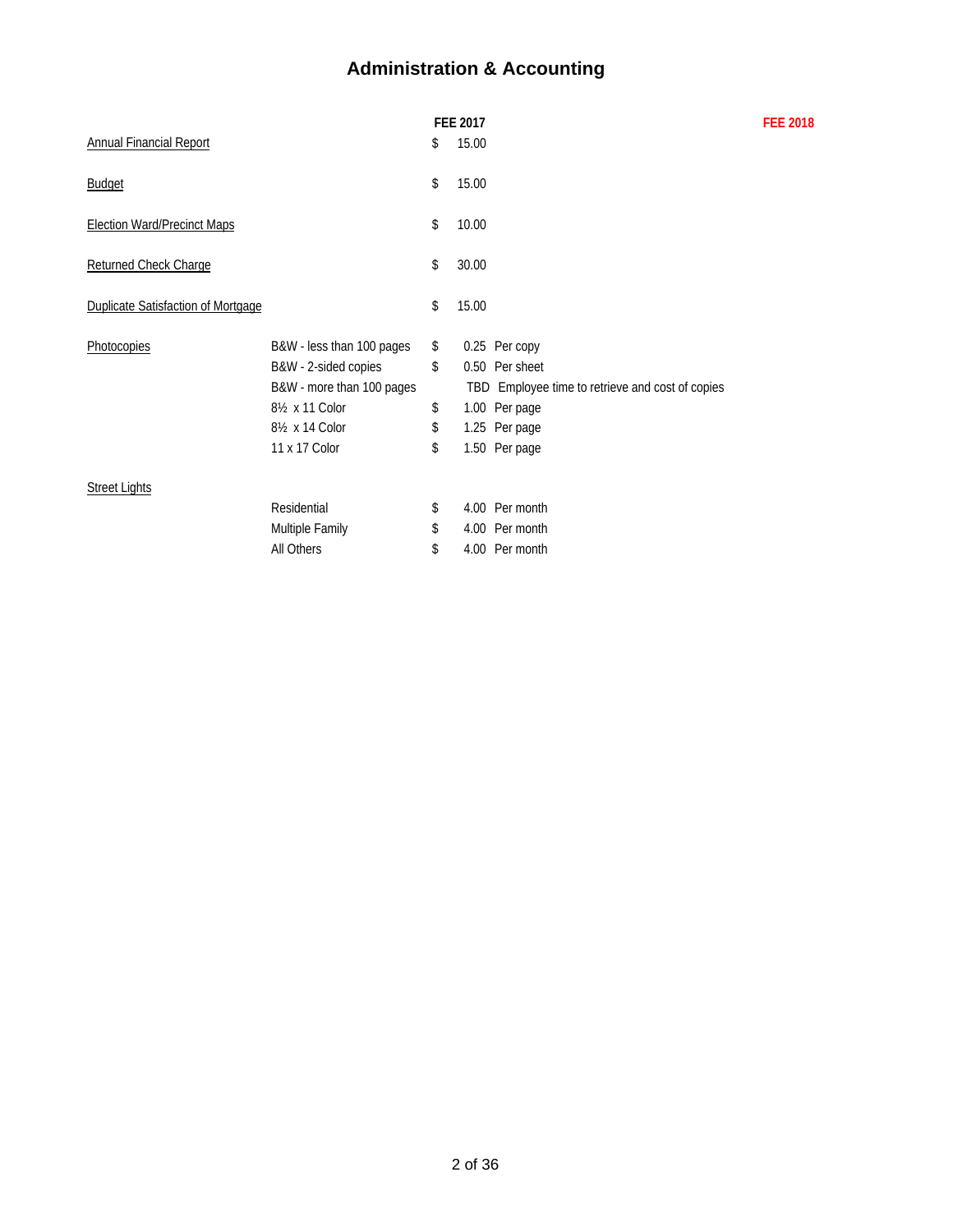## **Building-Plumbing-Heating**

|                    |                                                                            | FEE 2017 |        |                                                                                                                                        | <b>FEE 2018</b> |
|--------------------|----------------------------------------------------------------------------|----------|--------|----------------------------------------------------------------------------------------------------------------------------------------|-----------------|
|                    | BUILDING PERMIT FEES - Table 3-A (Other than New 1 and 2 Family Dwellings) |          |        |                                                                                                                                        |                 |
| Total Valuation \$ | 1 to \$1,000                                                               | \$       | 35.70  |                                                                                                                                        | \$<br>37.00     |
|                    | 1,001 to 25,000<br>\$                                                      | \$       |        | 35.70 for the first \$1,000.00 plus \$8.60<br>for each additional \$1,000.00 or<br>fraction thereof to and including<br>\$25,000.00    | \$<br>37.00     |
|                    | 25,001 to 50,000<br>\$                                                     | \$       |        | 244.00 for the first \$25,000.00 plus \$6.90<br>for each additional \$1,000.00 or<br>fraction thereof to and including<br>\$50,000.00  | \$<br>248.00    |
|                    | 50,001 to 100,000<br>\$                                                    | \$       |        | 417.00 for the first \$50,000.00 plus \$4.60<br>for each additional \$1,000.00 or<br>fraction thereof to and including<br>\$100,000.00 | \$<br>421.00    |
|                    | 100,001 and up<br>\$                                                       |          |        | 648.00 for the first \$100,000.00 plus \$4.00 \$<br>for each additional \$1,000.00 or<br>fraction thereof                              | 655.00          |
|                    | BUILDING PERMIT FEES - Table 3-D (New 1 and 2 family dwellings)            |          |        |                                                                                                                                        |                 |
|                    | Total Valuation \$1.00 to \$1,000.00                                       | \$       | 29.00  |                                                                                                                                        | \$<br>30.00     |
|                    | \$1,001.00 to \$100,000.00                                                 | \$       | 29.00  | for the first \$1,000.00 plus \$4.60<br>for each additional \$1,000.00 or<br>fraction thereof, to and including<br>\$100,000.00        | \$<br>30.00     |
|                    | \$100,001.00 and up                                                        | \$       |        | 487.00 for the first \$100,000 plus \$2.30<br>for each additional \$1,000.00 or<br>fraction thereof                                    | \$<br>490.00    |
| Other Inspections  |                                                                            |          |        |                                                                                                                                        |                 |
|                    | Reinspection, additional plan reviews, changes, revisions                  | \$       |        | 63.00 Per hour (1/2 hr minimum)                                                                                                        | \$<br>64.00     |
|                    | Swimming Pools                                                             | >>>>>    | 63.00  | By valuation as above                                                                                                                  | \$<br>64.00     |
|                    | Wood Burning Stoves<br>Satellite Dishes                                    | \$       | 63.00  |                                                                                                                                        | \$<br>64.00     |
|                    | Demolition                                                                 | \$<br>\$ | 63.00  |                                                                                                                                        | \$<br>64.00     |
|                    | Inspections when no City Permit is issued                                  | \$       | 63.00  |                                                                                                                                        | \$<br>64.00     |
|                    | Manufactured Homes (mobile homes in courts)                                | \$       | 63.00  |                                                                                                                                        | \$<br>64.00     |
|                    | Installation of LP and Propane tanks                                       | \$       | 15.75  |                                                                                                                                        | \$<br>16.00     |
|                    | Moving Permits within City limits-and Oakport                              | \$       | 157.50 |                                                                                                                                        | \$<br>160.00    |
|                    | Moving Permits out of City limits-and-Oakport                              | \$       | 63.00  |                                                                                                                                        | \$<br>64.00     |
|                    |                                                                            |          |        |                                                                                                                                        |                 |
|                    | Construction started without a permit                                      |          | >>>>>  | Fee equal to the permit fee of the<br>attributable building permit, limited<br>to \$5,000.                                             |                 |
|                    | <b>Commercial Building Plan Review</b>                                     |          |        | 25% of the building permit fee                                                                                                         |                 |

*cents/mile* 

| Contractor License Surcharge | \$ 5.25 |  | 6.00 |
|------------------------------|---------|--|------|
|                              |         |  |      |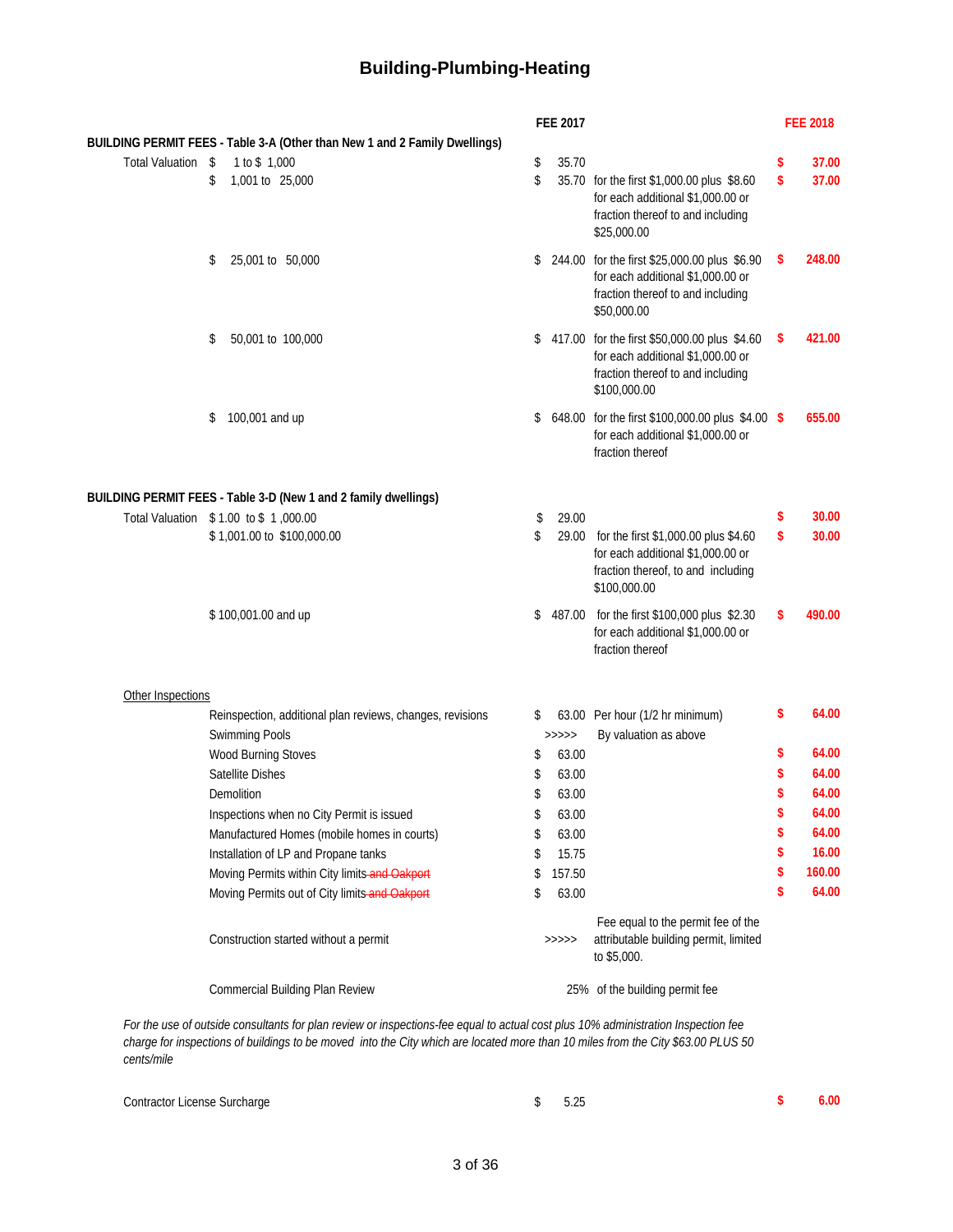## **Building-Plumbing-Heating**

|                                        |                                                                                                                     |          | <b>FEE 2017</b> |                                                                                                                                                   | <b>FEE 2018</b> |
|----------------------------------------|---------------------------------------------------------------------------------------------------------------------|----------|-----------------|---------------------------------------------------------------------------------------------------------------------------------------------------|-----------------|
|                                        |                                                                                                                     |          |                 |                                                                                                                                                   |                 |
| PLUMBING PERMIT FEES - Table 3-B:      | For the first four (4) fixture openings                                                                             | \$       | 31.50           |                                                                                                                                                   | \$<br>32.00     |
|                                        | For each fixture opening over four (4)                                                                              | \$       | 4.60            |                                                                                                                                                   | \$<br>5.00      |
|                                        | New Water Taps, each                                                                                                | \$       | 42.00           |                                                                                                                                                   | \$<br>43.00     |
|                                        | New Sewer Taps, each                                                                                                | \$       | 42.00           |                                                                                                                                                   | \$<br>43.00     |
|                                        | An investigation fee equal to the permit fee shall be charged whenever work is started prior to obtaining a permit. |          |                 |                                                                                                                                                   |                 |
| Plumbing Plan Review Fees:             |                                                                                                                     |          |                 |                                                                                                                                                   |                 |
| System Reviewed                        |                                                                                                                     |          |                 |                                                                                                                                                   |                 |
|                                        | Water distribution & drain, waste & vent systems, including interceptors, separators, or catch basins               |          |                 |                                                                                                                                                   |                 |
|                                        | 25 or fewer drainage fixture units                                                                                  | \$       | 105.00          |                                                                                                                                                   | \$<br>107.00    |
|                                        | 26 to 50 drainage fixture units                                                                                     | \$       | 190.00          |                                                                                                                                                   | \$<br>193.00    |
|                                        | 51 to 150 drainage fixture units                                                                                    | S        | 263.00          |                                                                                                                                                   | \$<br>267.00    |
|                                        | 151 to 249 drainage fixture units                                                                                   | \$       | 378.00          |                                                                                                                                                   | \$<br>383.00    |
|                                        | 250 or more drainage fixture units                                                                                  | \$       |                 | 2.10 Per drainage fixture unit to a<br>maximum of \$2,730 and<br>\$53.00/interceptor, separator, or<br>catch basin                                | \$<br>3.00      |
| <b>Building Sewer Service Only</b>     |                                                                                                                     | \$       | 105.00          |                                                                                                                                                   | \$<br>107.00    |
| <b>Building Water Service Only</b>     |                                                                                                                     | \$       | 105.00          |                                                                                                                                                   | \$<br>107.00    |
|                                        | Building Water Distribution System Only (no drainage system)                                                        | \$       |                 | 3.20 Per supply fixture unit to a<br>maximum of \$100.00                                                                                          | \$<br>4.00      |
| <b>Storm Drainage System</b>           |                                                                                                                     | \$       |                 | 173.00 minimum fee, or \$42.00 per drain<br>opening, up to a maximum of<br>\$420.00, and \$53.00 per<br>interceptor, separator, or catch<br>basin | \$<br>175.00    |
|                                        |                                                                                                                     |          |                 |                                                                                                                                                   |                 |
| <b>HEATING PERMIT FEES - Table 3-C</b> |                                                                                                                     |          | 16.00           |                                                                                                                                                   | \$<br>17.00     |
|                                        | Total Valuation \$ 1.00 to \$ 500.00<br>\$501.00 to \$1,000.00                                                      | \$       |                 |                                                                                                                                                   | \$<br>38.00     |
|                                        | \$1,001.00 to \$10,000.00                                                                                           | \$<br>\$ | 37.00           | 37.00 for the first \$1,000.00 plus \$6.80 for \$<br>each additional \$1,000.00 or<br>fraction thereof, to and including<br>\$10,000.00           | 38.00           |
|                                        | \$10,001.00 to \$50,000.00                                                                                          | \$       |                 | 98.00 for the first \$10,000.00 plus \$4.20<br>for each additional \$1,000.00 or<br>fraction thereof, to and including<br>\$50,000.00             | \$<br>100.00    |
|                                        | \$50,001.00 to \$100,000.00                                                                                         | \$       |                 | 266.00 for the first \$50,000.00 plus \$2.60<br>for each additional \$1,000.00 or<br>fraction thereof, to and including<br>\$100,000.00           | \$<br>270.00    |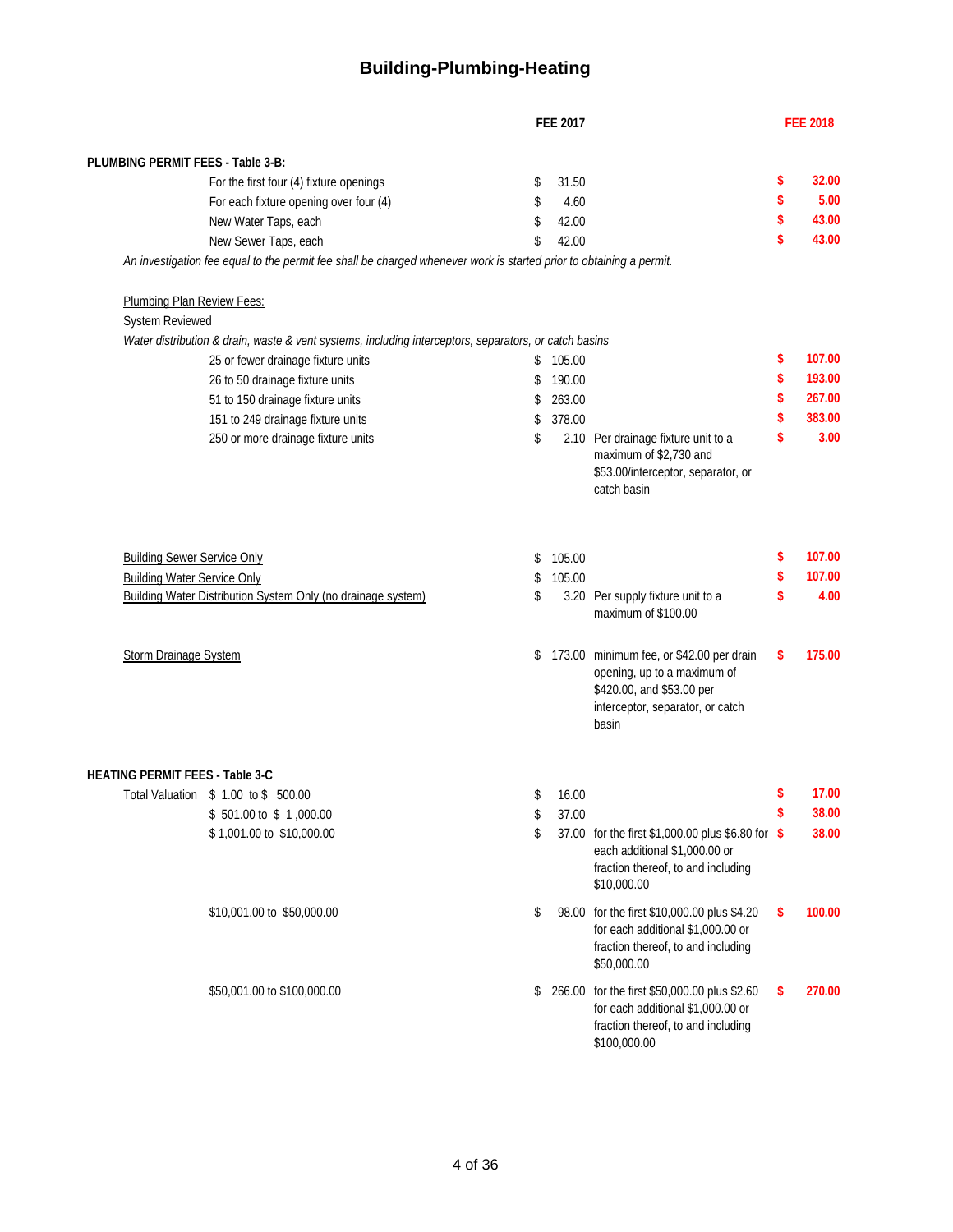## **Building-Plumbing-Heating**

**FEE 2017 FEE 2018** \$ 397.00 for the first \$100,000 plus \$1.40 for **\$ 400.00** 400.00 and up each additional \$1,000.00 or fraction thereof

*An investigation fee equal to the permit fee shall be charged whenever work is started without a permit.*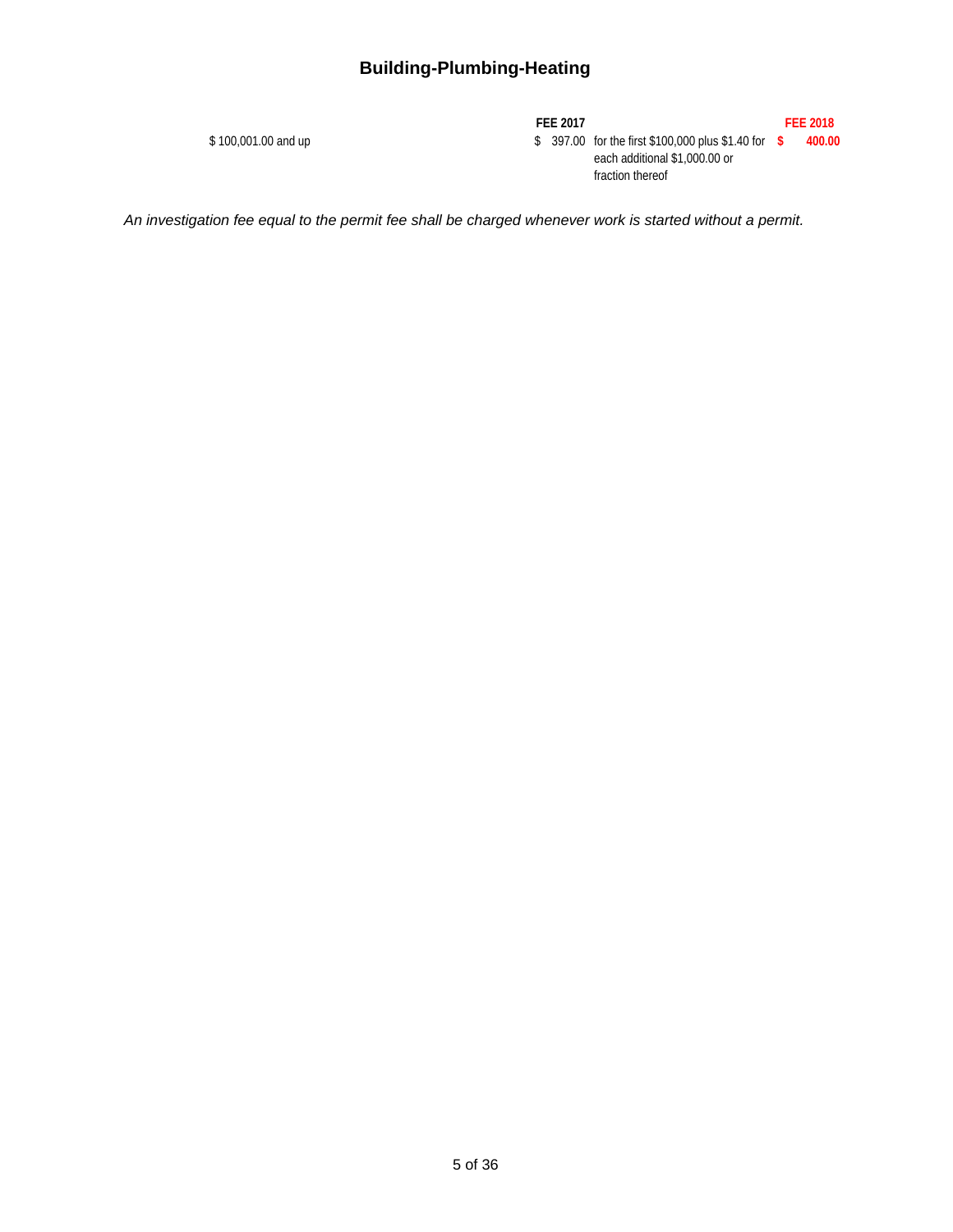## **Business License & Permits**

|                                              |                                                                      | <b>FEE 2017</b> | <b>FEE 2018</b> |
|----------------------------------------------|----------------------------------------------------------------------|-----------------|-----------------|
| Administration Fee - Insurance Reinstatement |                                                                      | 50.00<br>\$     |                 |
| Cigarette / Tobacco Products License         |                                                                      | 125.00<br>\$    |                 |
| <b>Coin Operated Amusement</b>               | Establishment                                                        | 25.00<br>\$     |                 |
|                                              | Vendor                                                               | 100.00<br>\$    |                 |
| Encroachment Right-of-Way Permit             | Fee for Adjoining Business or Property Owner                         | 50.00<br>\$     |                 |
|                                              | Fee for Mobile Operations                                            | 100.00<br>\$    |                 |
| <b>Liquor Licenses</b>                       | On-Sale Intoxicating Liquor                                          | \$6,000.00      |                 |
|                                              | On-Sale Intoxicating Liquor - Public Golf Course (8 Mos)             | \$4,000.00      |                 |
|                                              | 3.2% On-Sale Liquor                                                  | 300.00<br>\$    |                 |
|                                              | Malt Liquor (HHIC only)                                              | 300.00<br>\$    |                 |
|                                              | Wine                                                                 | 300.00<br>\$    |                 |
|                                              | Sunday                                                               | 200.00<br>\$    |                 |
|                                              | Club (On-Sale) - fee based on membership:                            |                 |                 |
|                                              | 200 members or less                                                  | 300.00<br>\$    |                 |
|                                              | 201 - 500 members                                                    | 500.00<br>\$    |                 |
|                                              | 501 - 1,000 members                                                  | 650.00<br>\$    |                 |
|                                              | 1,001 - 2,000 members                                                | 800.00<br>\$    |                 |
|                                              | 2,001 - 4,000 members                                                | \$1,000.00      |                 |
|                                              | 4,001 - 6,000 members                                                | \$2,000.00      |                 |
|                                              | Over 6,000 members                                                   | \$3,000.00      |                 |
|                                              | Off-Sale                                                             | 200.00<br>\$    |                 |
|                                              | Off-Sale 3.2% Malt Liquor                                            | 200.00<br>\$    |                 |
|                                              | <b>Brewer Off-Sale</b>                                               | 200.00<br>\$    |                 |
|                                              | Liquor License Application Packet                                    |                 |                 |
|                                              | (one "renewal" packet per establishment will be provided at no cost) | 20.00<br>\$     |                 |
|                                              | Investigation Fee for NEW On, Off, Sunday, and Wine applicants       | 250.00<br>\$    |                 |
|                                              | Investigation Fee for all On, Off, Sunday, and Wine renewals         | 125.00<br>\$    |                 |
|                                              | Special Event Community Festival                                     | 35.00<br>\$     |                 |
|                                              | Special Event On-Sale                                                | 35.00<br>\$     |                 |
|                                              | Special Event On-Sale 3.2 Percent Malt Liquor                        | 35.00<br>\$     |                 |
|                                              | Possession/Consumption (Parks)                                       | 35.00<br>\$     |                 |
|                                              | Deposit for Possession/Consumption Special Event (Parks)             |                 | 250.00<br>\$    |
|                                              | Special Event Liquor (Bluestem/Hjemkomst)                            | 35.00<br>\$     |                 |
|                                              | Taproom                                                              | 300.00<br>\$    |                 |
|                                              | Taproom On-Sale Sunday                                               | 200.00<br>\$    |                 |
|                                              |                                                                      |                 |                 |
| Live Adult Entertainment License             | <b>Business</b>                                                      | 250.00<br>\$    |                 |
|                                              | Individual                                                           | 250.00<br>\$    |                 |
| Massage Enterprise License                   | <b>Initial License</b>                                               | 125.00<br>\$    |                 |
|                                              | Renewal                                                              | 125.00<br>\$    |                 |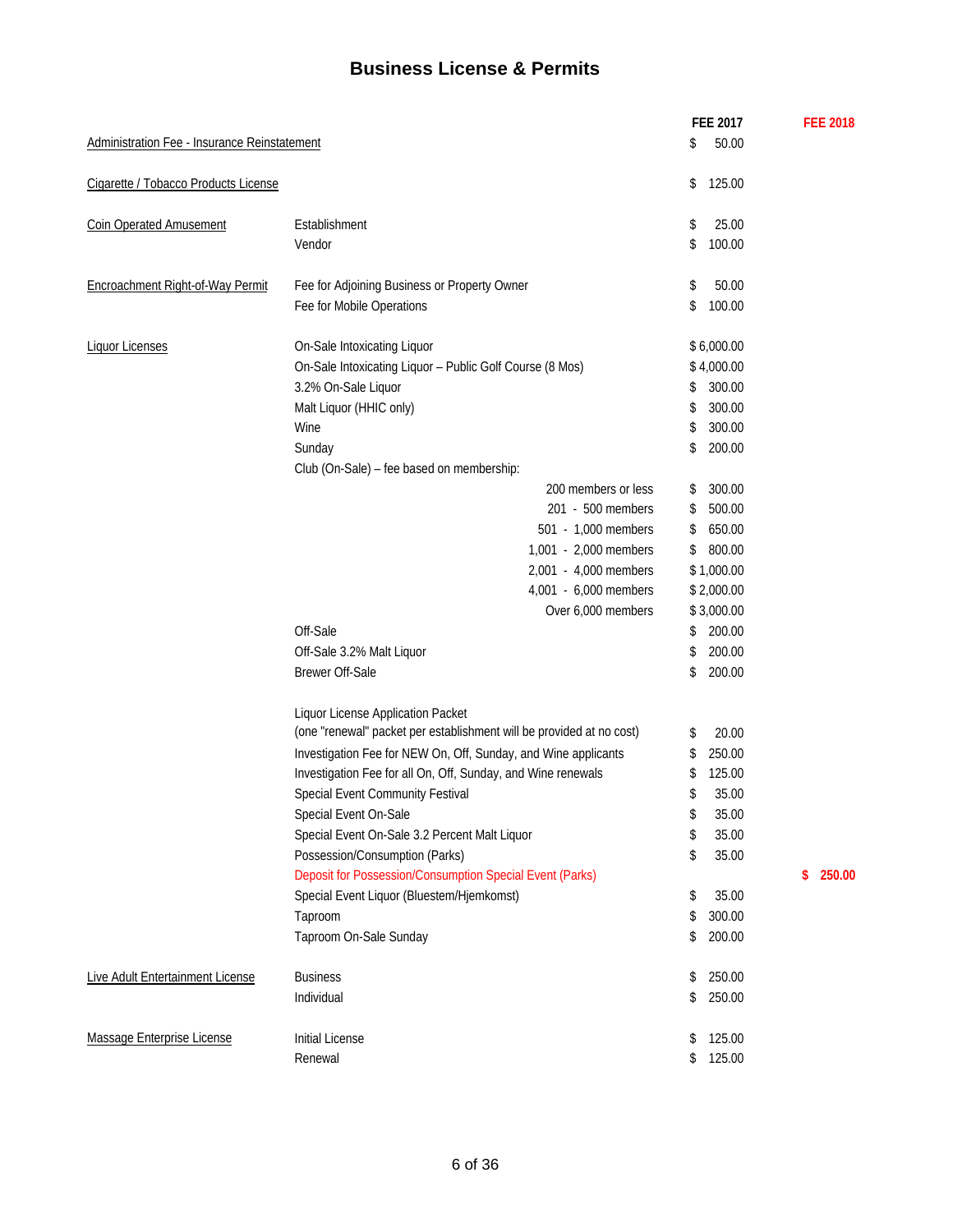## **Business License & Permits**

|                                         |                                                          | FEE 2017     | <b>FEE 2018</b> |
|-----------------------------------------|----------------------------------------------------------|--------------|-----------------|
| Massage Therapist License               | <b>Initial License</b>                                   | 125.00<br>\$ |                 |
|                                         | Renewal                                                  | 125.00<br>\$ |                 |
| Massage Enterprise/Therapist License    | Initial License                                          | 250.00<br>\$ |                 |
|                                         | Renewal                                                  | 125.00<br>\$ |                 |
| Massage Home Occupation                 | <b>Initial License</b>                                   | 125.00<br>\$ |                 |
|                                         | Renewal                                                  | 125.00<br>\$ |                 |
| Non-alcoholic Club License              |                                                          | 125.00<br>\$ |                 |
|                                         | Bond                                                     | \$3,000.00   |                 |
| Pawn Broker's License                   | Initial License Fee                                      | 500.00<br>\$ |                 |
|                                         | Renewal License Fee                                      | 250.00<br>\$ |                 |
|                                         | <b>Bond</b>                                              | \$5,000.00   |                 |
|                                         | <b>Transaction Fee</b>                                   | \$<br>1.00   |                 |
| Pet Shop License                        |                                                          | 150.00<br>\$ |                 |
| Salvage - Limited License               |                                                          | 300.00<br>\$ |                 |
|                                         | Bond                                                     | \$1,000.00   |                 |
| Second Hand Dealer's License            |                                                          | 125.00<br>\$ |                 |
|                                         | Bond                                                     | 500.00<br>\$ |                 |
| Shows and Circuses / Carnivals          | 1 <sup>st</sup> Day                                      | 50.00<br>\$  |                 |
|                                         | Each Day Thereafter                                      | 25.00<br>\$  |                 |
| Taxicab/Limousine License               | Taxicab/Limousine Driver (No Cap)                        | 125.00<br>\$ |                 |
|                                         | Taxicab/Limousine Service - First Vehicle                | 50.00<br>\$  |                 |
|                                         | Taxicab/Limousine Service - Add'l Vehicles - Cap (\$200) | 15.00<br>\$  |                 |
| <b>Transient Merchant</b>               | Daily                                                    | \$<br>125.00 |                 |
|                                         | Annual                                                   | 250.00<br>\$ |                 |
| <b>Transportation Network Companies</b> | Company                                                  | 125.00<br>\$ |                 |
| <b>Tree Contractor's License</b>        |                                                          | \$<br>50.00  |                 |
|                                         | Bond                                                     | \$1,000.00   |                 |
| <b>Used Car Dealer's License</b>        | <b>Franchised Dealer</b>                                 | 125.00<br>\$ |                 |
|                                         | Non-Franchised Dealer                                    | \$<br>125.00 |                 |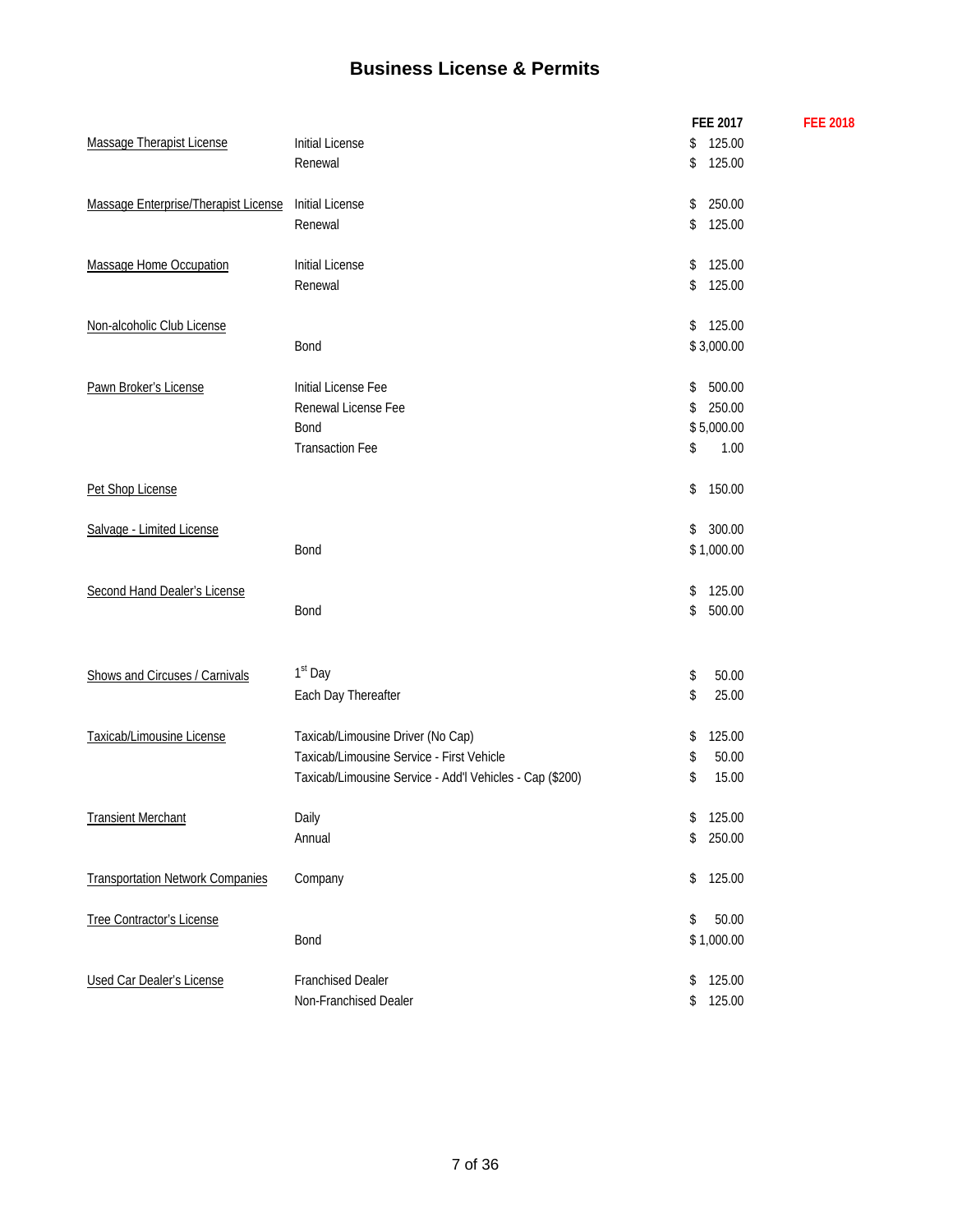# **Economic Development**

|                           | <b>FEE 2017</b> | <b>FEE 2018</b> |
|---------------------------|-----------------|-----------------|
| Tax Incentive Application | \$525.00        |                 |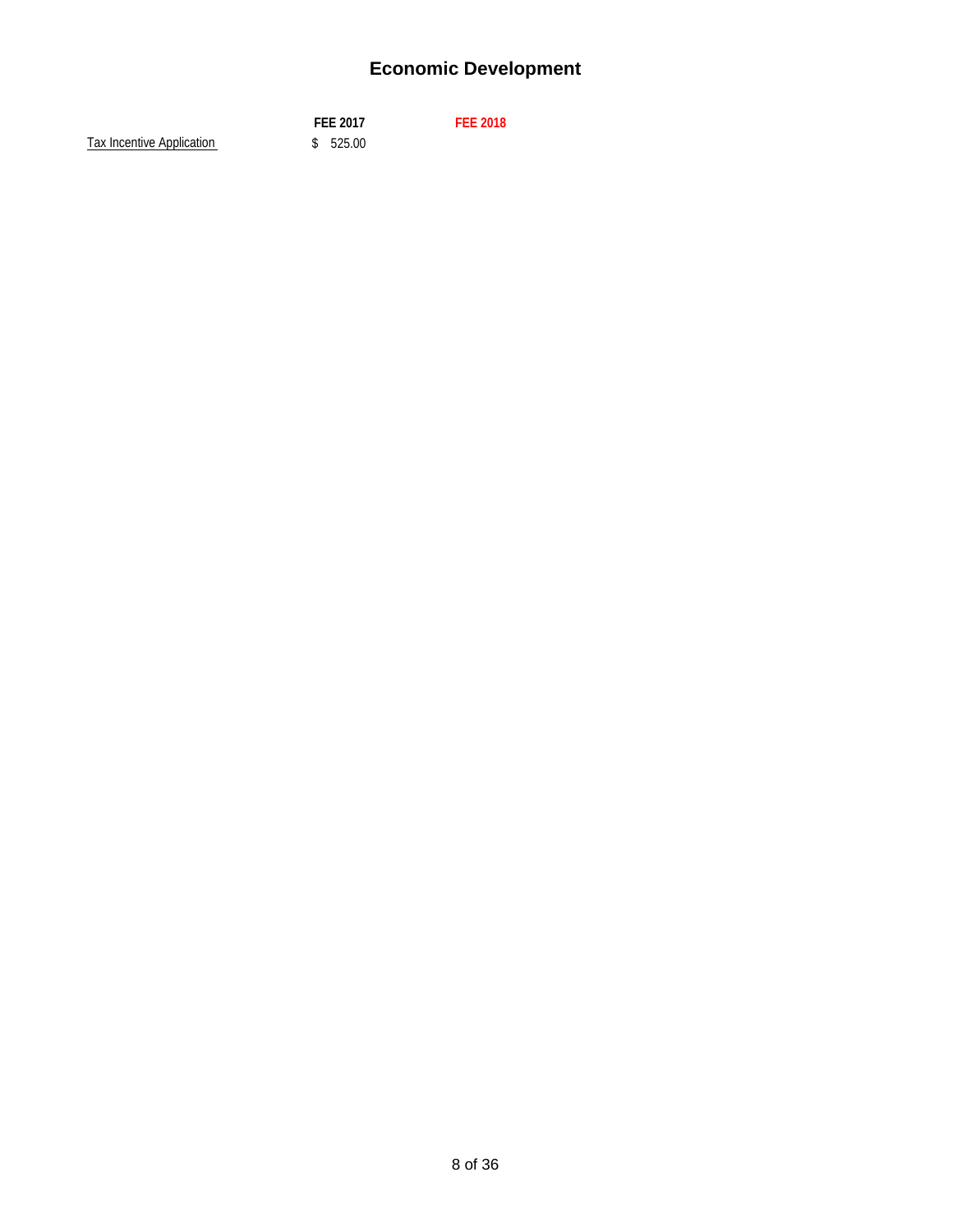# **Engineering**

|             |                                                               | <b>FEE 2017</b>        | <b>FEE 2018</b>                                                           |
|-------------|---------------------------------------------------------------|------------------------|---------------------------------------------------------------------------|
|             | <b>Construction Plans:</b>                                    |                        |                                                                           |
|             | PDF Electronic Copy<br>Paper Plan Sets                        | \$<br>10.00<br>At Cost |                                                                           |
|             |                                                               |                        |                                                                           |
|             | <b>Engineering Lawn Grades</b>                                | \$                     | 40.00 Per occurance                                                       |
|             | <b>Permits for Work Within the Right-of-Way:</b>              |                        |                                                                           |
|             | Underground Utility Installation / Repairs                    |                        |                                                                           |
|             | Contractor Bond to Work Within City Right-of-Way              | \$25,000               | minimum                                                                   |
|             | Insurance Required to Work Within City Right-of-Way           |                        | Same as for City Construction Contract (General Conditions Section 00800) |
|             | Boring/Trenching and Excavations                              |                        | \$250.00* 0' - 500'                                                       |
|             |                                                               |                        | \$550.00* 501' - 1500'                                                    |
|             |                                                               | $$1,250.00^*$ 1501'+   |                                                                           |
|             |                                                               |                        | *Fee includes \$20.00 Storm Water Application Fee                         |
|             | Wireless Telecommunication Facilities Within Right-of-Way     |                        |                                                                           |
|             | Permit                                                        |                        | \$250.00<br>Each                                                          |
|             | <b>Annual Rent</b>                                            |                        | Each<br>\$150.00                                                          |
|             | <b>Annual Maintenance</b>                                     |                        | \$25.00<br>Each                                                           |
|             | Power less than or equal to 100 watts                         |                        | Per radio node per month<br>\$73.00                                       |
|             | Power greater than 100 watts                                  |                        | Per radio node per month<br>\$182.00                                      |
|             |                                                               |                        |                                                                           |
|             | Driveway Approach / Curb & Gutter / Sidewalk                  |                        |                                                                           |
|             | Driveway Approach                                             | \$<br>30.00 Each       |                                                                           |
|             | Curb & Gutter or Sidewalk (excluding driveway width)          | \$                     | 0.75 per linear foot (\$10.00 minimum)                                    |
|             | Contractor Bond to Work Within City Right-of-Way              | \$5,000.00             |                                                                           |
|             | Insurance Required to Work Within City Right-of-Way           |                        | Same as for City Construction Contract (General Conditions Section 00800) |
| Stormwater: |                                                               |                        |                                                                           |
|             | Grading/Erosion Control Permit                                | \$                     | 20.00 upto 1 acre                                                         |
|             |                                                               | \$                     | 10.00 Per additional acre                                                 |
|             | <b>Annual Permit for New Subdivisions</b>                     | \$<br>250.00           |                                                                           |
|             |                                                               |                        |                                                                           |
|             | Plan Review Fee for Privately Financed Infrastructure:        |                        |                                                                           |
|             | The first \$100,000 of estimated construction cost:           | 4%                     |                                                                           |
|             | All cost above the first \$100,000 of est. construction cost: | 2%                     |                                                                           |
| Maps:       |                                                               |                        |                                                                           |
|             | Aerial Photo or Color Map (greater than 11" x 17")            | \$<br>30.00            |                                                                           |
|             | Black and White Map (greater than 11" x 17")                  | \$<br>15.00            |                                                                           |
|             | Street Right-of-Ways (all types)                              | \$<br>15.00            |                                                                           |
|             | Digital Copy                                                  | \$<br>15.00            |                                                                           |
|             | Special Mapping requests or custom projects                   | \$                     | 40.00 Per hour + media costs                                              |
|             |                                                               |                        |                                                                           |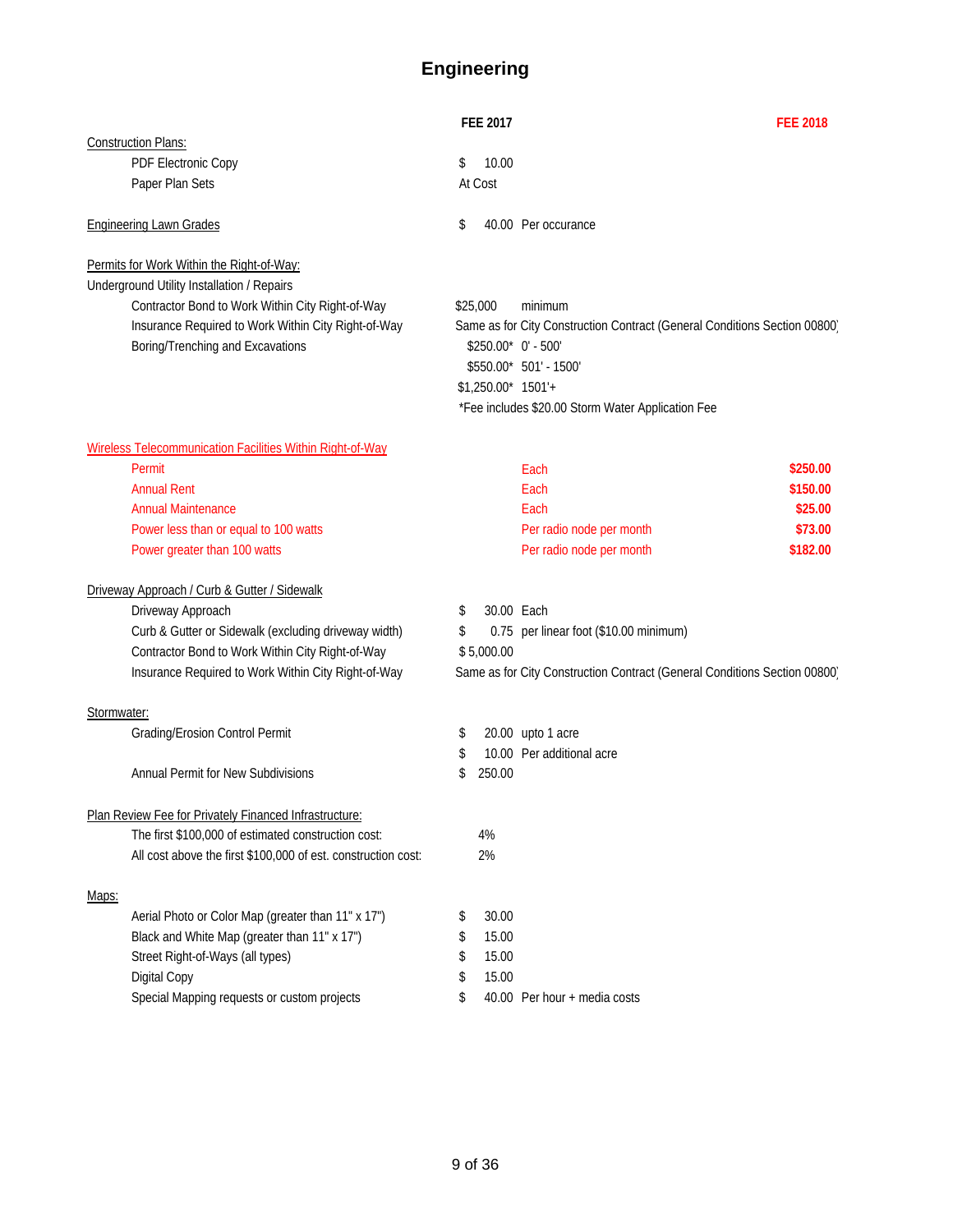# **Engineering**

#### **FEE 2017 FEE 2018**

|                          |                                                                                                                        | 1 LL 2017                               |
|--------------------------|------------------------------------------------------------------------------------------------------------------------|-----------------------------------------|
| Special Assessment Fees: |                                                                                                                        |                                         |
|                          | Administration Fees (Applied to all Assessed Projects)                                                                 | 5% Of Construction and Engineering Cost |
| <b>Engineering Fees</b>  | (Applied to Publicly Financed<br>Infrastructure Projects - Design and<br>Construction by City)                         | 11% Of Construction Cost                |
| <b>Engineering Fees</b>  | (Applied to Publicly Financed<br>Infrastructure Projects - Design Privately<br>Funded; Construction publically funded) | 7% Of Construction Cost                 |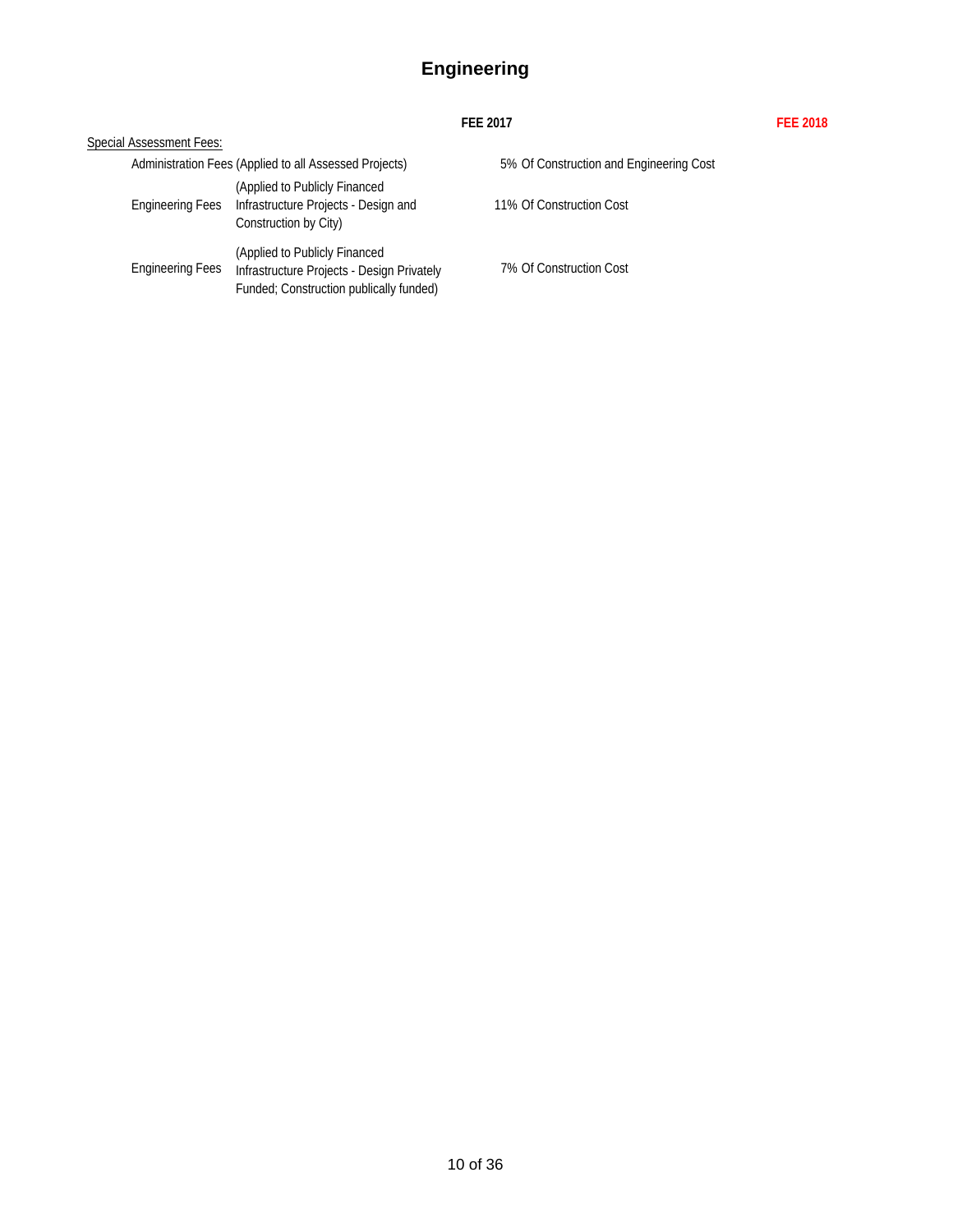#### **Fire Department**

**FEE 2017 FEE 2018**

|                                                                    | <b>FEE 2017</b> |                                                                                      |
|--------------------------------------------------------------------|-----------------|--------------------------------------------------------------------------------------|
| Reports: one copy free to victim                                   |                 |                                                                                      |
| Fire Incident                                                      | \$              | 3.00 Per report                                                                      |
|                                                                    |                 |                                                                                      |
| Photocopies                                                        |                 |                                                                                      |
| B&W - less than 100 pages                                          | \$              | 0.25 Per copy                                                                        |
| B&W - 2-sided copies                                               | \$              | 0.50 Per sheet                                                                       |
| B&W - more than 100 pages                                          |                 | TBD Employee time to retrieve and cost of copies                                     |
| 81/ <sub>2</sub> x 11 Color                                        | \$              | 1.00 Per page                                                                        |
| 8 <sup>1</sup> / <sub>2</sub> x 14 Color                           | \$              | 1.25 Per page                                                                        |
| 11 x 17 Color                                                      | \$              | 1.50 Per page                                                                        |
| Photographs                                                        | \$              | 15.00 Per hour plus actual cost for production of photographs                        |
| <b>Board of Appeals</b>                                            | \$<br>25.00     |                                                                                      |
| Parking in Fire Lane                                               |                 | See the Police Department Fees page for this item.                                   |
| Daycare/Foster Care Inspections                                    | \$<br>50.00     |                                                                                      |
| Other Inspections                                                  | \$              | 65.00 Per hour (1/2 hr minimum/30 minute increments)                                 |
| (Re-inspection, additional plan reviews, changes, revisions, etc.) |                 |                                                                                      |
| <b>Hotel/Motel Inspections</b>                                     |                 | Fee Schedule per MN 299F.46                                                          |
| <b>Underground Fireline Inspections</b>                            | \$              | 65.00 Per hour (1 hour minimum/30 minute increments)                                 |
| Wet/Dry Fire Suppression Systems Inspections                       | \$              | 65.00 Per hour (1 hour minimum/30 minute increments)                                 |
| <b>Alternative Fire Suppression Systems Inspections</b>            | \$              | 65.00 Per hour (1 hour minimum/30 minute increments)                                 |
| <b>Fire Prevention Permits</b>                                     |                 |                                                                                      |
| Ag Chemicals                                                       | \$<br>50.00     |                                                                                      |
| Auto/Truck Repair                                                  | \$<br>50.00     |                                                                                      |
| <b>Bulk Plant</b>                                                  | \$<br>50.00     |                                                                                      |
| <b>Bulk Station</b>                                                | \$<br>50.00     |                                                                                      |
| Cutting/Welding/Spray Painting                                     | \$<br>50.00     |                                                                                      |
| Dry Cleaners                                                       | \$<br>50.00     |                                                                                      |
| Engine Repair                                                      | \$<br>50.00     |                                                                                      |
| Explosives                                                         | \$<br>50.00     |                                                                                      |
| Fiberglass Manufacturing                                           | \$<br>50.00     |                                                                                      |
| Fire Alarm Plan Review/Inspection 2% of value                      | \$<br>100.00    | minimum (includes one hour of inspection w/additional hrs charged<br>@ \$65 per hr.) |
| Fire Alarm/Monitoring Only (Permit)                                | No fee          |                                                                                      |
| Fireworks Displays                                                 | Variable        | Subject to actual cost of fire department standby crew                               |
| Fireworks Retail Sale or Storage                                   | \$<br>100.00    |                                                                                      |
| <b>Fuel Dispensing Stations</b>                                    | \$              | 50.00 \$10 for 1st nozzle plus \$5 per additional nozzle - \$50 minimum              |
| Grain Handling/Dust                                                | \$<br>50.00     |                                                                                      |
| Hardware/Paint/Ammunition                                          | \$<br>50.00     |                                                                                      |
| Hazardous Materials                                                | \$<br>50.00     |                                                                                      |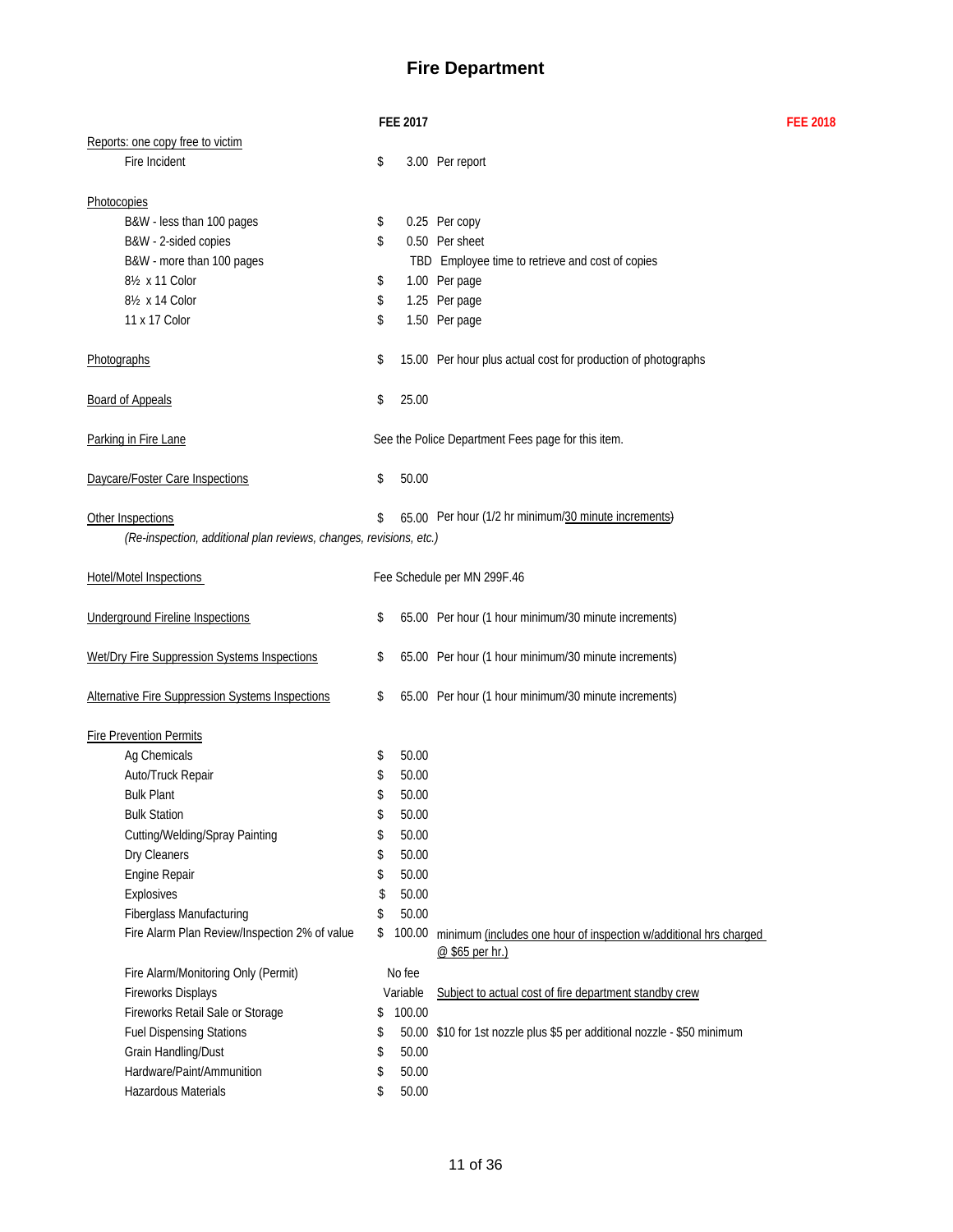#### **Fire Department**

|                                               | <b>FEE 2017</b>                                                          | <b>FFF 2018</b> |
|-----------------------------------------------|--------------------------------------------------------------------------|-----------------|
| Fire Prevention Permits (cont.)               |                                                                          |                 |
| Liquefied Petroleum Gas                       | \$<br>50.00                                                              |                 |
| <b>Paint Dealer</b>                           | \$<br>50.00                                                              |                 |
| Pest Control                                  | \$<br>50.00                                                              |                 |
| Service Station                               | \$<br>50.00                                                              |                 |
| Spray Painting/Undercoating                   | \$<br>50.00                                                              |                 |
| Tank Installation (above or underground fuel) | Same as Building Permit Fee Schedule Table 3-A with a minimum 50.00/tank |                 |
| Tank Removal (above or underground fuel)      | \$<br>50.00 Per tank                                                     |                 |
| <b>Temporary Structures</b>                   | \$<br>50.00                                                              |                 |
| Waste Tire Processing/Storage                 | \$<br>50.00                                                              |                 |
| Woodworking/Finishing                         | \$<br>50.00                                                              |                 |
|                                               |                                                                          |                 |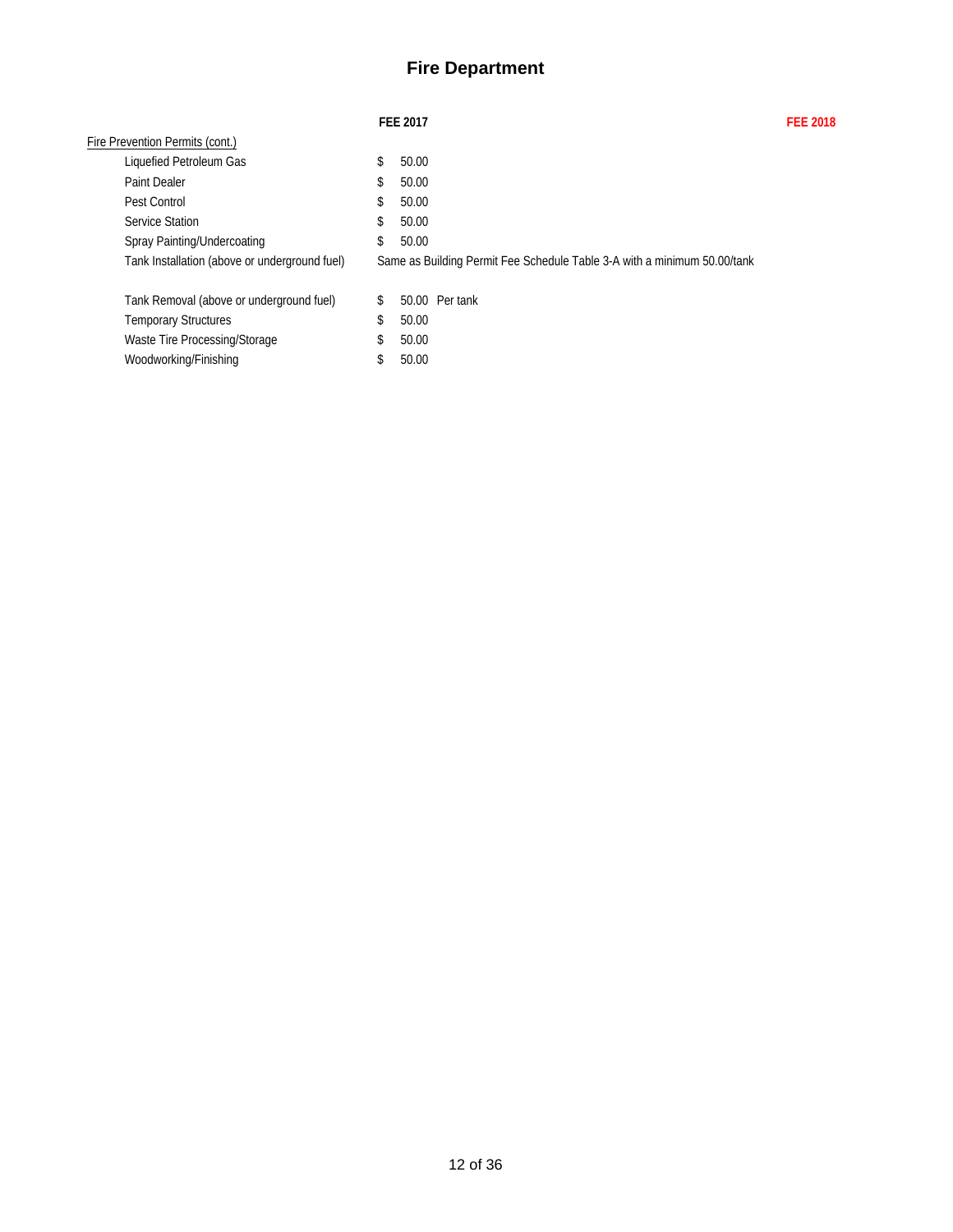#### **Forestry**

|                                                             | FEE 2017             |  |  |  |  |
|-------------------------------------------------------------|----------------------|--|--|--|--|
| Monthly Fees                                                |                      |  |  |  |  |
| Residential                                                 | \$<br>4.18 Per month |  |  |  |  |
| <b>Rental Units</b>                                         | \$<br>4.18 Per month |  |  |  |  |
| Dump Fees at Tree Disposal Site (including stump grindings) |                      |  |  |  |  |
|                                                             | Outside              |  |  |  |  |

|                                        | Moorhead     |                            | Minnesota | Minnesota    |        |
|----------------------------------------|--------------|----------------------------|-----------|--------------|--------|
| Pickup/without side boards             | 20.00        |                            | 40.00     | - \$         | 60.00  |
| Pickup/with side boards                | 25.00        | - S                        | 50.00     | <sup>S</sup> | 75.00  |
| One-ton trucks or single axle trailers | 40.00        | - S                        | 80.00     | - \$         | 120.00 |
| Two-ton trucks or double axle trailers | 60.00        |                            | 120.00    | - \$         | 180.00 |
| Tandem axle trucks                     | 120.00       |                            | 240.00    | - S          | 360.00 |
| Trucks larger than tandem axle         | \$<br>180.00 | - \$                       | 360.00    | - S          | 540.00 |
| Late Fee                               |              | 5% of unpaid balance/month |           |              |        |

*City of Moorhead residents/homeowners may bring material that can be chipped to the disposal site at NO CHARGE.*

*Elm material from within City Limits can be dumped at no charge. Mixed loads (containing Elm) will be charged at full rates.*

*Elm material originating from outside the City will be charged full rates.*

*Loads dumped with load tickets that included fraudulent location verification information will be subject to a \$100 penalty and additional criminal charges may be filed.*

| <b>Branch Pickup Fees</b> |
|---------------------------|
|---------------------------|

| Branch pickups - 8" in diameter or less     | No Charge |                                 |
|---------------------------------------------|-----------|---------------------------------|
| Elm/Tree Boulevard Material                 | No Charge |                                 |
| Non-elm branch pickups requiring log loader | 60.00     |                                 |
| Tree/Shrub Root balls (call-in collection)  |           | 20.00 Per cubic yard (\$20 min) |

Piles exceeding 4' high x 8' wide x 12' long will be collected on a call-in basis by the log loader and charged a \$60 fee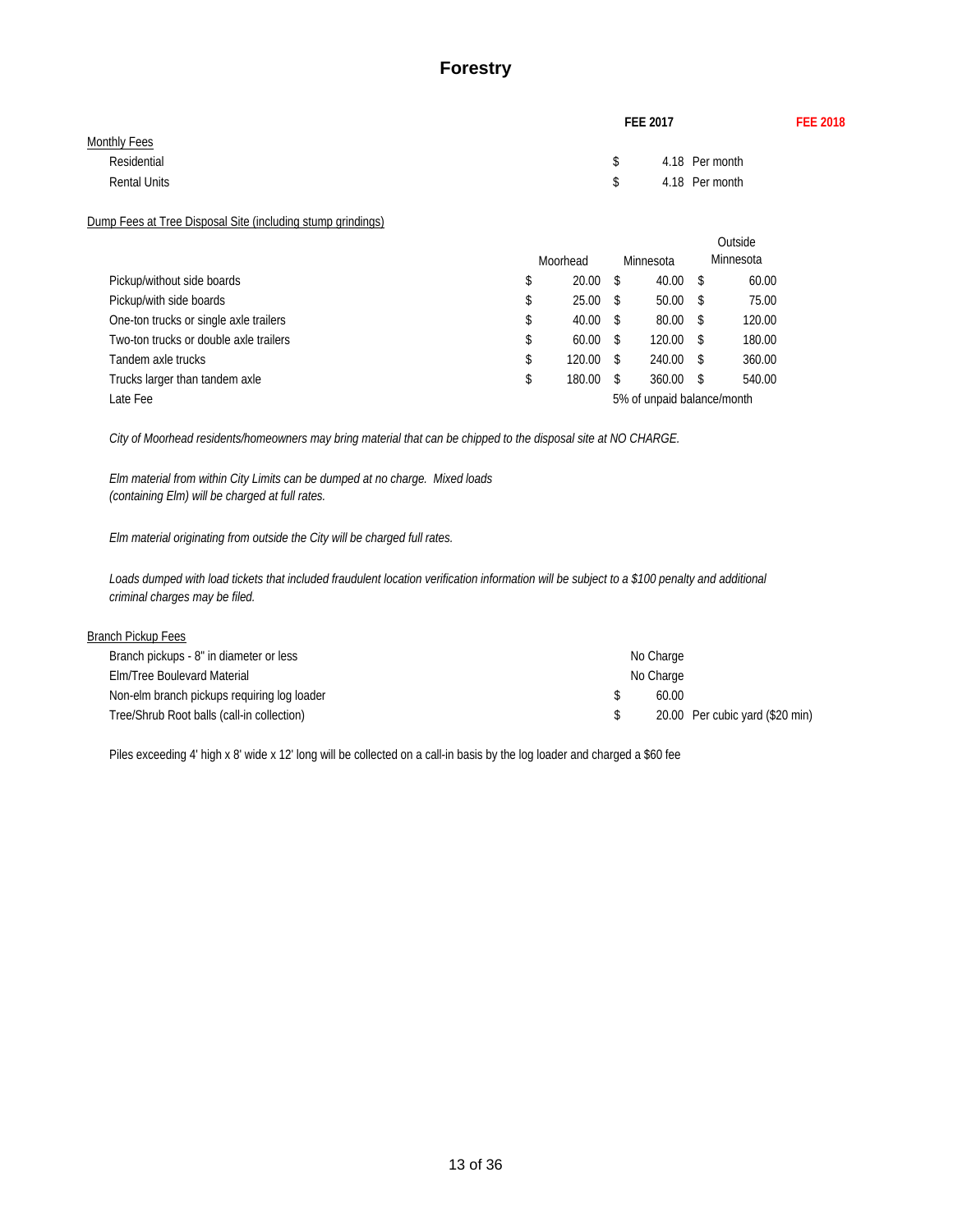# **Mass Transit**

|                                                                  | FEE 2017                          |    |              | <b>FEE 2018</b> |             |             |    |    |
|------------------------------------------------------------------|-----------------------------------|----|--------------|-----------------|-------------|-------------|----|----|
| <b>Fixed Route</b>                                               |                                   |    |              |                 |             |             |    |    |
| Cash Fares                                                       | Adult                             | \$ | 1.50         |                 |             |             |    |    |
|                                                                  | Elderly & Disabled                | \$ | 0.75         |                 |             |             |    |    |
|                                                                  | Youth (age 7-18) (K-12th grade)   | \$ | 0.75         |                 |             |             |    |    |
|                                                                  | Child (age birth to 6)            |    | Free         |                 |             |             |    |    |
|                                                                  | <b>Disabled Veterans</b>          |    | Free         |                 |             |             |    |    |
| Prepaid Tokens/Tickets (10 or more)                              | Adult                             | \$ | 1.50         |                 |             |             |    |    |
|                                                                  | Elderly & Disabled                | \$ | 0.75         |                 |             |             |    |    |
|                                                                  | Youth (age 7-18) (K-12th grade)   | \$ | 0.75         |                 |             |             |    |    |
| Monthly Pass                                                     | Adult                             | \$ | 40.00        |                 |             |             |    |    |
|                                                                  | Elderly & Disabled                | \$ | 26.00        |                 |             |             |    |    |
|                                                                  | Youth (age 7-18)                  |    | 26.00        |                 |             |             |    |    |
| <b>Other Passes</b>                                              | 14-Day Pass - All Customers       | \$ | 21.00        |                 |             |             |    |    |
|                                                                  | 4-Day Pass (Conventions Only)     | \$ | 10.00        |                 |             |             |    |    |
|                                                                  | 1-Day Pass - All Customers        | \$ | 5.00         |                 |             |             |    |    |
|                                                                  | 90-Day Pass-Youth (K-12th grade)  |    |              |                 |             |             | \$ | 26 |
| <b>Transfers Between Moorhead Buses</b>                          |                                   |    | Free         |                 |             |             |    |    |
| Transfers Between Moorhead and Fargo Buses                       |                                   |    | Free         |                 |             |             |    |    |
| Metro Senior Ride                                                |                                   |    |              |                 |             |             |    |    |
| Cash Fares                                                       | Senior Citizens age 60 & older    | \$ | 3.00         |                 |             |             |    |    |
|                                                                  | One Guest to Senior Citizen       | \$ | 3.00         |                 |             |             |    |    |
|                                                                  | General public                    | \$ | 23.00        |                 |             |             |    |    |
|                                                                  | Preschool child (under age 7)     |    | Free w/adult |                 |             |             |    |    |
|                                                                  | Transfers to Metro Area Transit   |    | Free         |                 |             |             |    |    |
| Prepaid Punch Cards                                              | Senior Citizen (60+) 20 ride card | \$ | 60.00        |                 |             |             |    |    |
|                                                                  | Senior Citizen (60+) 10 ride card | \$ | 30.00        |                 |             |             |    |    |
| <b>MAT Paratransit</b>                                           |                                   |    |              |                 |             |             |    |    |
| Cash                                                             |                                   | \$ | 3.00         |                 |             |             |    |    |
| Prepaid Coupons (10 or more)                                     |                                   | \$ | 3.00         |                 |             |             |    |    |
| Transfers Between Moorhead and Fargo Senior Buses                |                                   |    | Free         |                 |             |             |    |    |
| Passenger Assistants (1 per disabled person)                     |                                   |    | Free         |                 |             |             |    |    |
| Agency Rate for Non-Emergency Medical Trip Eligible for Medicaid |                                   | \$ | 25.00        |                 |             |             |    |    |
| Interior Advertising Rates (Monthly Rates):                      |                                   |    | 1-3 months   |                 | 4-11 months | 12+months   |    |    |
| <b>Panel Poster</b>                                              |                                   |    | 20.00        | $\frac{1}{2}$   | 17.00       | \$<br>14.00 |    |    |
| Ceiling Advertisements                                           |                                   | \$ | 100.00       | \$              | 85.00       | \$<br>70.00 |    |    |
| Advertising Handle                                               |                                   | \$ | 2.50         | \$              | 2.13        | \$<br>1.75  |    |    |

90-Day Pass-Youth (K-12th grade) **\$ 26.00**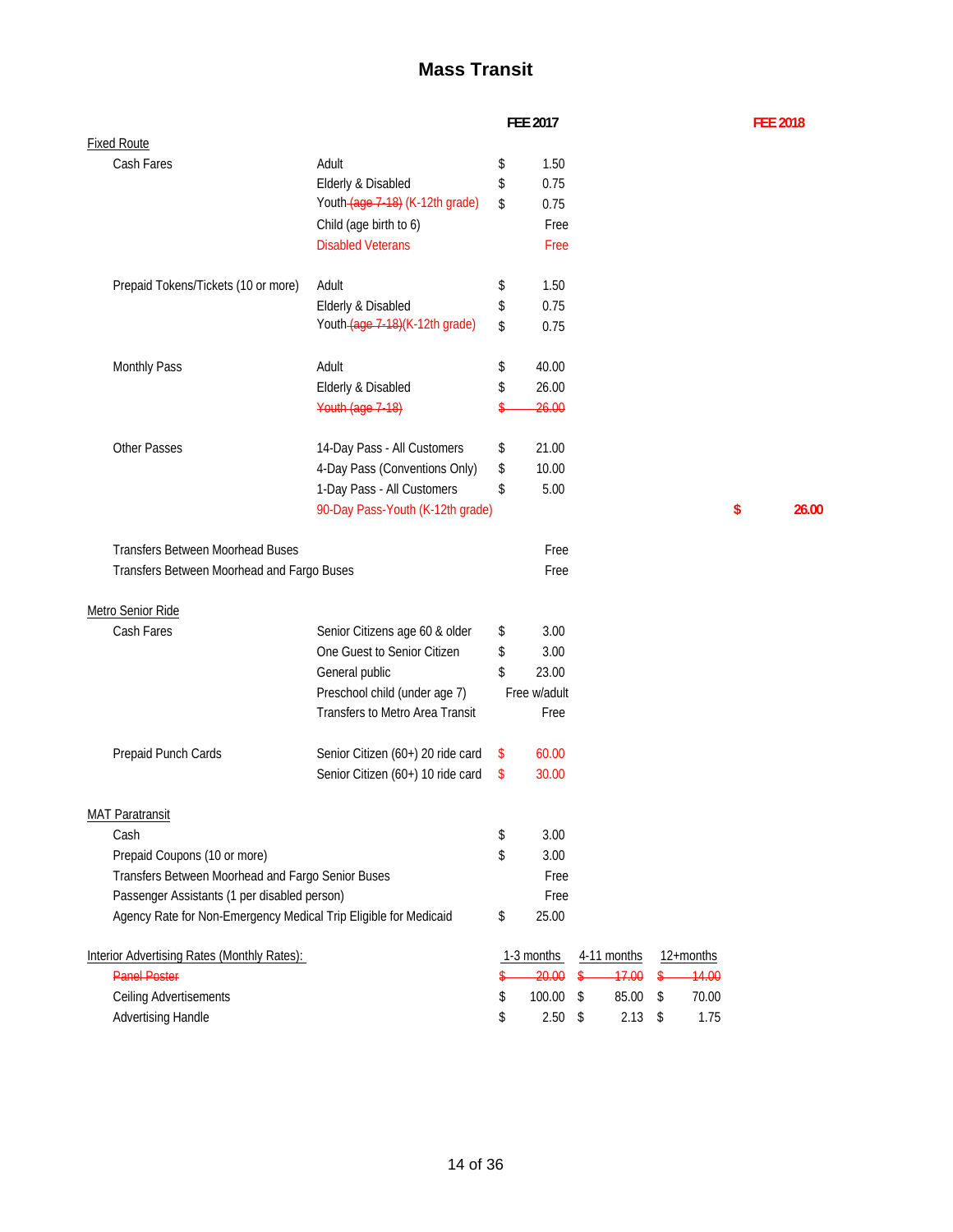## **Mass Transit**

|                                                               |    | <b>FEE 2017</b> |    |             |     |              | <b>FEE 2018</b> |
|---------------------------------------------------------------|----|-----------------|----|-------------|-----|--------------|-----------------|
| Exterior Advertising Rates (Monthly Rates)                    |    | 1-3 months      |    | 4-11 months |     | $12+$ months |                 |
| Full (entire bus)                                             | S  | .000.00         | S  | 850.00      | S   | 700.00       |                 |
| Full without headline (entire bus except top MATBUS headline) |    | -800.00         |    | 680.00      |     | 560.00       |                 |
| Two halves (both sides of the same bus)                       | Œ  | 750.00          | \$ | 638.00      | S   | 525.00       |                 |
| Two halves without headline                                   |    | 650.00          |    | 553.00      |     | 455.00       |                 |
| Half (one side)                                               | \$ | 500.00          | S  | 425.00      | S   | 350.00       |                 |
| <b>Half without headline</b>                                  |    | 400.00          |    | 340.00      |     | 280.00       |                 |
| King Kong (one side, between wheel wells, except headline)    | \$ | 330.00          | \$ | 281.00      | S   | 231.00       |                 |
| King (side of bus between wheel wells and below windows)      | \$ | 175.00          | S  | 149.00      | S   | 123.00       |                 |
| Rear (back only)                                              | \$ | 220.00          | \$ | 187.00      | \$. | 154.00       |                 |
| Rear (back only) Paratransit Bus                              |    | 75.00           |    | 64.00       |     | 53.00        | <b>New 2018</b> |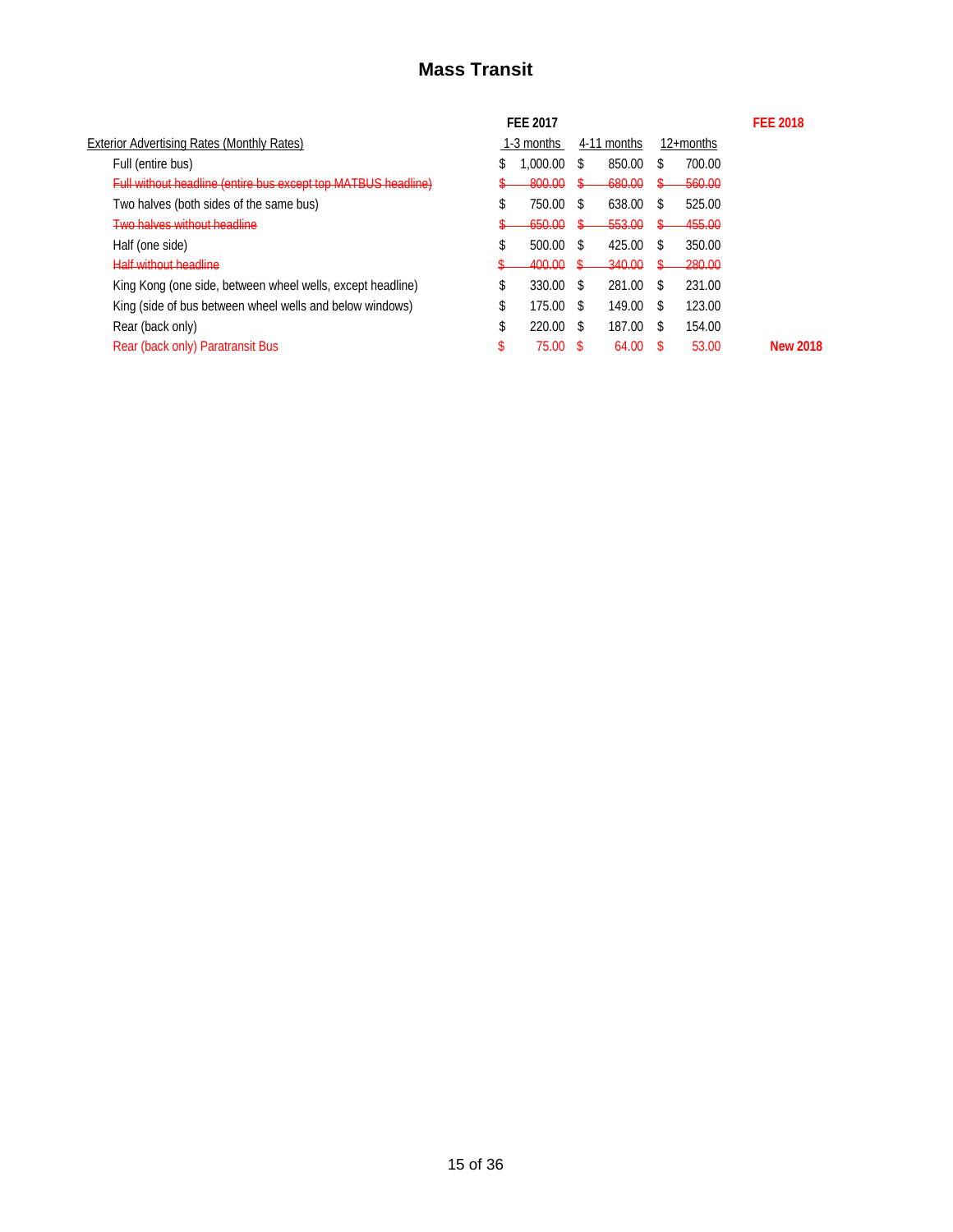## **Moorhead Public Service**

|                                                                                                         | <b>FFF 2017</b> | <b>FEE 2018</b> |
|---------------------------------------------------------------------------------------------------------|-----------------|-----------------|
| Fire Hydrant (Penalties for unauthorized use)                                                           |                 |                 |
| 1 <sup>st</sup> Violation for use without permit, not reporting weekly usage, or moving a hydrant meter | 200.00          |                 |
| 2 <sup>nd</sup> Violation for use without permit or moving hydrant meter                                | 500.00          |                 |
| <b>Repeated Violations</b>                                                                              | 1.000.00        |                 |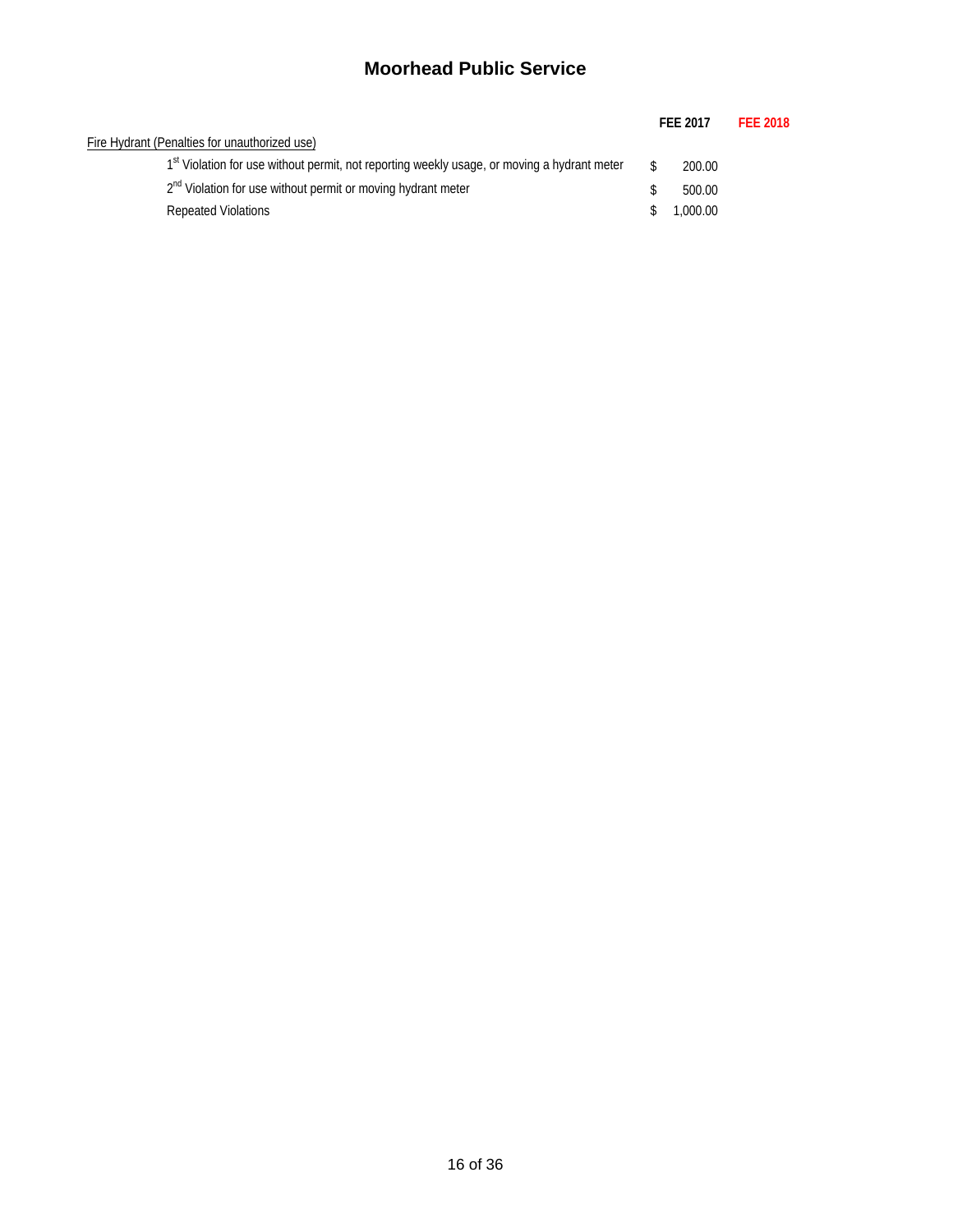## **Neighborhood Services**

|                                                                     |                                                                                                                                                                                                      | <b>FEE 2017</b>                            | <b>FEE 2018</b>                     |
|---------------------------------------------------------------------|------------------------------------------------------------------------------------------------------------------------------------------------------------------------------------------------------|--------------------------------------------|-------------------------------------|
| <b>Rental Registration Annual Fees</b>                              |                                                                                                                                                                                                      |                                            |                                     |
| Owner Occupied plus 1 Interior Unit Base Building Fee               |                                                                                                                                                                                                      | \$<br>50.00                                |                                     |
|                                                                     | Base Unit Fee                                                                                                                                                                                        | \$<br>10.00                                |                                     |
|                                                                     | <b>Incentive Reduction</b>                                                                                                                                                                           | \$                                         |                                     |
| 1 Unit                                                              | Base Building Fee                                                                                                                                                                                    | 125.00<br>\$                               |                                     |
|                                                                     | Base Unit Fee                                                                                                                                                                                        | 10.00<br>\$                                |                                     |
|                                                                     | <b>Incentive Reduction</b>                                                                                                                                                                           | \$<br>(50.00)                              |                                     |
| $2 - 4$ Units                                                       | Base Building Fee                                                                                                                                                                                    | 125.00<br>\$                               |                                     |
|                                                                     | Base Unit Fee                                                                                                                                                                                        | 10.00<br>\$                                |                                     |
|                                                                     | <b>Incentive Reduction</b>                                                                                                                                                                           | \$<br>(50.00)                              |                                     |
| 5 - 12 Units                                                        | Base Building Fee                                                                                                                                                                                    | 150.00<br>\$                               |                                     |
|                                                                     | <b>Base Unit Fee</b>                                                                                                                                                                                 | 10.00<br>\$                                |                                     |
|                                                                     | <b>Incentive Reduction</b>                                                                                                                                                                           | (50.00)<br>\$                              |                                     |
| 13 or more Units                                                    | Base Building Fee                                                                                                                                                                                    | 175.00<br>\$                               |                                     |
|                                                                     | <b>Base Unit Fee</b>                                                                                                                                                                                 | 5.00<br>\$                                 |                                     |
|                                                                     | <b>Incentive Reduction</b>                                                                                                                                                                           | \$<br>(50.00)                              |                                     |
| Transfer of Ownership - must be reported but no fee will be charged | \$50 building fee reduction applicable to well-managed properties qualifying for self-inspection.<br>Maximum 2 building fees per multifamily campus (co-located, same ownership, common appointment) | N/C                                        |                                     |
|                                                                     |                                                                                                                                                                                                      |                                            |                                     |
| Rental Registration Inspection Fees                                 | Initial Inspection                                                                                                                                                                                   | \$                                         |                                     |
|                                                                     | Re-inspection                                                                                                                                                                                        | \$100 for first hour<br>\$100/hr therafter |                                     |
|                                                                     | Administrative Penalties apply to property maintenance violations after the first re-inspection.                                                                                                     |                                            |                                     |
|                                                                     | Pre-purchase Inspection                                                                                                                                                                              | 100.00<br>\$                               |                                     |
|                                                                     | Missed inspection/"no-show" fee                                                                                                                                                                      | 25.00<br>\$                                |                                     |
|                                                                     | Second and subsequent missed inspection at same property                                                                                                                                             | \$<br>50.00                                |                                     |
| Late Registration Fees                                              | up to 30 days late (max \$50/building)                                                                                                                                                               | \$                                         | 25.00 Per dwelling unit             |
|                                                                     | 30 - 60 days late (max \$100/building)                                                                                                                                                               | \$                                         | 50.00 Per dwelling unit             |
|                                                                     | Administrative Penalties apply to unregistered rental units more than 60 days past due.                                                                                                              |                                            |                                     |
| Rental Report                                                       |                                                                                                                                                                                                      |                                            |                                     |
|                                                                     | Rental Report (one free copy to owner and/or occupant of housing unit)                                                                                                                               | \$                                         | 3.00 Per report                     |
| Codes/Correspondence                                                |                                                                                                                                                                                                      | \$                                         | 3.00 First page and then \$.25/page |
| Or                                                                  |                                                                                                                                                                                                      | \$15/hour                                  | Staff time to assemble & copy       |
|                                                                     |                                                                                                                                                                                                      |                                            |                                     |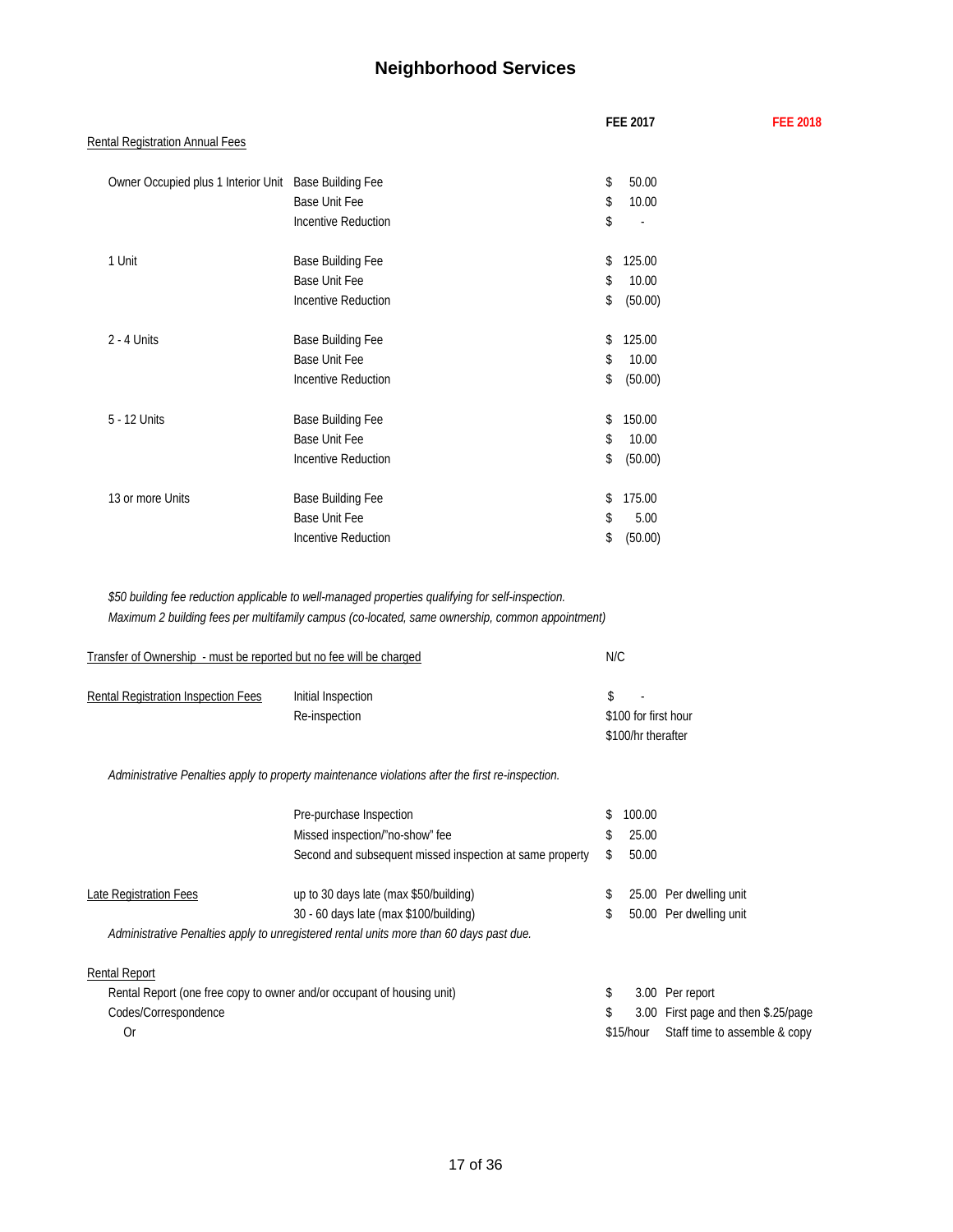#### **Neighborhood Services**

**FEE 2017 FEE 2018**

*The Moorhead City Council has adopted the following penalty structure for violations of the City Code set forth in Titles 3, 9, and 10*

| Violations | <b>Hazardous Property Condition</b>                        |     | 200.00 |
|------------|------------------------------------------------------------|-----|--------|
|            | <b>Substandard Property Condition</b>                      | S   | 100.00 |
|            | Unregistered Rental Dwelling Units                         | \$  | 100.00 |
|            | <b>Nuisances</b>                                           | S.  | 100.00 |
|            | <b>Zoning Violations</b>                                   | \$  | 100.00 |
|            | Other Violations of City Code Titles 3, 9, or 10           | \$. | 100.00 |
|            | Violations of Title 3, 9, or 10 affecting $5 - 20$ parcels |     |        |
|            | owned by the same property owner                           |     | 200.00 |
|            | Violations of Title 3, 9, or 10 affecting more than 20     |     |        |
|            | parcels owned by the same property owner                   |     | 300.00 |
|            |                                                            |     |        |

Fee noted is per violation. Continuing or repeat violations subject to daily penalties. Maximum penalty per violation is \$2,000.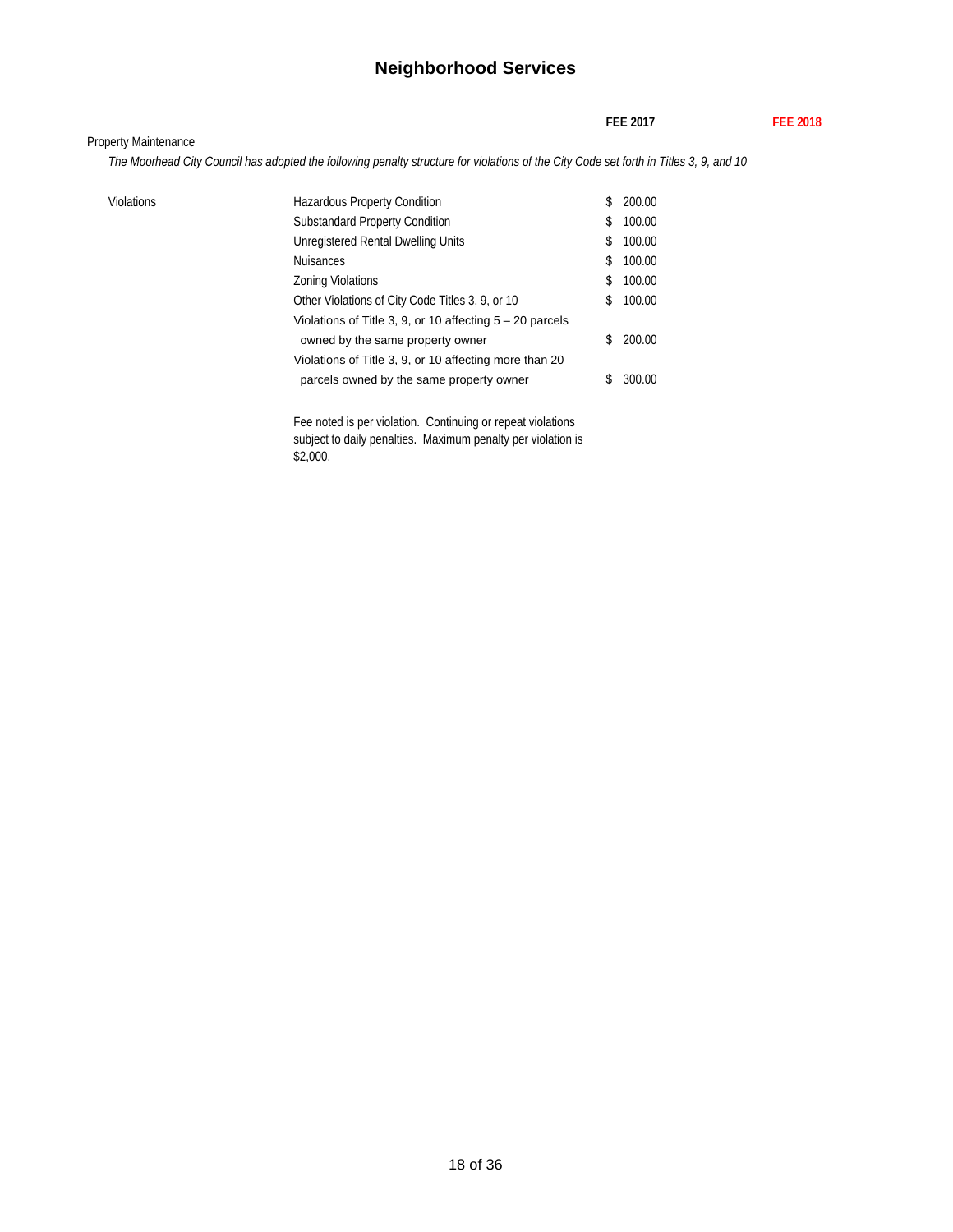#### **Parks & Rec-Programs**

|                               |                                       | <b>FEE 2017</b> |                                            | <b>FEE 2018</b> |
|-------------------------------|---------------------------------------|-----------------|--------------------------------------------|-----------------|
| <b>ADULT PROGRAMS</b>         |                                       |                 |                                            |                 |
| <b>Fitness Programs</b>       | All Levels Yoga                       | \$<br>41.00     |                                            | \$<br>42.00     |
|                               | Dance Attack                          | \$<br>41.00     |                                            | \$<br>42.00     |
|                               | Centergy Flow                         | \$<br>41.00     |                                            | \$<br>42.00     |
|                               | Deep Water Fitness                    | \$<br>41.00     |                                            | \$<br>42.00     |
| Hockey                        | Adult Hockey                          | \$              | 1,125.00 Per Team                          |                 |
| Ice Show Tickets              | Ages 3-11                             | \$<br>5.00      |                                            |                 |
|                               | Ages 12+                              | \$<br>7.00      |                                            | \$<br>8.00      |
| One Enchanted Evening Tickets |                                       | \$              | 10.00 Per Person                           | \$<br>12.00     |
| Open Gym (Ellen Hopkins)      |                                       | No Fee          |                                            |                 |
| Volleyball                    | Women's Volleyball                    | \$              | 290.00 Per Team, 9+ players - \$20.00/each |                 |
| Water Exercise (Punch Card)   | 8 punches                             | \$<br>27.00     |                                            | \$<br>28.00     |
|                               | 16 punches                            | \$<br>43.00     |                                            | \$<br>46.00     |
|                               | 24 punches                            | \$<br>59.00     |                                            | \$<br>65.00     |
| Dodgeball                     | Adult Dodgeball                       | \$              | 160.00 Per Team                            |                 |
| Kickball                      | Adult Kickball                        | \$              | 160.00 Per Team                            |                 |
| <b>Swimming Certification</b> | Lifeguard Certification               | \$<br>170.00    |                                            |                 |
|                               | Water Safety Instructor Certification | \$<br>180.00    |                                            |                 |
| YOUTH PROGRAMS                |                                       |                 |                                            |                 |
| Adaptive                      | Adaptive Day Camp - 8 weeks           | \$<br>45.00     |                                            | \$<br>46.00     |
|                               | <b>Adaptive Soccer</b>                | \$<br>25.00     |                                            | \$<br>26.00     |
|                               | Adaptive Swimming Lessons             | \$<br>37.00     |                                            | \$<br>38.00     |
|                               | Challengers Baseball                  | \$<br>25.00     |                                            | \$<br>26.00     |
| Baseball/Softball:            | T-Ball, Rookie, Pop-Up                | \$              | 40.00 Late Registration Fee 50% of Fee     | \$<br>42.00     |
|                               | <b>Big Bopper</b>                     | \$<br>35.00     |                                            |                 |
| Basketball                    | Youth Basketball                      | \$              | 40.00 Late Registration Fee 50% of Fee     | \$<br>42.00     |
|                               | Mini Basketball                       | \$<br>35.00     |                                            |                 |
| <b>Golf</b>                   | Junior Golf Lessons                   | \$<br>55.00     |                                            | \$<br>56.00     |
|                               | Lil Linkers                           | \$<br>35.00     |                                            | \$<br>36.00     |
| Football                      | Youth Flag Football                   | \$              | 40.00 Late Registration Fee 50% of Fee     | \$<br>42.00     |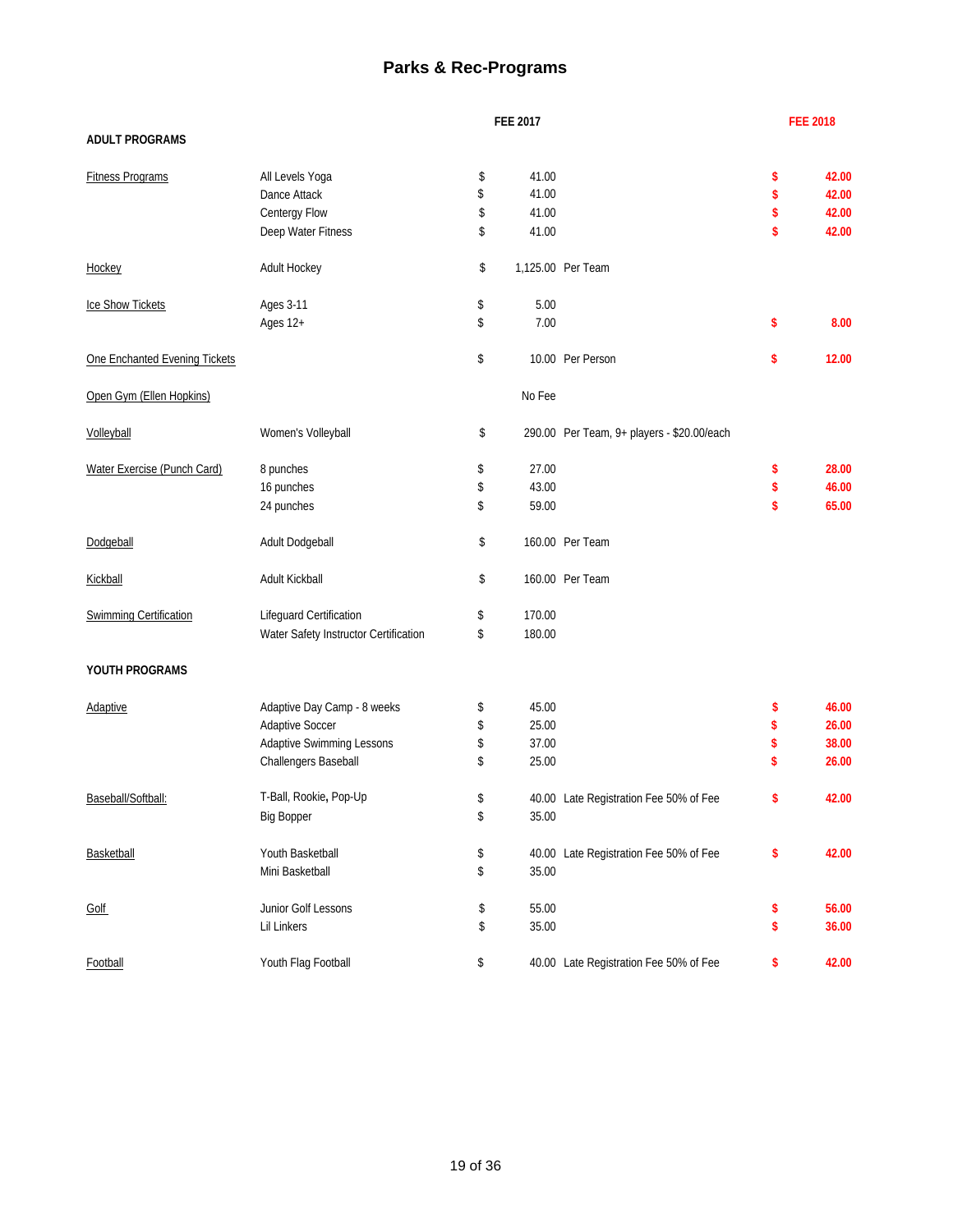#### **Parks & Rec-Programs**

|                                | <b>FEE 2017</b>                                                                                                                      |    |                                                                           |                                    |    | <b>FEE 2018</b>                                               |
|--------------------------------|--------------------------------------------------------------------------------------------------------------------------------------|----|---------------------------------------------------------------------------|------------------------------------|----|---------------------------------------------------------------|
| Neighborhood Park Programs     | Summer Park Program (at NRC's)<br><b>Tiny Treasures</b><br>Art Camps<br>Various Art Classes<br>After School Adventures (Romkey Park) | \$ | 55.00<br>\$32.00/\$37.00<br>\$30.00 / \$34.00<br>\$8.00-\$16.00<br>No Fee | (2) 4 week sessions (1:30-5:00 pm) | \$ | 40.00<br>\$33.00/\$38.00<br>\$31.00/\$35.00<br>\$9.00/\$18.00 |
| <b>Skating Lessons</b>         |                                                                                                                                      |    |                                                                           |                                    |    |                                                               |
| Skate with Us                  | Tots $3+$                                                                                                                            | \$ | 38.50                                                                     |                                    | \$ | 40.00                                                         |
|                                | Levels $1 - 6$                                                                                                                       | \$ | 45.00                                                                     |                                    | \$ | 47.00                                                         |
|                                | Hockey Skills, Adults, Novice                                                                                                        | \$ | 50.00                                                                     |                                    | \$ | 52.00                                                         |
| Advanced Skaters Ice Time      | Daily/Season Fee Packages                                                                                                            |    | \$95.00 / \$350.00                                                        |                                    |    | \$100.00/\$360.00                                             |
| <b>Sports Sampler</b>          | Ages 4-6                                                                                                                             | \$ | 35.00                                                                     |                                    | \$ | 36.00                                                         |
| <b>Swimming Lessons</b>        |                                                                                                                                      |    |                                                                           |                                    |    |                                                               |
| Learn to Swim                  | Preschool                                                                                                                            | \$ | 30.00                                                                     |                                    | \$ | 32.00                                                         |
|                                | Level 1-6                                                                                                                            | \$ | 33.50                                                                     |                                    | \$ | 35.00                                                         |
|                                | Parent/Child                                                                                                                         | \$ | 30.00                                                                     |                                    | \$ | 32.00                                                         |
|                                | Private Swim Lessons                                                                                                                 | \$ | 43.50                                                                     | Four 30-min sessions               | \$ | 45.00                                                         |
| Tae Kwon Do                    |                                                                                                                                      | \$ | 55.00                                                                     |                                    |    |                                                               |
| Tennis Lessons                 | Beginners                                                                                                                            | \$ | 35.00                                                                     |                                    | \$ | 37.00                                                         |
|                                | Junior Varsity                                                                                                                       | \$ | 40.00                                                                     |                                    | \$ | 42.00                                                         |
|                                | Varsity                                                                                                                              | \$ | 50.00                                                                     |                                    | \$ | 52.00                                                         |
|                                | Pee Wee                                                                                                                              | \$ | 20.00                                                                     |                                    | \$ | 22.00                                                         |
| Volleyball                     |                                                                                                                                      |    |                                                                           |                                    |    |                                                               |
|                                | Youth Coed Volleyball                                                                                                                | \$ | 40.00                                                                     |                                    | \$ | 42.00                                                         |
| Youth Open Gym (Ellen Hopkins) |                                                                                                                                      |    | No Fee                                                                    |                                    |    |                                                               |
| Winter Outdoor Rinks at NRC's  |                                                                                                                                      |    | No Fee                                                                    |                                    |    |                                                               |
| Canoe/Kayak                    | Rentals                                                                                                                              | \$ |                                                                           | 8.00 Per Vessel, Per Hour          | \$ | 10.00                                                         |
|                                | Excursions (Single)                                                                                                                  | \$ |                                                                           | 15.00 Per Person                   |    |                                                               |
|                                | Excursions                                                                                                                           | \$ |                                                                           | 10.00 Providng own Vessel          |    |                                                               |
| Cross Country Ski              | Ski Rental                                                                                                                           | \$ | 4.00                                                                      |                                    | \$ | 5.00                                                          |
|                                | <b>Boot Rental</b>                                                                                                                   | \$ | 4.00                                                                      |                                    | \$ | 5.00                                                          |
|                                | Pole Rental                                                                                                                          | \$ | 2.00                                                                      |                                    |    |                                                               |
|                                | Family Ski Rental                                                                                                                    | \$ | 25.00                                                                     |                                    | \$ | 35.00                                                         |
|                                | Ski Package                                                                                                                          | \$ | 10.00                                                                     |                                    | \$ | 12.00                                                         |
|                                | Snowshoe Rental                                                                                                                      | \$ | 5.00                                                                      |                                    | \$ | 10.00                                                         |
|                                | Snowshoe Family Rate                                                                                                                 | \$ | 12.00                                                                     |                                    | \$ | 20.00                                                         |
| <b>Advertising</b>             |                                                                                                                                      |    |                                                                           |                                    |    |                                                               |
| <b>Moorhead Sports Center</b>  | Zamboni Wrap                                                                                                                         | \$ | 3,000.00 Per Year                                                         |                                    |    |                                                               |
|                                | <b>Dasher Boards</b>                                                                                                                 | \$ |                                                                           | 500.00 Per Year                    |    |                                                               |
| Miracle Field                  | <b>Fence Line Advertising</b>                                                                                                        | \$ |                                                                           | 300.00 Per Year                    |    |                                                               |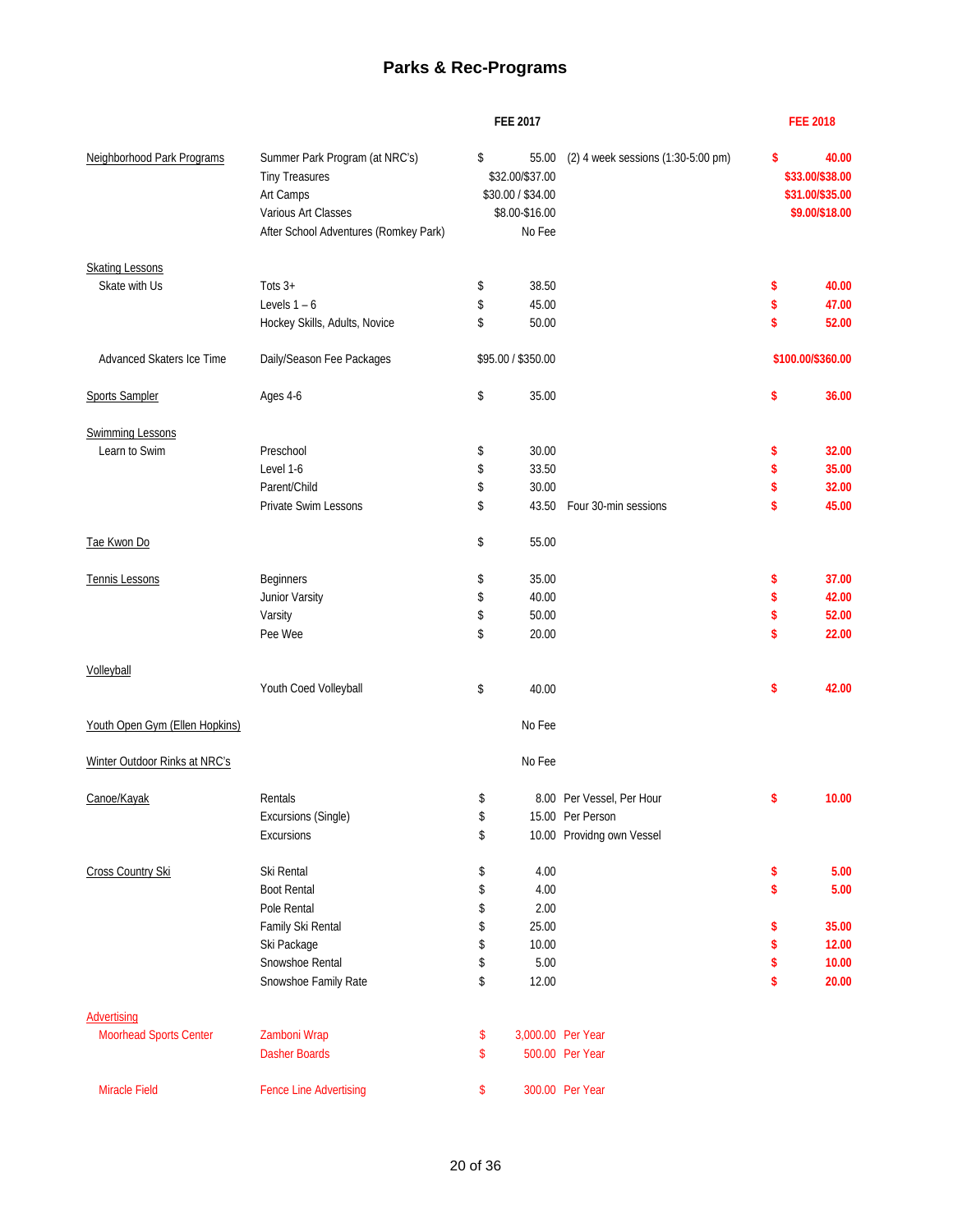#### **Parks & Rec-Programs**

|                                     | <b>FEE 2017</b> |                  |
|-------------------------------------|-----------------|------------------|
| <b>Scorecards</b>                   | \$              | 500.00 Per Ad    |
| <b>Tee Markers</b>                  | \$<br>400.00    |                  |
| Back Page Ad                        | \$<br>800.00    |                  |
| <b>Full Page Ad</b>                 | \$<br>750.00    |                  |
| 1/4 Page Ad (Inside Cover)          | \$<br>350.00    |                  |
| 1/4 Page Ad                         | \$<br>325.00    |                  |
| 1/3 Page Ad                         | \$<br>400.00    |                  |
| 1/2 Page Ad                         | \$<br>500.00    |                  |
| Celtic Fest - Event Booth           | \$              | 75.00 Per Booth  |
| <b>Farmers Market Vendor</b>        | \$              | 50.00 Per Season |
| <b>RiverArts Vendor</b>             | \$              | 15.00 Per Booth  |
| <b>Holiday Kickoff Tree Sponsor</b> | \$              | 25.00 Per Tree   |
| <b>Sleigh Rides</b>                 | \$              | 4.00 Per Person  |
| Doggy Dip                           | \$              | 3.00 Per Dog     |
|                                     |                 |                  |

#### **FEE 2017 FEE 2018**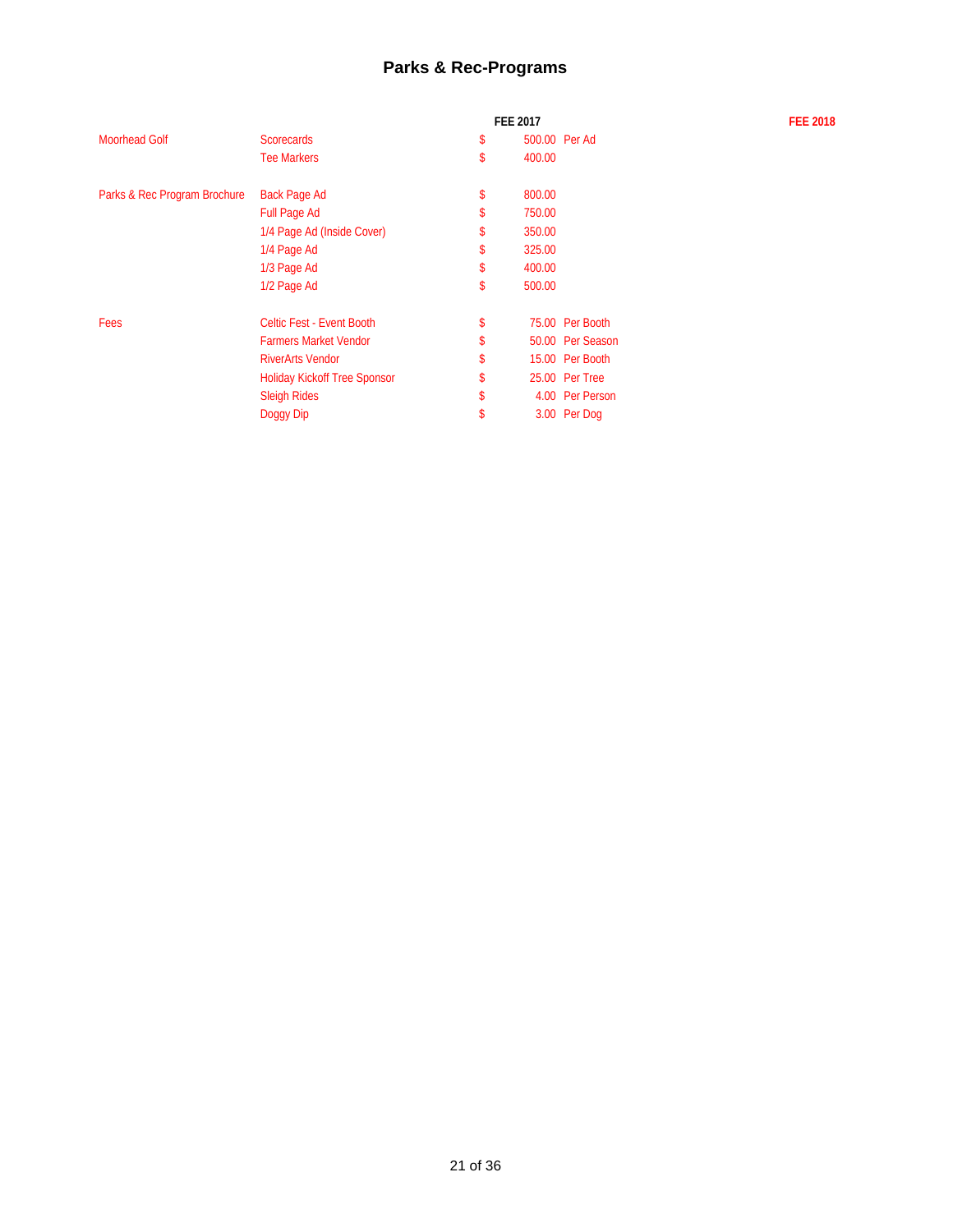## **Parks & Rec-Facilities & Equip**

|                                  |                                      | <b>FEE 2017</b>            |                  | <b>FEE 2018</b>   |
|----------------------------------|--------------------------------------|----------------------------|------------------|-------------------|
| <b>Municipal Pool</b>            |                                      |                            |                  |                   |
| Daily Admission                  | Youth/Adult                          | \$<br>2.50                 |                  |                   |
|                                  | Lap Swim                             | \$<br>1.75                 |                  | \$<br>2.00        |
|                                  | Individual Season Pass (Youth/Adult) | \$<br>35.00                |                  | \$<br>37.00       |
|                                  | Family Season Pass                   | \$<br>80.00                |                  | \$<br>85.00       |
| Municipal Pool Rental            |                                      | \$<br>60.00                |                  | \$<br>65.00       |
| Marlins Pool Rental              | Rental                               | \$<br>1,375.00             |                  |                   |
| <b>Wading Pools</b>              | Daily Admission                      | No Fee                     |                  |                   |
|                                  | Rental                               | \$                         | 33.00 Per Hour   | \$<br>35.00       |
| Moorhead Sports Center           |                                      |                            |                  |                   |
| Ice Rentals                      | Prime Time (8 a.m. - 10 p.m.)        | \$                         | 135.00 Per Hour  | \$<br>140.00      |
|                                  | Non Prime Time (10 p.m. - 8 a.m.)    | \$                         | 105.00 Per Hour  | \$<br>107.00      |
| Dry Floor Rental                 |                                      | \$                         | 60.00 Per Hour   |                   |
|                                  | 1 Rink                               | \$                         | 725.00 Per Day   |                   |
|                                  | 2 Rinks                              | \$<br>1,100.00 Per Day     |                  |                   |
| High School Rentals              | Contract                             | \$<br>112.15               |                  | \$<br>115.61      |
|                                  | A Game                               | \$<br>618.00               |                  | \$<br>620.21      |
|                                  | A & B Games                          | \$<br>886.17               |                  | \$<br>912.76      |
| Red River Valley Figure Skating  | Contract (Spring/Summer/Fall)        | \$                         | 105.00 Per Hour  | \$<br>107.00      |
|                                  | <b>International Classic</b>         | \$105.00/\$132.00 Per Hour |                  | \$107.00/\$140.00 |
| Concordia Rentals                | Contract                             | \$                         | 112.00 Per Hour  | \$<br>114.00      |
|                                  | Contract                             | \$                         | 667.00 Per Game  | \$<br>677.00      |
| Moorhead Youth Hockey Assoc.     | Rentals (Non-Prime)                  | \$                         | 105.00 Per Hour  | \$<br>107.00      |
| Sports Center Figure Skater      | Locker Rental (April-Sept)           | \$                         | 28.00 Per Locker |                   |
| Professional & Other Hockey      | Games                                | \$                         | 750.00 Per Game  |                   |
| Skate Rental (limited sizes)     |                                      | \$<br>1.00                 |                  |                   |
| Skate Sharpening                 |                                      | \$<br>2.00                 |                  |                   |
| General Admission for Open Skate | Kids (17 & Under)                    | \$<br>2.00                 |                  |                   |
|                                  | Adults                               | \$<br>3.00                 |                  |                   |
|                                  | Family                               | \$<br>$5.00\,$             |                  |                   |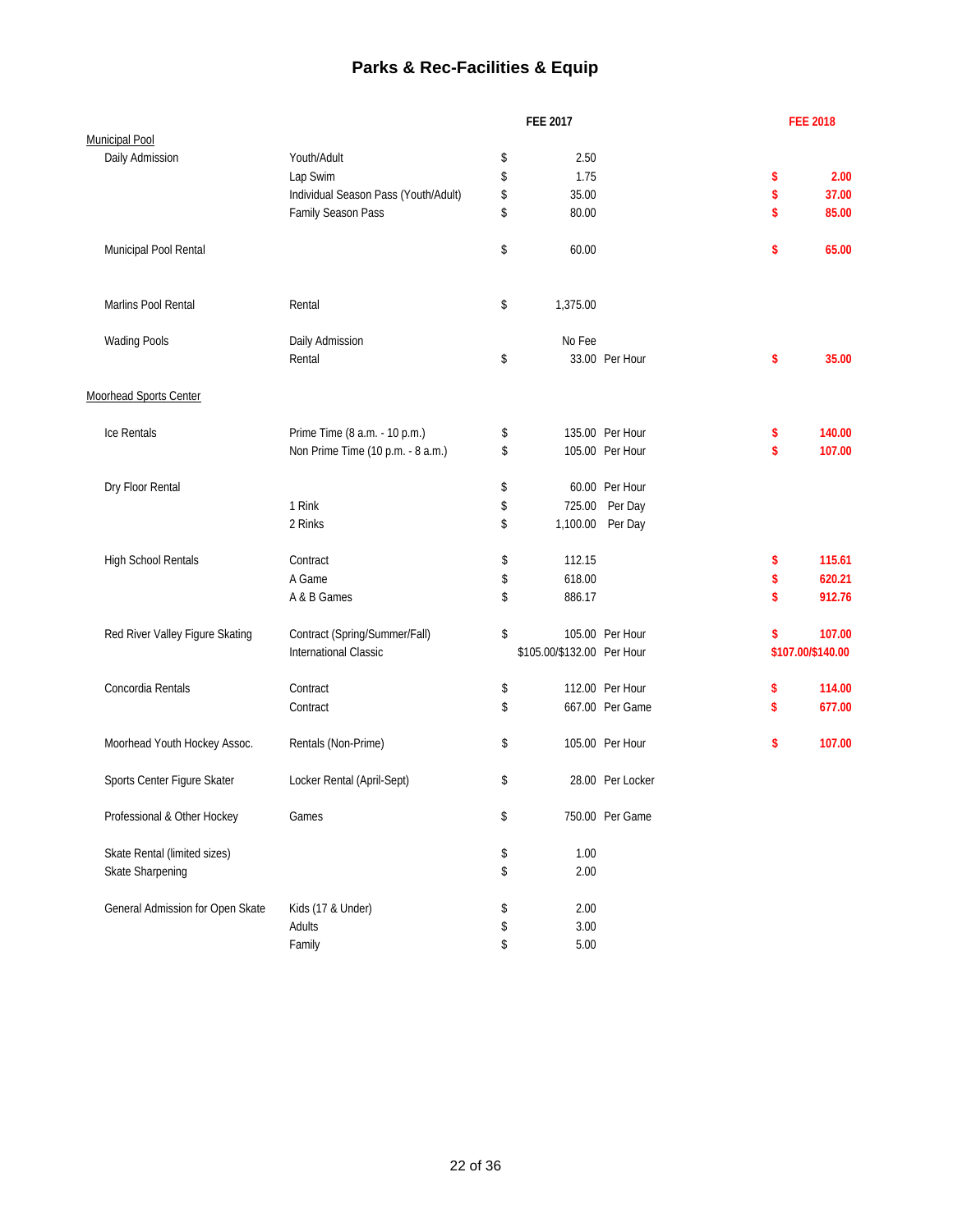## **Parks & Rec-Facilities & Equip**

|                                       | <b>FEE 2017</b>                         |    |        |                                       | <b>FEE 2018</b> |          |
|---------------------------------------|-----------------------------------------|----|--------|---------------------------------------|-----------------|----------|
| Centennial Softball/Baseball Complex  |                                         |    |        |                                       |                 |          |
| Non-Association Youth                 | 1 Field                                 | \$ |        | 50.00 Per Game                        | \$              | 55.00    |
|                                       | 4 Fields (Tournament)                   | \$ | 225.00 | Per Day                               | \$              | 255.00   |
|                                       | 8 Fields (Tournament)                   | \$ | 400.00 | Per Day                               | \$              | 450.00   |
| Moorhead Softball Association         | <b>Association Season Fee</b>           | \$ | 273.00 | Per Team                              | \$              | 282.00   |
|                                       | 4 Fields (Tournament)                   | \$ | 155.00 | Per Day                               |                 |          |
|                                       | 8 Fields (Tournament)                   | \$ | 273.00 | Per Day                               |                 |          |
|                                       | <b>Field Rental</b>                     |    |        | Per Field/Per Day                     | \$              | 55.00    |
| Light Usage                           |                                         | \$ |        | 25.00 Per Hour/Per Wheel              |                 |          |
| <b>Babe Ruth</b>                      |                                         | \$ |        | 136.50 Per Team                       | \$              | 140.75   |
|                                       | 4 Fields (Tournament)                   |    |        | Per Day                               | \$              | 155.00   |
|                                       | 8 Fields (Tournament)                   |    |        | Per Day                               | \$              | 273.00   |
| FM Athletics Youth Football           |                                         | \$ |        | 2,459.50 Per Year                     | \$              | 2.533.50 |
| <b>Matson Field Reservation</b>       | American Legion-Blues                   |    |        | \$50 Per Game                         | \$              | 55.00    |
|                                       | <b>American Legion Golds</b>            |    |        | 2.400.00 Per Season                   |                 |          |
|                                       | Amateur Baseball                        | \$ |        | 100.00 Per Game                       | \$              | 110.00   |
|                                       | Youth Baseball                          | \$ |        | 50.00 Per Game                        | \$              | 55.00    |
|                                       | <b>Double Header</b>                    |    |        | Per Use                               | \$              | 85.00    |
|                                       | Tournament - 3 or more                  |    |        | 3 or More                             | \$              | 120.00   |
|                                       | <b>Concession Building Rental</b>       | \$ |        | 1,000.00 per concession stand         | \$              | 500.00   |
| ISD #152 Baseball/Softball Fields     | Set-up Fee (Drag/Paint)                 | \$ |        | 30.00 Per Game/Per Field              |                 |          |
| Southside Regional Fields             | Youth Association Season Fee            | \$ |        | 5.00 Per Player/Per Season            |                 |          |
|                                       | <b>Youth Association Tournaments</b>    | \$ |        | 37.50 Per Field/Per Day               |                 |          |
|                                       | Youth Open Tournament                   | \$ |        | 50.00 Per Field/Per Day               |                 |          |
|                                       | Soccer Camps / Open                     | \$ |        | 65.00 Per Field/Per Day               | \$              | 66.00    |
|                                       | <b>Adult Association Season Fee</b>     | \$ |        | 21.50 Per Player                      |                 |          |
|                                       | Non Association Baseball 4 fields       | \$ |        | 200.00 Per Day                        |                 |          |
|                                       | General Use Request Soccer              | \$ |        | 60.00 Per Field/Per Day               |                 |          |
|                                       | Lacrosse                                | \$ |        | 15.00 Per Field/Per Day               | \$              | 20.00    |
|                                       | Association Baseball: Single Use        |    |        | 38.00 Per Field/Per Day               | \$              | 40.00    |
|                                       | Association Baseball: 4 fields          | \$ |        | 150.00 Per Day                        | \$              | 155.00   |
|                                       | Non Association Baseball: Single        | \$ |        | 50.00 Per Field/Per Day               | \$              | 55.00    |
|                                       | Non Association Basbeball: Tournament 4 | \$ |        | 200.00 Per Day                        | \$              | 220.00   |
|                                       | <b>Additional Drag</b>                  | \$ |        | 25.00 Per Drag                        |                 |          |
|                                       | <b>Additional Staff</b>                 | \$ |        | 20.00 Per Hour                        |                 |          |
| Park Shelter Reservation              | Gooseberry Park Large Shelter           | \$ |        | 180.00 Per Day                        | \$              | 200.00   |
|                                       | Gooseberry Park Small Shelter           | \$ |        | 60.00 Per Day                         | \$              | 150.00   |
|                                       | MB Johnson Small Park Shelter           | \$ |        | 140.00 Per Day                        | \$              | 200.00   |
|                                       | MB Johnson Large Park Shelter           | \$ |        | 150.00 Per Day                        | \$              | 200.00   |
|                                       | Picnic Kit Rental                       | \$ | 15.00  |                                       |                 |          |
| Neighborhood Recreation Center Rental |                                         | \$ |        | 35.00 Per Hour (Max \$440-\$200 /Day) | \$              | 50.00    |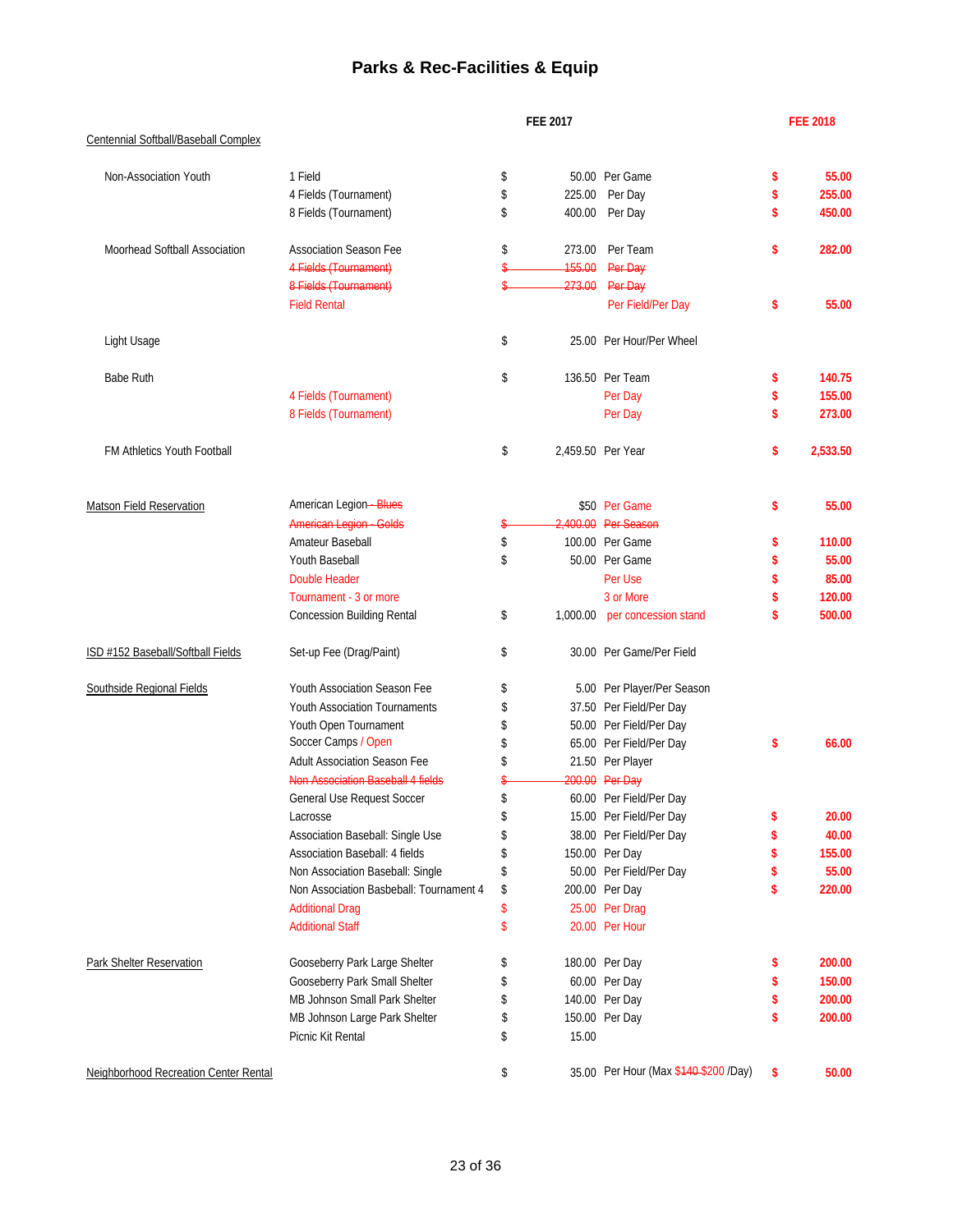## **Parks & Rec-Facilities & Equip**

Hjemkomst Center Room Rentals

| Auditorium (Mon-Thurs)              | \$200.00-\$450.00     |                   |
|-------------------------------------|-----------------------|-------------------|
| Auditorium (Fri-Sat)                | \$695.00-\$775.00     |                   |
| Oak                                 | \$140.00-\$230.00     |                   |
| Auditorium & Oak (Mon-Thurs)        | \$250.00-\$505.00     |                   |
| Auditorium & Oak(Fri-Sat)           | \$900.00-\$965.00     |                   |
| Level 3 Gallery                     | \$140.00-\$230.00     |                   |
| <b>Ship Gallery</b>                 | \$<br>200.00          |                   |
| Auditorium, Oak, & Pine (Mon-Thurs) | \$<br>620.00          |                   |
| Auditorium, Oak, & Pine (Fri-Sat)   | \$1,105.00-\$1,180.00 |                   |
| <b>Stave Church</b>                 | \$<br>250.00          |                   |
| Room Deposit (Mon-Thurs)            |                       | \$100.00 Per Room |
| Room Deposit (Fri-Sat)              | \$<br>500.00          |                   |
| <b>Stave Church Deposit</b>         | \$<br>250.00          |                   |
| <b>Additional Set-Up</b>            | \$<br>50.00           |                   |
| Multi-Media Projector               | \$30.00-\$45.00       |                   |
| <b>Tablecloths</b>                  | \$<br>4.50            |                   |
| <b>Table Skirts</b>                 | \$<br>27.00           |                   |
| <b>Security</b>                     | \$                    | 90.00 4 Hours     |
| <b>Stage</b>                        | \$75.00-\$125.00      |                   |
| <b>Bar Service</b>                  | \$                    | 300.00 Minimum    |
| Coffee                              | \$25.00-\$75.00       |                   |
| <b>Kitchen Cleaning (Excessive)</b> | \$<br>100.00          |                   |
| Damage/Excessive Clean Up           | \$<br>100.00          |                   |
| Dishwasher Use                      | \$<br>50.00           |                   |

**FEE 2017 FEE 2018**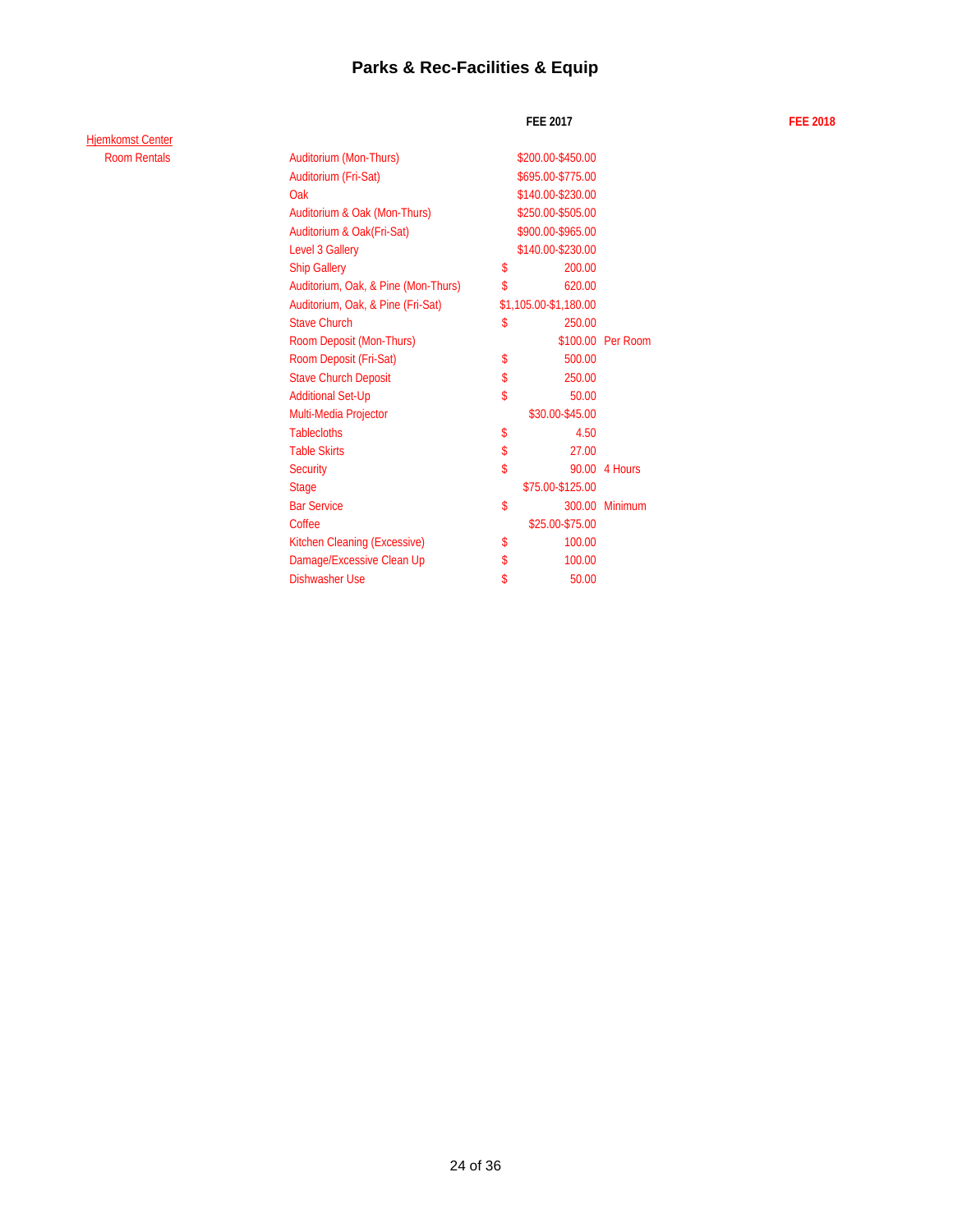## **Parks & Rec-Golf**

|                                                                                                     |                     | <b>FEE 2017</b> |                                 | <b>FEE 2018</b> |
|-----------------------------------------------------------------------------------------------------|---------------------|-----------------|---------------------------------|-----------------|
| <b>Green Fees</b>                                                                                   |                     |                 |                                 |                 |
| Weekday - 9 Holes                                                                                   | Junior/Senior       | \$              | 14.00 Restricted before 1:00 pm |                 |
|                                                                                                     | Adult               | \$<br>21.00     |                                 | \$<br>22.00     |
|                                                                                                     |                     |                 |                                 |                 |
| Weekday - 18 Holes                                                                                  | Junior/Senior       | \$              | 21.00 Restricted before 1:00 pm | \$<br>22.00     |
|                                                                                                     | Adult               | \$<br>31.00     |                                 |                 |
|                                                                                                     |                     |                 |                                 |                 |
| Weekend - 9 Holes                                                                                   | Junior/Senior       | \$              | 15.00 Restricted after 4:00 pm  |                 |
|                                                                                                     | Adult               | \$<br>22.00     |                                 | \$<br>23.00     |
|                                                                                                     |                     |                 |                                 |                 |
| Weekend - 18 Holes                                                                                  | Junior/Senior       | \$              | 23.00 Restricted after 4:00 pm  |                 |
|                                                                                                     | Adult               | \$<br>33.00     |                                 |                 |
|                                                                                                     |                     |                 |                                 |                 |
| 6-Hole (Meadows only)                                                                               |                     | \$<br>15.00     |                                 | \$<br>16.00     |
|                                                                                                     |                     |                 |                                 |                 |
| Twilight (4:30pm-close Friday/Saturday/Sunday Only)                                                 |                     | \$<br>22.00     |                                 |                 |
|                                                                                                     |                     |                 |                                 |                 |
| 18 Hole play required Friday 12:00 p.m. - 3:00 p.m., Saturday and Sunday 9:00 a.m. - 3:00 p.m.      |                     |                 |                                 |                 |
|                                                                                                     |                     |                 |                                 |                 |
|                                                                                                     |                     | \$<br>32.00     |                                 |                 |
| <b>Frequent Players Card</b><br>\$3 off 9-hole rounds; \$5 off 18 hole rounds                       |                     |                 |                                 |                 |
|                                                                                                     |                     |                 |                                 |                 |
| Good at both courses and allows for three-day advanced tee time reservation.                        |                     |                 |                                 |                 |
|                                                                                                     |                     |                 |                                 |                 |
| <b>Season Passes</b>                                                                                |                     |                 |                                 |                 |
| Junior (Under 17 years of age)                                                                      | <b>Both Courses</b> | \$<br>225.00    |                                 |                 |
|                                                                                                     |                     |                 |                                 |                 |
| <b>Restricted Pass</b>                                                                              | Single Course       | \$<br>425.00    |                                 |                 |
|                                                                                                     | <b>Both Courses</b> | \$<br>525.00    |                                 |                 |
| Restricted Passholders must tee off before 1:00 p.m. weekdays and after 4:00 p.m. weekends.         |                     |                 |                                 |                 |
|                                                                                                     |                     |                 |                                 |                 |
| Restricted College Pass                                                                             | Single Course       | \$<br>425.00    |                                 |                 |
|                                                                                                     | <b>Both Courses</b> | \$<br>525.00    |                                 |                 |
| Restricted College Passholders must tee off before 3:00 p.m. weekdays and after 2:00 p.m. weekends. |                     |                 |                                 |                 |
|                                                                                                     |                     |                 |                                 |                 |
| Non-restricted Pass                                                                                 | Single Course       | \$<br>625.00    |                                 |                 |
|                                                                                                     | <b>Both Courses</b> | \$<br>725.00    |                                 |                 |
|                                                                                                     |                     |                 |                                 |                 |
| Household                                                                                           | Single Course       | \$1,025.00      |                                 | \$1,050.00      |
|                                                                                                     | <b>Both Courses</b> | \$1,125.00      |                                 | \$1,150.00      |
|                                                                                                     |                     |                 |                                 |                 |
| Gold Pass                                                                                           |                     | \$1,475.00      |                                 |                 |
|                                                                                                     |                     |                 |                                 |                 |
| Cart Rentals:                                                                                       |                     |                 |                                 |                 |
| Village Green/Meadows                                                                               | 9 Holes             |                 | \$9.50 Per Person               | \$<br>10.00     |
|                                                                                                     | 18 Holes            | \$              | 15.50 Per Person                | \$<br>16.00     |
|                                                                                                     | 6 Holes             | \$              | 7.00 Per Person                 |                 |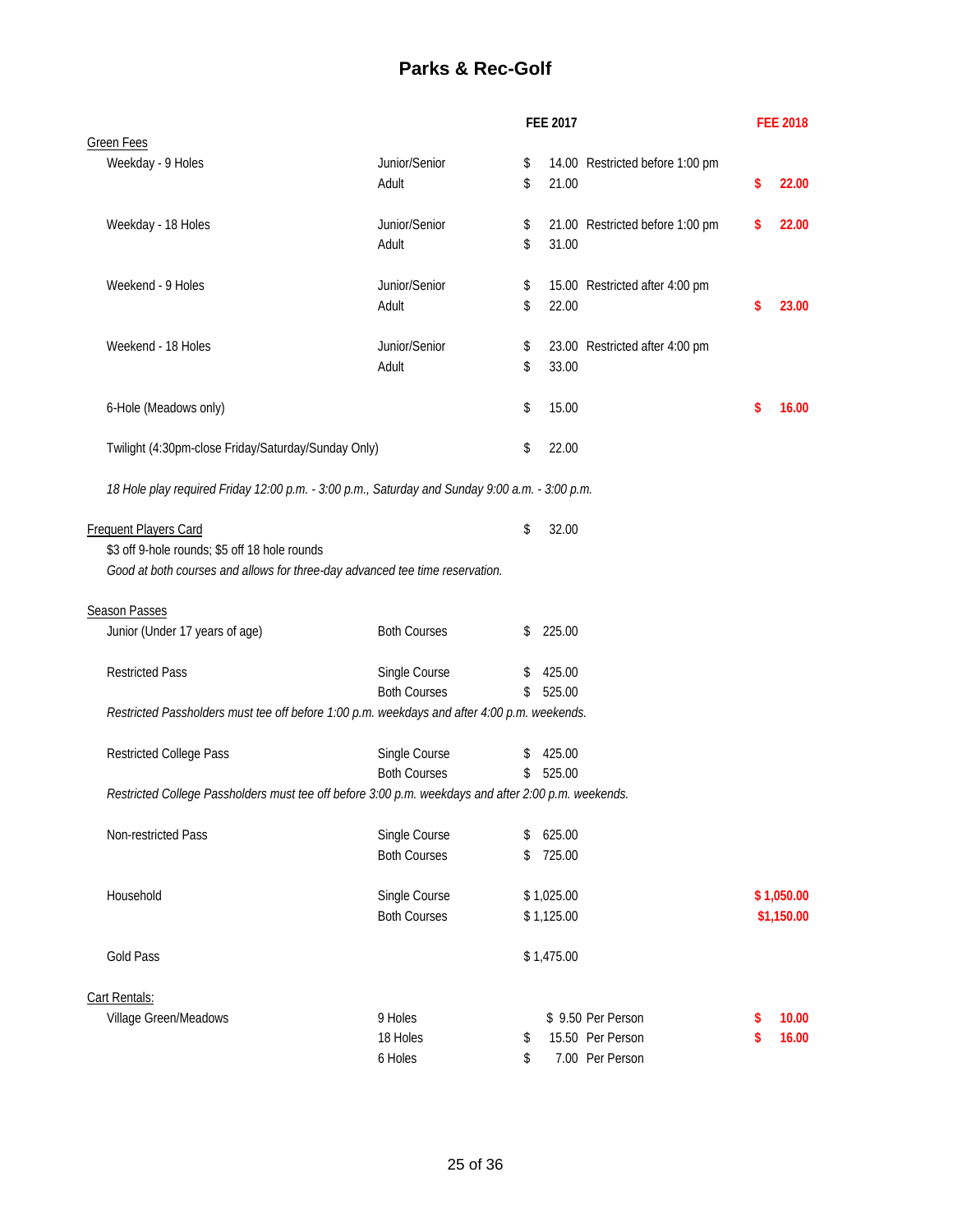## **Parks & Rec-Golf**

|                               |                         | FEE 2017     | <b>FEE 2018</b> |
|-------------------------------|-------------------------|--------------|-----------------|
| Private Cart Use              | Annual                  | \$<br>325.00 | 350.00<br>\$.   |
| Driving Range                 | Jr. Basket              | \$<br>3.00   |                 |
|                               | Basket                  | \$<br>6.00   |                 |
|                               | Punch Card (30 punches) | \$<br>110.00 | 120.00<br>\$.   |
| Course Improvements Surcharge | 9-Holes                 | \$<br>0.25   |                 |
|                               | 18-Holes                | \$<br>0.50   |                 |
|                               | Per Pass                | 25.00        |                 |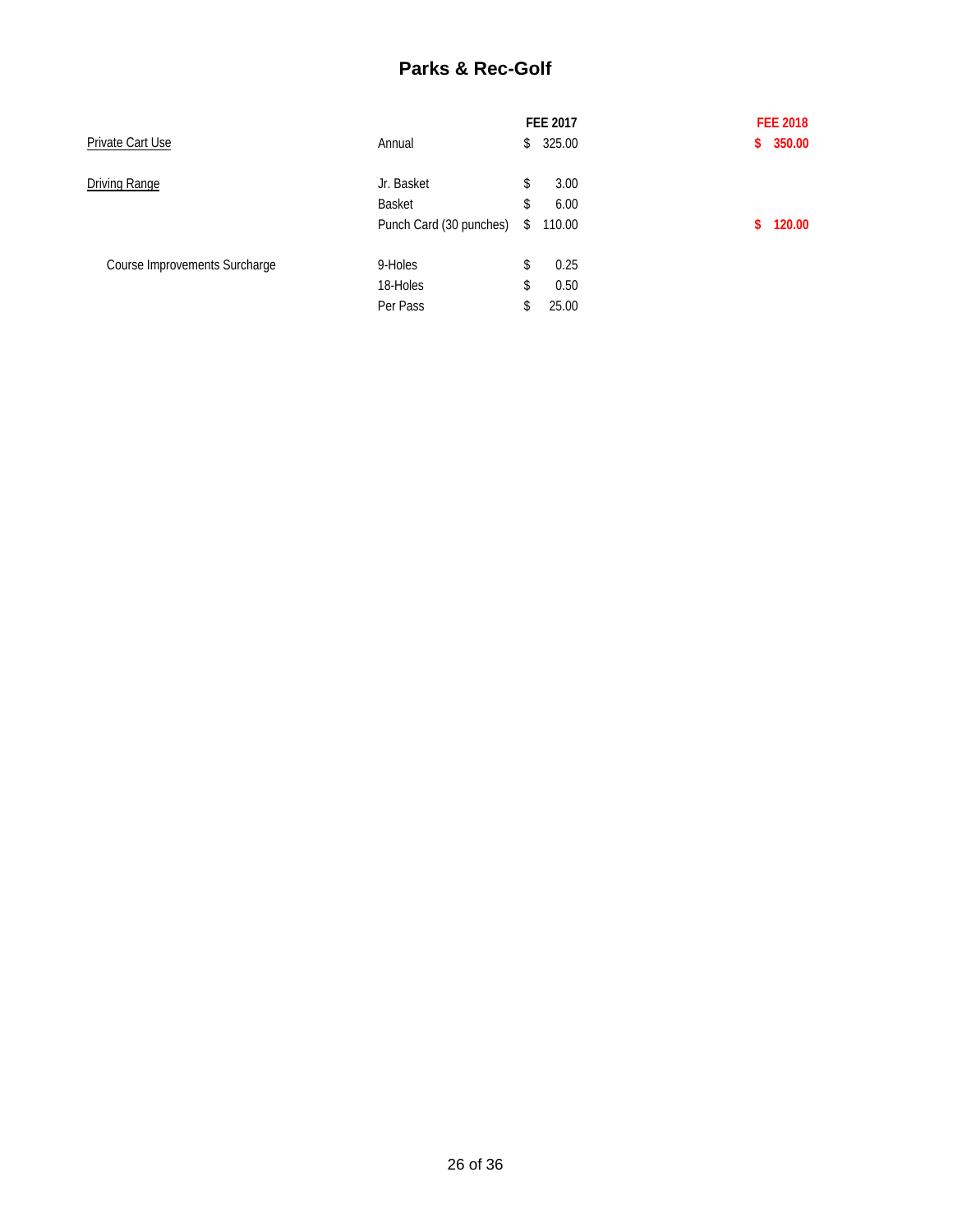# **Pest Control**

| <b>FEE 2017</b>  |    |                             |  | <b>FEE 2018</b> |
|------------------|----|-----------------------------|--|-----------------|
|                  |    |                             |  |                 |
| Animal Control   |    | 0.50                        |  |                 |
|                  |    | 1.70                        |  |                 |
| Mosquito Control |    | 1.20                        |  |                 |
| Pest Control     | S. |                             |  |                 |
|                  |    | Right of Way Maintenance \$ |  | 3.40 Per month  |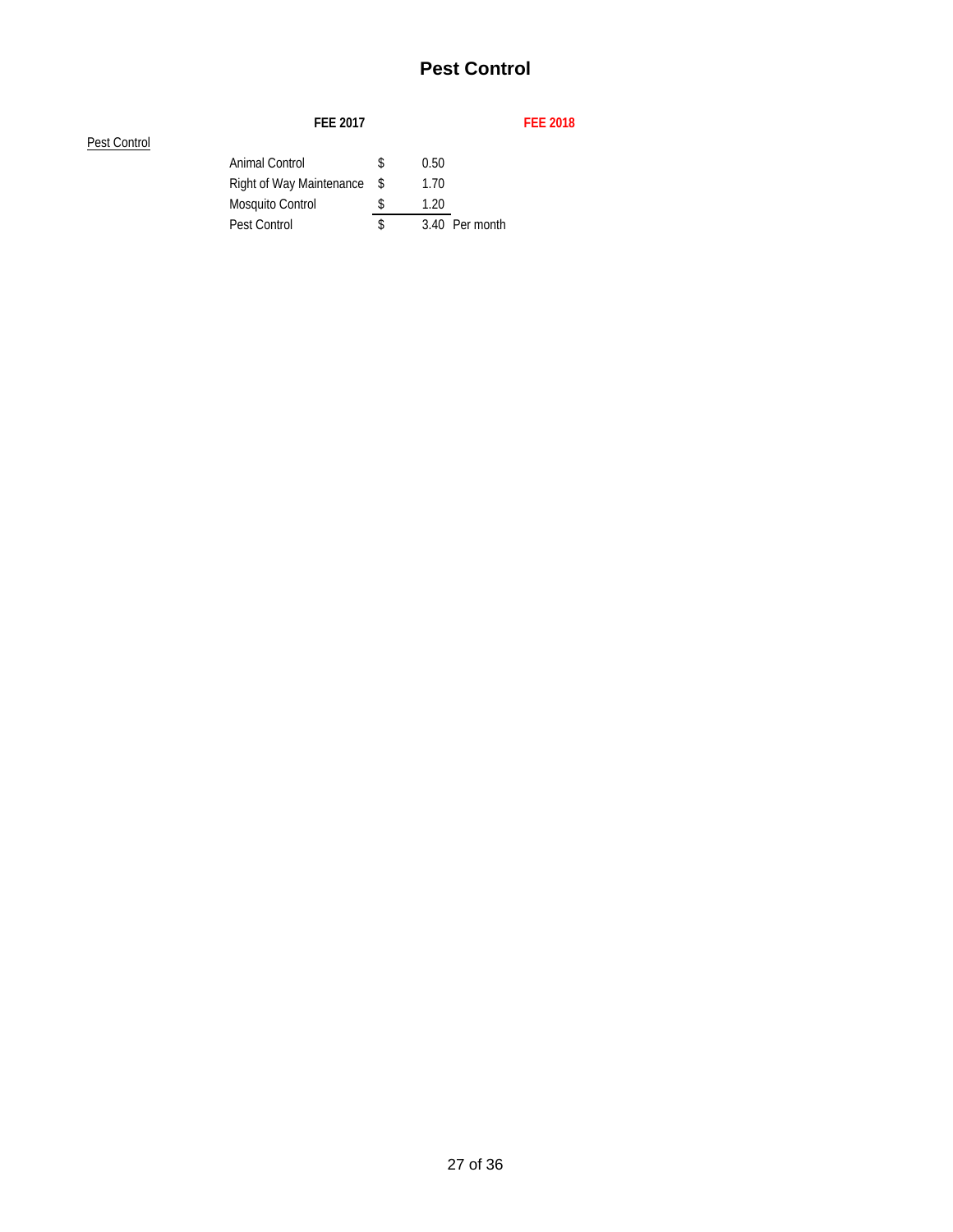# **Planning & Zoning**

|                                                                          | FEE 2017 |             |                                                                                                                                                      | <b>FEE 2018</b> |
|--------------------------------------------------------------------------|----------|-------------|------------------------------------------------------------------------------------------------------------------------------------------------------|-----------------|
| General                                                                  |          |             |                                                                                                                                                      |                 |
| <b>Annexation Request</b>                                                | \$       | 400.00      |                                                                                                                                                      |                 |
| Comprehensive Plan Map Amendment                                         | \$       | 225.00      |                                                                                                                                                      |                 |
| Conditional Use Permit / Variance / Appeal                               | \$       | 175.00 Each |                                                                                                                                                      |                 |
| Combined Conditional Use Permit / Variance                               | \$       | 300.00      |                                                                                                                                                      |                 |
| Provisional Use Appeal                                                   | \$       | 100.00      |                                                                                                                                                      |                 |
| Zoning Amendment (text or map)                                           | \$       | 225.00      |                                                                                                                                                      |                 |
| Planned Unit Development (PUD)                                           | \$       | 300.00      |                                                                                                                                                      |                 |
| Planned Unit Development (PUD) Amendment                                 | \$       | 300.00      |                                                                                                                                                      |                 |
| <b>Signs</b>                                                             |          |             |                                                                                                                                                      |                 |
| Portable & High Impact Signs                                             |          |             |                                                                                                                                                      |                 |
| Sign Placement Fee                                                       | \$       | 15.00       |                                                                                                                                                      |                 |
| Permanent Signs                                                          | \$       | 25.00       |                                                                                                                                                      |                 |
| Subdivisions                                                             |          |             |                                                                                                                                                      |                 |
| Plats / Replats (Subdivision of Land)                                    | \$       | 500.00      |                                                                                                                                                      |                 |
| Minor Subdivision                                                        | \$       | 250.00      |                                                                                                                                                      |                 |
| <b>Administrative Subdivisions</b>                                       |          |             |                                                                                                                                                      |                 |
| <b>Boundary Line Adjustment</b>                                          | \$       |             | 100.00 \$100.00 for first adjustment.<br>Multiple adjustments which<br>are adjacent and on the<br>same survey - \$30.00 per<br>additional adjustment |                 |
| Single Parcel Split (Twinhome)                                           | \$       |             | 100.00 \$100.00 for first split.<br>Multiple splits which are<br>adjacent and on the same<br>survey - \$30.00 per<br>additional split                |                 |
| Complex Parcel Split                                                     | \$       |             | 300.00 Per request                                                                                                                                   |                 |
| Unplatted, Common Interest Community, Multiple Parcel, Multiple Building |          |             |                                                                                                                                                      |                 |
| Vacations                                                                |          |             |                                                                                                                                                      |                 |

Vacation (right-of-way, easements) 300.00 Per application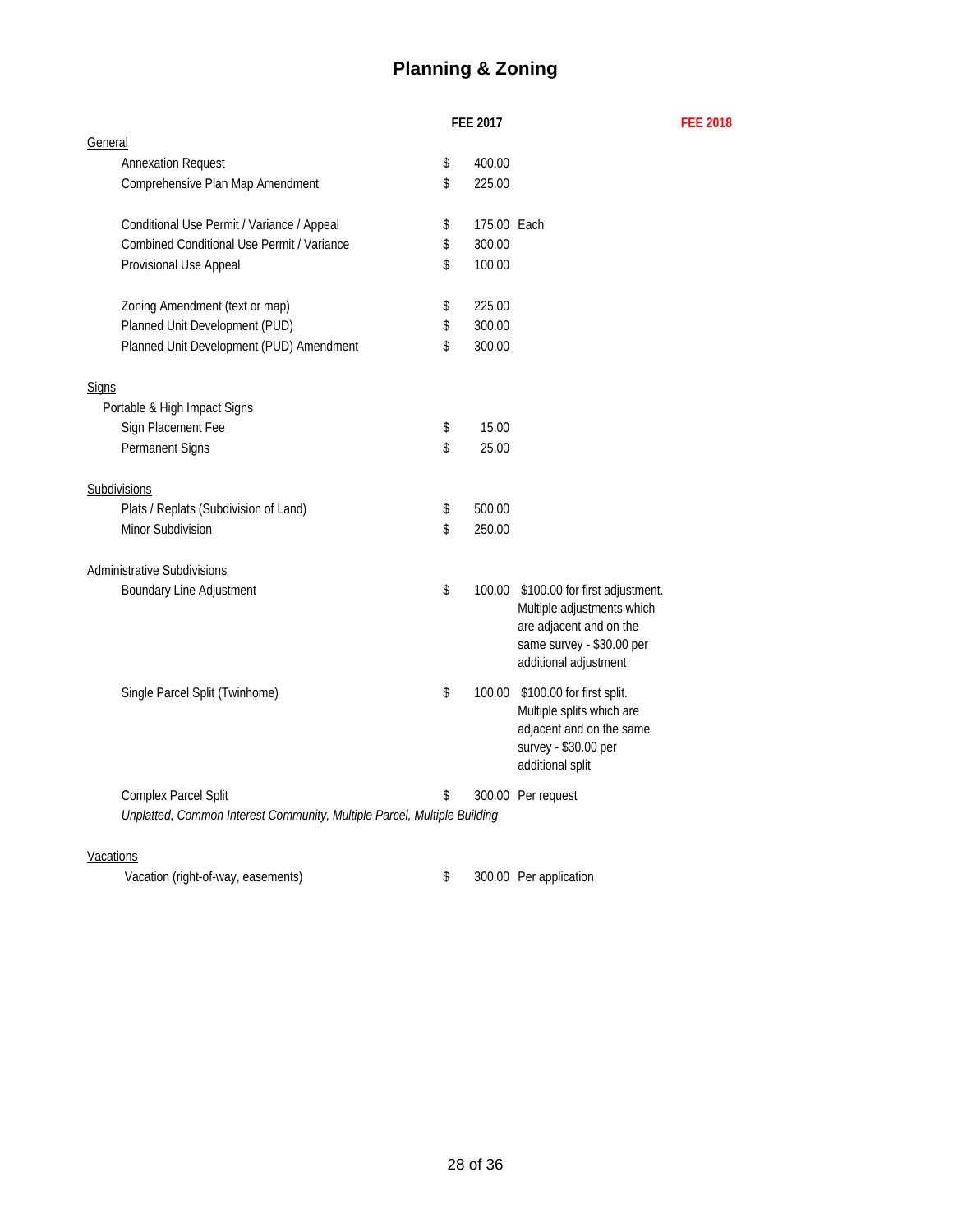## **Police Department**

**FEE 2017 FEE 2018**

|         | <b>Animal Control</b>      |                                   |              |                                    |
|---------|----------------------------|-----------------------------------|--------------|------------------------------------|
|         | Licenses                   |                                   |              |                                    |
|         |                            | Dogs and Cats                     | \$<br>5.00   |                                    |
|         |                            | Dogs and Cats spayed and Neutered | \$<br>5.00   |                                    |
|         | Room/Board                 | Dogs                              | \$           | 21.00 Plus tax per day             |
|         |                            | Cats                              | \$           | 15.00 Plus tax per day             |
|         | Impound                    | Spayed / neutered                 | \$<br>30.00  |                                    |
|         |                            | Non-spayed/neutered               | \$<br>60.00  |                                    |
|         | No License Penalty Fee     |                                   | \$<br>50.00  |                                    |
|         |                            |                                   |              |                                    |
|         | Potentially Dangerous Dog  |                                   | \$<br>200.00 |                                    |
|         | Dangerous Dog Registration |                                   | \$<br>500.00 |                                    |
|         |                            |                                   |              |                                    |
| General |                            |                                   |              |                                    |
|         | Incident Reports           | One copy free to victim of report | \$           | 0.25 Per page black & white copies |
|         | Handling Fee               |                                   | \$<br>2.00   |                                    |
|         | <b>Record Checks</b>       |                                   | \$<br>4.00   |                                    |
|         | Audio Cassette Tapes/CD    |                                   | \$<br>5.00   |                                    |
|         | Video Tapes/DVD            |                                   | \$<br>22.00  |                                    |
|         | Photos                     |                                   | \$           | 5.00 plus extra cost of reprints   |
|         | <b>Digital Photos</b>      |                                   | \$           | 5.00 plus \$.50 per page           |
|         | 911 Type Transcripts       |                                   | \$           | 30.00 Per hour (1 hr. minimum)     |
|         | Radio Audio Recording      |                                   | \$           | 20.00 Per hour                     |
|         | Server Training            |                                   | \$<br>15.00  |                                    |
|         |                            |                                   |              |                                    |

Impound Fees **\$15.00/Day Storage Charge** 110.00 \$15.00/Day Storage Charge

Possible additional charges by the towing firm for extra work performed to complete the impound, e.g. dollying, winching, etc.

#### Parking

| Parking Violations          |                                            | \$<br>25.00        |
|-----------------------------|--------------------------------------------|--------------------|
|                             |                                            |                    |
| Late Penalty                | 7-14 days                                  | \$<br>10.00        |
|                             | 14-30 days                                 | \$<br>10.00        |
|                             | over 30 days                               | \$<br>10.00        |
| Fire Lane Parking Violation |                                            | \$<br>40.00        |
| Late Penalty                | $7-14$ days                                | \$<br>10.00        |
|                             | 14-30 days                                 | \$<br>10.00        |
|                             | over 30 days                               | \$<br>10.00        |
| Handicap Parking Violation  |                                            | \$<br>200.00       |
| Late Penalty                | $7-14$ days                                | \$<br>25.00        |
|                             | 14-30 days                                 | \$<br>25.00        |
|                             | over 30 days                               | \$<br>25.00        |
|                             | Residential Parking Permit Replacement Fee | \$<br>25.00        |
|                             |                                            |                    |
| Graffiti Removal            |                                            | <b>Actual Cost</b> |
|                             | MN Crime Free Multi-housing program class  | \$<br>50.00        |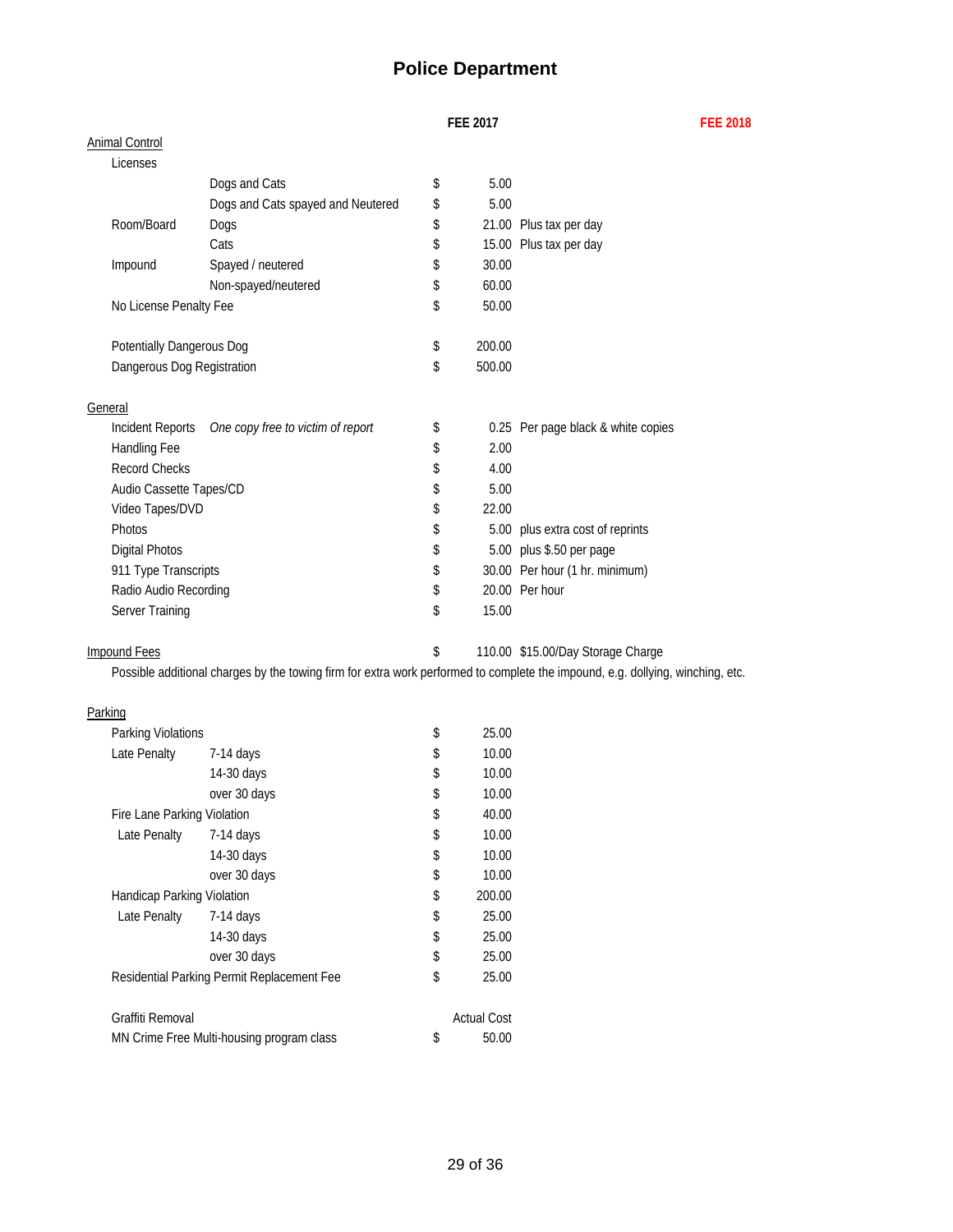## **Police Department**

#### **FEE 2017 FEE 2018**

#### Police Services for Private Events

Sporting Events **Actual Employee Cost w/ Benefits per Hour** Actual Employee Cost w/ Benefits per Hour Traffic Control **Actual Employee Cost w/ Benefits per Hour** Actual Employee Cost w/ Benefits per Hour Parades/Dances **Actual Employee Cost w/ Benefits per Hour** Actual Employee Cost w/ Benefits per Hour All Other All Other Actual Employee Cost w/ Benefits per Hour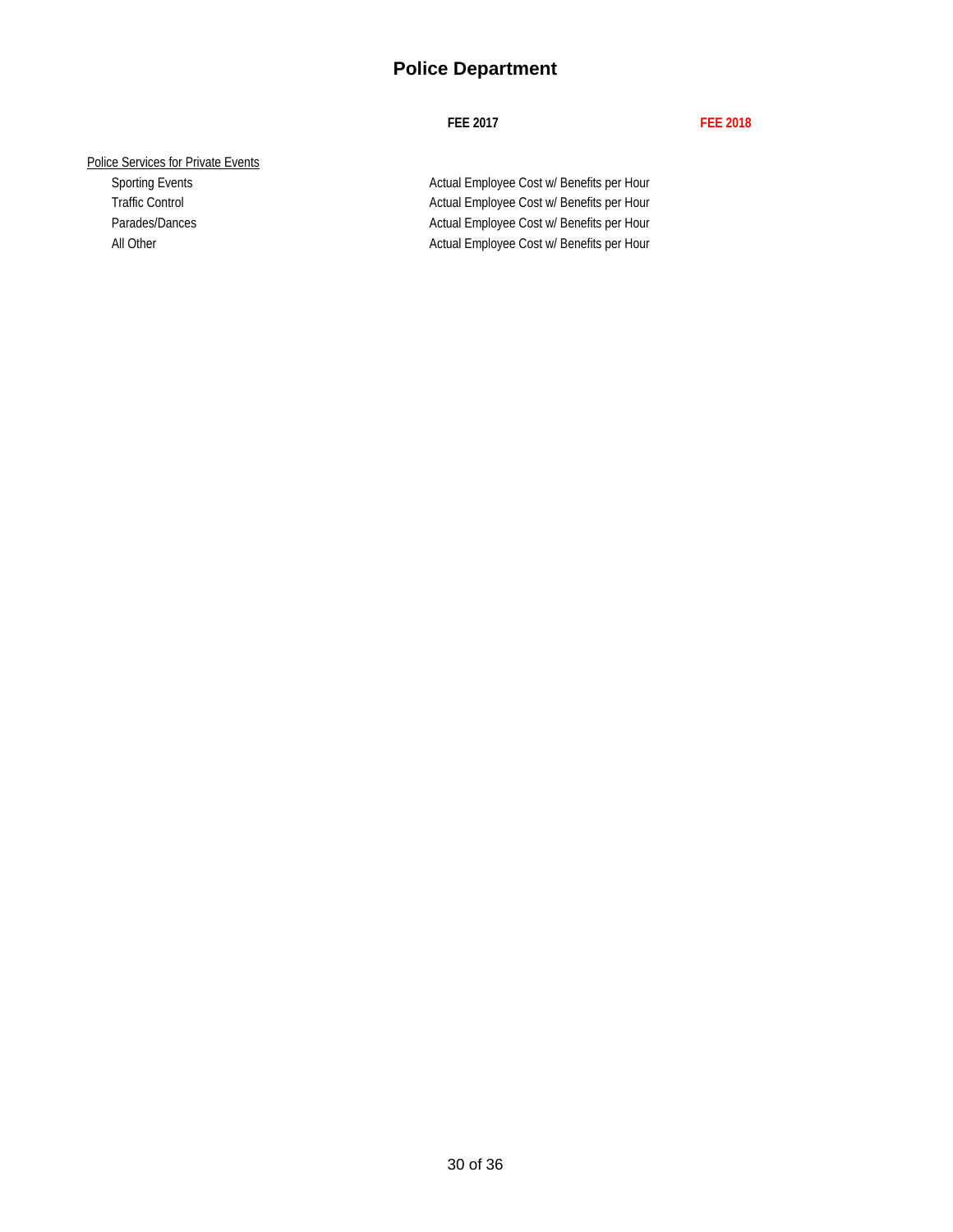#### **FEE 2017 FEE 2018**

#### Commerical Garabage Service

| <b>Collection Frequency</b> |                           |          |          |          |          |          |
|-----------------------------|---------------------------|----------|----------|----------|----------|----------|
|                             | Cubic Yards once per week | 2x week  | 3x week  | 4x week  | 5x week  | 6x week  |
|                             | \$39.25                   | \$68.90  | \$98.55  | \$128.18 | \$157.84 | \$187.49 |
| 2                           | \$49.39                   | \$87.75  | \$126.11 | \$164.48 | \$202.84 | \$241.21 |
| 3                           | \$62.17                   | \$109.25 | \$156.34 | \$203.42 | \$250.50 | \$297.58 |
| 4                           | \$74.27                   | \$130.07 | \$185.87 | \$241.66 | \$297.46 | \$353.19 |
| 6                           | \$97.55                   | \$170.78 | \$244.02 | \$317.25 | \$390.48 | \$463.17 |
| 8                           | \$121.76                  | \$212.43 | \$303.09 | \$393.75 | \$484.42 | \$575.08 |

\*All prices include a 17% MN Solid Waste Management Tax

\*For multiple containers, find the single container rate using the table above and multiply by the # of containers

| <b>Extra Container Dumps</b>    | 1 Yard                                         | \$<br>20.00 |
|---------------------------------|------------------------------------------------|-------------|
|                                 | 2 Yard                                         | \$<br>20.00 |
|                                 | 3 Yard                                         | \$<br>30.00 |
|                                 | 4 Yard                                         | \$<br>40.00 |
|                                 | 6 Yard                                         | \$<br>60.00 |
|                                 | 8 Yard                                         | \$<br>80.00 |
| Miscellaneus Commercial Charges |                                                |             |
|                                 | Small business (96 Gallon Cart)                | \$<br>23.49 |
|                                 | Container drop off (1YD - 8 YD)                | \$<br>30.00 |
|                                 | Container exchange (1YD - 8 YD)                | \$<br>30.00 |
|                                 | Container cleaning                             | \$<br>30.00 |
|                                 | Dumpster return trip fee                       | \$<br>20.00 |
|                                 | Dumpster moving fee (per tip to allow dumping) | \$<br>10.00 |

#### Mixed Municipal Solid Waste

| Disposal at Transfer Station - Mixed Municipal Solid Waste                             |              |
|----------------------------------------------------------------------------------------|--------------|
| 1 Cu Yard (Minimum Charge)                                                             | \$<br>7.50   |
| 2 Cu Yards (Vans, Pickups, Medium Trailers)                                            | \$<br>10.00  |
| 3 Cu Yards (Pickups with sideboards)                                                   | \$<br>15.00  |
| 4 Cu Yards (1 Ton Trucks)                                                              | \$<br>20.00  |
| 8 Cu Yards (2 Ton Trucks)                                                              | \$<br>30.00  |
| 10 Cu Yards (2 Ton Trucks with sideboards)                                             | \$<br>45.00  |
| 20 Cu Yards (Tandem Truck)                                                             | \$<br>90.00  |
| 30 Cu Yards                                                                            | \$<br>135.00 |
| 40 Cu Yards                                                                            | \$<br>180.00 |
| $(1.70 \ C \ V \cup M \ U \ I \ I \ I \ I \ I \ I \ I \ I \ I \ I \ I \ I \ I \ I \ I$ |              |

 *(17% Solid Waste Management Tax will be charged on above rates)*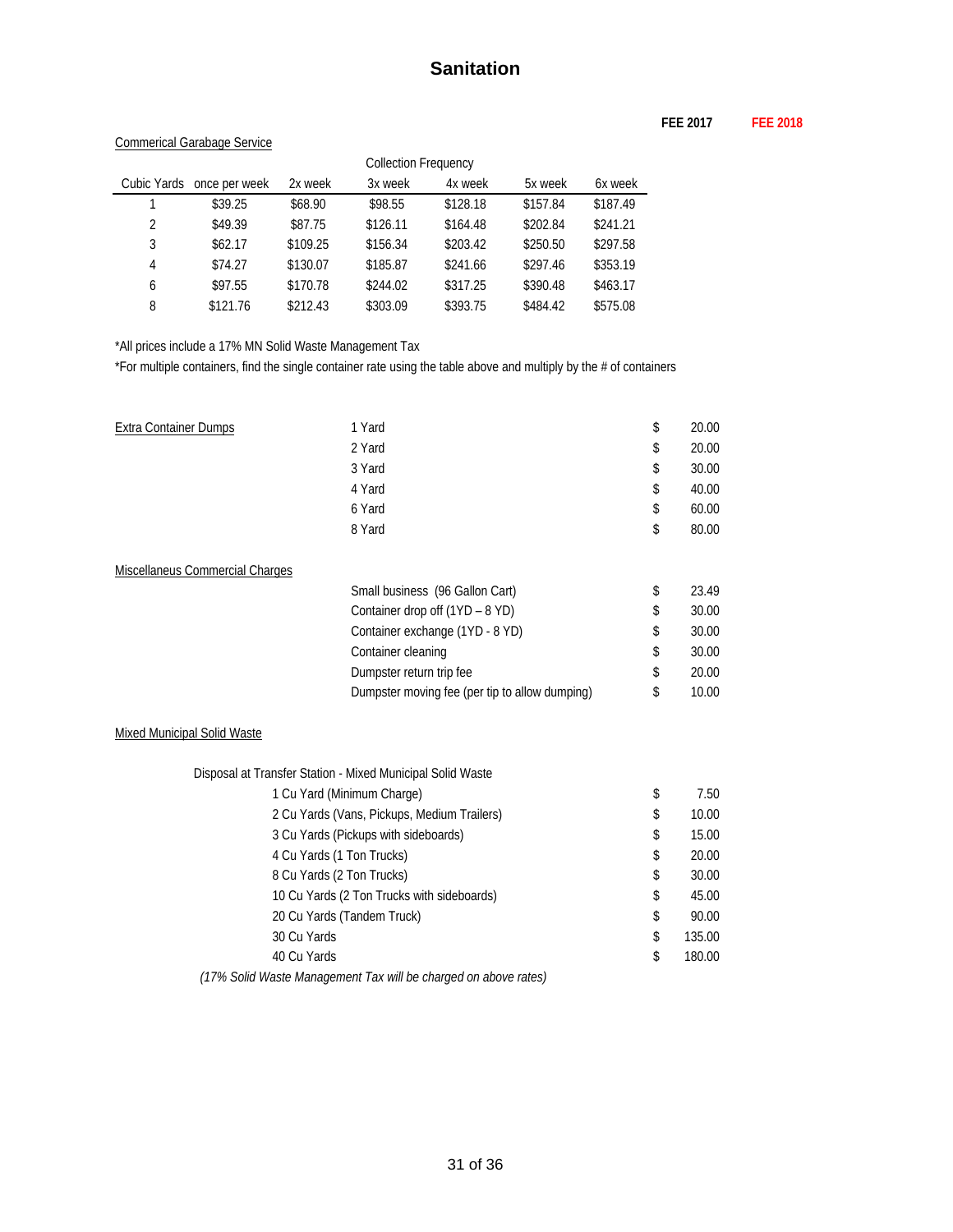|                                                                                  |          | FEE 2017            | <b>FEE 2018</b> |
|----------------------------------------------------------------------------------|----------|---------------------|-----------------|
| Mixed Municipal Solid Waste (cont.)                                              |          |                     |                 |
| Packer Type Garbage Box per yard                                                 |          | \$<br>16.00         |                 |
| 10 yards                                                                         |          | \$<br>190.00        |                 |
| 12 yards                                                                         |          | \$<br>225.00        |                 |
| 16 yards                                                                         |          | \$<br>300.00        |                 |
| 18 yards                                                                         |          | \$<br>340.00        |                 |
| 20 yards                                                                         |          | \$<br>375.00        |                 |
| 25 yards                                                                         |          | \$<br>470.00        |                 |
| (17% Solid Waste Management Tax will be charged on above rates)                  |          |                     |                 |
| Roll-off Containers (trash and loads with trash / building materials-trash only) |          |                     |                 |
| Container Rental (per week after 2 weeks)                                        |          | \$<br>50.00         |                 |
| Trip Fee<br>$\begin{array}{c} + \end{array}$                                     | Per trip | \$<br>180.00        |                 |
| Disposal Fee-(per cubic yard)(minimum fee) Up to 4 tons                          |          | \$<br>160.00        |                 |
| Up to 6 tons                                                                     |          | \$<br>240.00        |                 |
| Up to 8 tons                                                                     |          | \$<br>320.00        |                 |
| Additional per ton                                                               |          | \$<br>45.00         |                 |
| Overhead Fee<br>$^{+}$                                                           |          | 10%                 |                 |
| Solid Waste Management Tax (of cont rent, trip & disp)                           |          | 17%                 |                 |
| Roll-off Containers (trash and loads with trash / building materials mixed)      |          |                     |                 |
| Container Rental (per week after 2 weeks)                                        |          | \$<br>50.00         |                 |
| + Trip Fee                                                                       | Per trip | \$<br>180.00        |                 |
| Disposal Fee-(per-cubic yard)(minimum fee) Up to 4 tons<br>$\ddot{}$             |          | \$<br>250.00        |                 |
| Up to 6 tons                                                                     |          | \$<br>375.00        |                 |
| Up to 8 tons                                                                     |          | \$<br>500.00        |                 |
| Additional per ton                                                               |          | \$<br>45.00         |                 |
| Overhead Fee<br>$^{+}$                                                           |          | 10%                 |                 |
| Solid Waste Management Tax (of cont rent, trip & disp)                           |          | 17%                 |                 |
|                                                                                  |          |                     |                 |
| Compactor Containers (stationary)                                                |          |                     |                 |
| + Container Rent                                                                 | Per c.y. | \$<br>2.50          |                 |
| <b>Trip Fee</b><br>$^{+}$                                                        | Per trip | \$<br>180.00        |                 |
| Disposal Fee<br>$^{+}$                                                           | Per c.y. | \$<br>12.00         |                 |
| Overhead Fee<br>$\,{}^+$                                                         |          | 10%                 |                 |
| Solid Waste Management Tax (of cont rent, trip & disp)                           |          | 17%                 |                 |
| <b>Building Materials</b>                                                        |          | Base                |                 |
| <b>Special Pick Up Fee</b>                                                       |          | 30.00               |                 |
| All Cars (.75 cubic yard [cy])                                                   |          | 13.00               |                 |
| 1-Cu-Yard (Minimum Charge                                                        |          | \$<br>19.00<br>\$   | 21.50           |
| 2-Cu-Yards-(Vans, Pickups, Medium Trailers                                       |          | \$<br>25.00<br>\$   | 43.00           |
| 3-Cu-Yards (Pickups with sideboards                                              |          | \$<br>37.50<br>-\$  | 64.50           |
| 4-Cu-Yards (1 Ton Trucks                                                         |          | \$<br>50.00<br>\$   | 86.00           |
| 8 Cu Yards (2 Ton Trucks                                                         |          | \$<br>100.00<br>-\$ | 172.00          |
| 10 Cu Yards (2 Ton Trucks with sideboards                                        |          | \$<br>125.00<br>\$  | 215.00          |
| 20 Cu Yards (Tandem Truck)                                                       |          | 250.00              |                 |
| 30 Cu Yards                                                                      |          | 375.00              |                 |
|                                                                                  |          |                     |                 |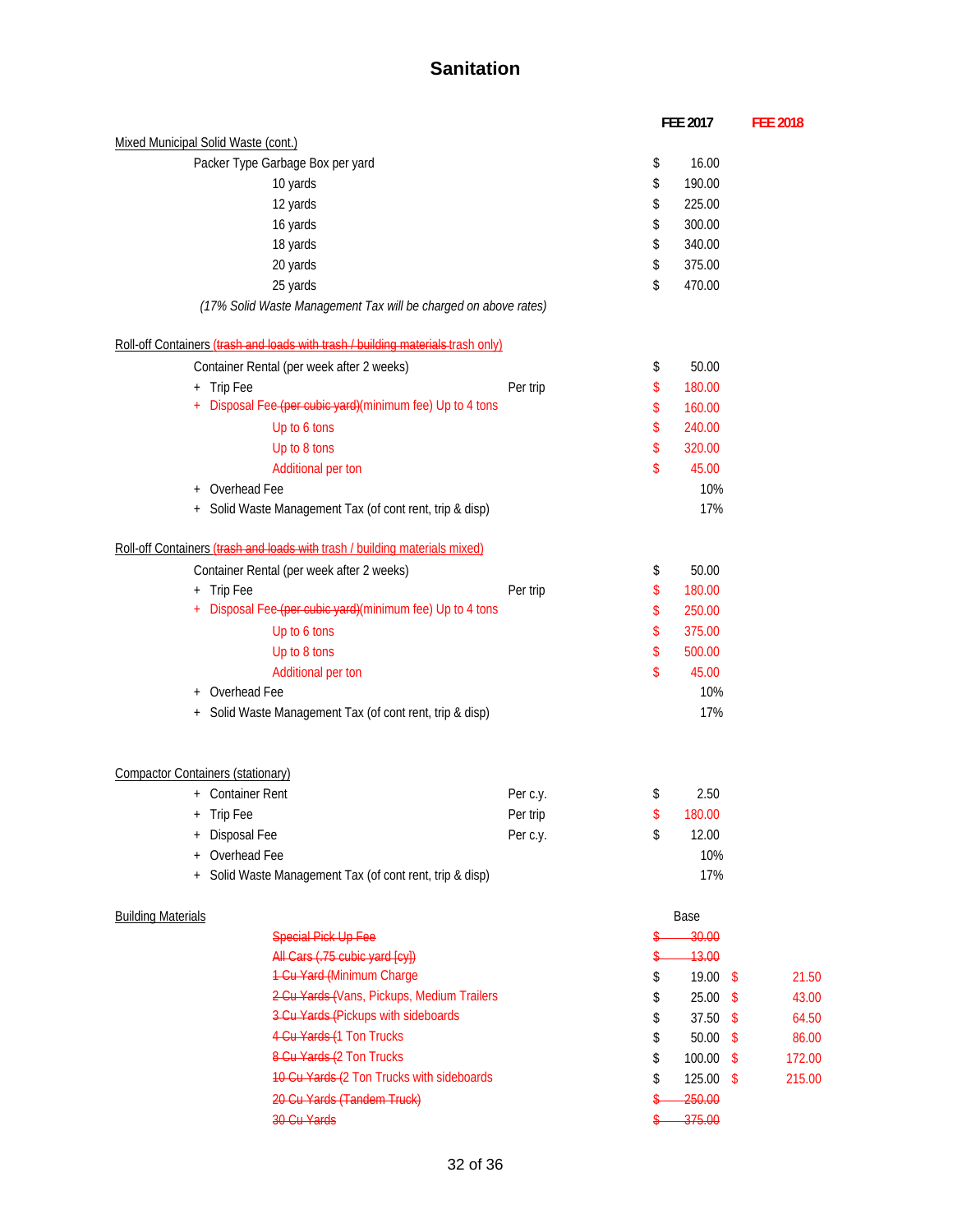|                                                                                                               | <b>FEE 2017</b> | <b>FFF 2018</b> |
|---------------------------------------------------------------------------------------------------------------|-----------------|-----------------|
| <u>AN Cu Varde</u>                                                                                            | 500.00          |                 |
| (Solid waste management fee of \$0.60 per non-compacted c.y. will be charged on included in the above rates.) |                 |                 |
|                                                                                                               |                 |                 |
| Demolition Materials Roll-off (no trash)                                                                      |                 |                 |
| Trip Fee                                                                                                      | 180.00          |                 |
| Disposal Costs (per yard)                                                                                     | \$<br>10.00     |                 |
| Overhead fee                                                                                                  | 10%             |                 |
| Solid waste management fee (/non-compacted c.y.)                                                              | \$<br>0.60      |                 |
| Container Rental (per week after 2 weeks)                                                                     | \$<br>50.00     |                 |
|                                                                                                               |                 |                 |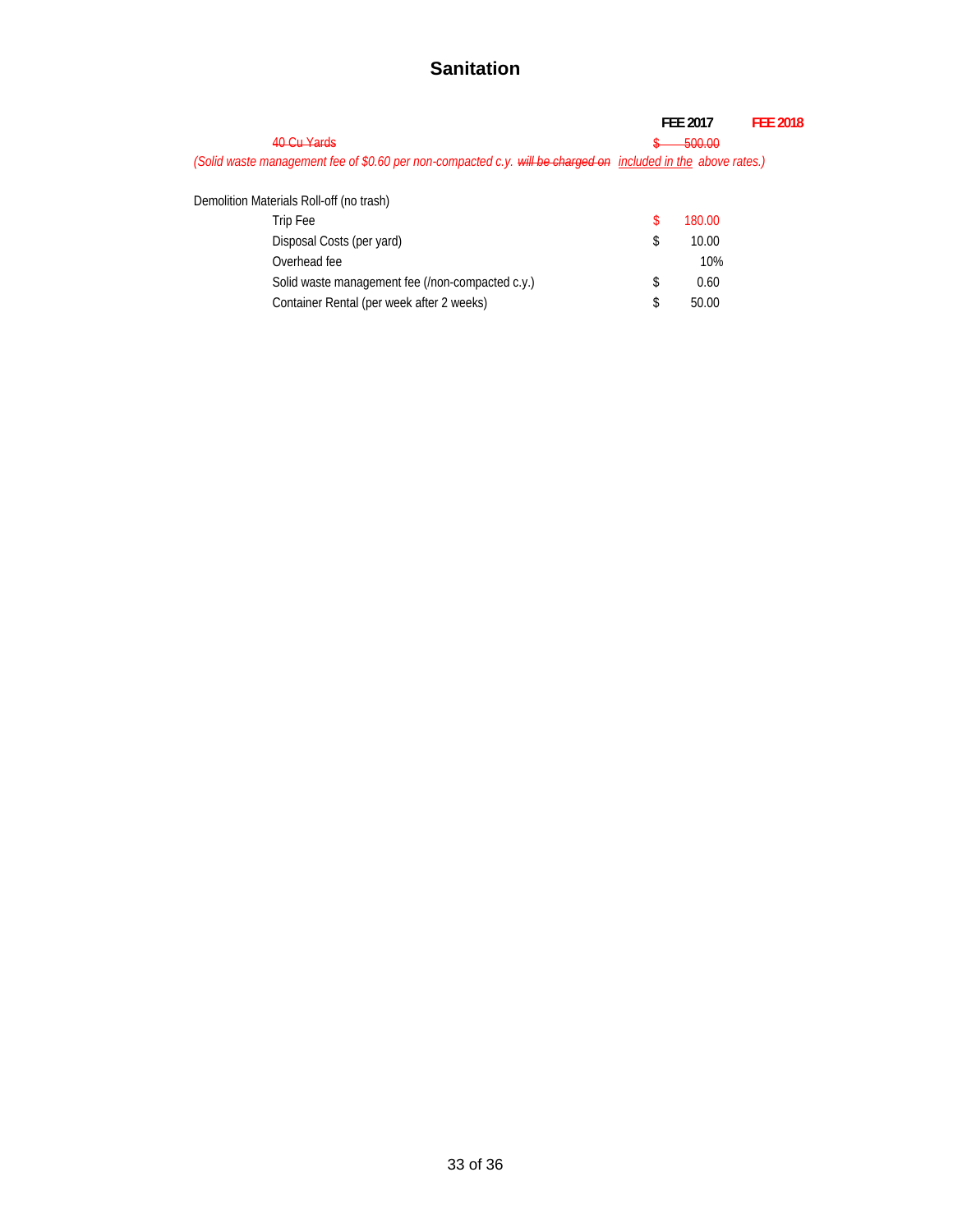|                                                     |                                                                                     |                     | FEE 2017 |        | <b>FEE 2018</b> |  |
|-----------------------------------------------------|-------------------------------------------------------------------------------------|---------------------|----------|--------|-----------------|--|
| <b>Building Materials (cont.)</b>                   |                                                                                     |                     | Base     |        |                 |  |
|                                                     | Packer type garbage box per yard                                                    |                     | \$       | 30.00  |                 |  |
|                                                     | 10 yards                                                                            |                     | \$       | 300.00 |                 |  |
|                                                     | 12 yards                                                                            |                     | \$       | 360.00 |                 |  |
|                                                     | 16 yards                                                                            |                     | \$       | 480.00 |                 |  |
|                                                     | 18 yards                                                                            |                     | \$       | 540.00 |                 |  |
|                                                     | 20 yards                                                                            |                     | \$       | 600.00 |                 |  |
|                                                     | 25 yards                                                                            |                     | \$       | 750.00 |                 |  |
|                                                     | (Includes solid waste management tax of \$0.60 per non-compacted c.y.)              |                     |          |        |                 |  |
| Residential Garbage Service - Monthly Rates         |                                                                                     |                     |          |        |                 |  |
|                                                     | (Solid Waste Tax of 9.75% will be added to the rates below)                         |                     |          |        |                 |  |
|                                                     | 48 Gallon Tote                                                                      |                     | \$       | 9.46   |                 |  |
|                                                     | 64 Gallon Tote                                                                      |                     | \$       | 11.76  |                 |  |
|                                                     | 96 Gallon Tote                                                                      |                     | \$       | 16.63  |                 |  |
|                                                     | Apartments                                                                          |                     | \$       | 9.46   |                 |  |
|                                                     | *For multiple totes, add monthly charges for each to determine total monthly charge |                     |          |        |                 |  |
|                                                     | Recycling (Non-Taxable Fee)                                                         |                     | \$       | 3.59   |                 |  |
|                                                     | Recycling - Senior Living / Assisted Living Communities (per unit/month)            |                     | \$       | 3.59   |                 |  |
|                                                     | Recycling Multi-Family Residential (Non-Taxable Fee)                                |                     |          |        |                 |  |
| <b>Curbside Recycling Container</b>                 |                                                                                     |                     | S        | 10.00  |                 |  |
| Prepaid Yellow Bags                                 |                                                                                     | Per approx. 10 bags | \$       | 20.00  |                 |  |
| Extra Garbage not in Prepaid Yellow Bags            |                                                                                     | minimum             | \$       | 15.00  |                 |  |
| Extra Garbage in Tote Above Rim of Container        |                                                                                     | minimum             | \$       | 15.00  |                 |  |
| Return To Pick Tote Not at Curb                     |                                                                                     |                     | \$       | 15.00  |                 |  |
| Tote Clean-up                                       |                                                                                     |                     | \$       | 10.00  |                 |  |
| Tote Exchanges (Home Owner Picked Up at Sanitation) |                                                                                     |                     | \$       | 10.00  |                 |  |
| Tote Exchanges (Sanitation Delivers to Curb)        |                                                                                     |                     | \$       | 20.00  |                 |  |
| <b>Compost Site Charges</b>                         |                                                                                     |                     |          |        |                 |  |
|                                                     | Compost (Free to Clay County Residents,<br>2 Yard Maximum)                          | Per yard            | \$       | 10.00  |                 |  |
|                                                     |                                                                                     |                     |          |        |                 |  |
|                                                     | Black Dirt (as Available)                                                           | Per yard            | \$       | 10.00  |                 |  |
|                                                     | Ground Wood Chips                                                                   | Per yard            |          | Free   |                 |  |
|                                                     | <b>Street Sweepings (unscreened)</b>                                                | Per yard            | \$       | 1.00   |                 |  |
|                                                     | <b>Street Sweepings (screened)</b>                                                  | Per yard            | \$       | 3.00   |                 |  |
| Miscellaneous Charges                               |                                                                                     |                     |          |        |                 |  |
|                                                     | Curbside Pick Up of Extra Items                                                     | Plus disposal cost  | \$       | 20.00  |                 |  |
|                                                     | <b>TVs/Monitors</b>                                                                 |                     | \$       | 25.00  |                 |  |
|                                                     | Appliances                                                                          |                     | \$       | 30.00  |                 |  |
|                                                     | Appliances with Freon                                                               |                     | \$       | 35.00  |                 |  |

Non-residents Double above rates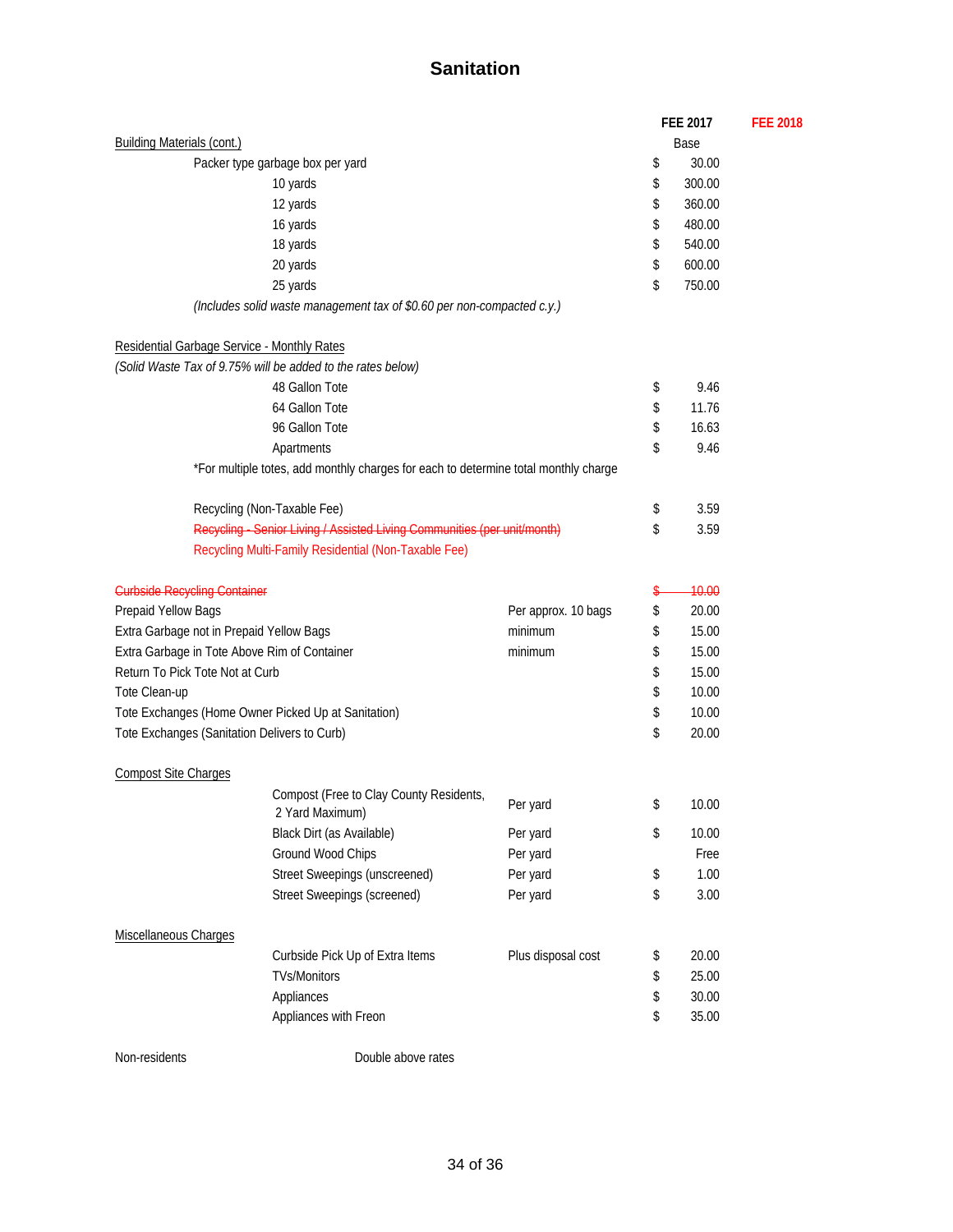#### **Wastewater**

|                                                                                                                                                                                                                                                                                                                                                                                                                                                                                               |                            |    | FEE 2017     |                                             |    | <b>FEE 2018</b> |      |
|-----------------------------------------------------------------------------------------------------------------------------------------------------------------------------------------------------------------------------------------------------------------------------------------------------------------------------------------------------------------------------------------------------------------------------------------------------------------------------------------------|----------------------------|----|--------------|---------------------------------------------|----|-----------------|------|
| Wastewater Disposal                                                                                                                                                                                                                                                                                                                                                                                                                                                                           |                            |    |              |                                             |    |                 |      |
| Residential Customer Charge                                                                                                                                                                                                                                                                                                                                                                                                                                                                   |                            | \$ |              | 17.80 Per month                             | \$ | 18.51           |      |
| Residential Flow Charge                                                                                                                                                                                                                                                                                                                                                                                                                                                                       |                            | \$ |              | 2.24 Per CCF                                | \$ |                 | 2.33 |
| Volume charges are based on actual monthly water use. For May, June, July, August, September, and October billings, volume charges are<br>based on the lesser of actual monthly water use or a maximum of 1.5 times the average water use of November, December, January, February,<br>March, and April, excluding months with no usage. Monthly water use is assumed to be 600 CF for new customers with no water use for some or<br>all winter months, and customers without water service. |                            |    |              |                                             |    |                 |      |
| Multiple Family Tenant                                                                                                                                                                                                                                                                                                                                                                                                                                                                        |                            | \$ |              | 17.80 Per month                             | S  | 18.51           |      |
| Multiple Family Dwelling                                                                                                                                                                                                                                                                                                                                                                                                                                                                      |                            | \$ |              | 2.24 Per CCF                                | \$ |                 | 2.33 |
| Volume charges are based on actual monthly water use. Wastewater charges are not applied to (or credits may be issued for) separately<br>metered, non-sewered water use.                                                                                                                                                                                                                                                                                                                      |                            |    |              |                                             |    |                 |      |
| Commercial Customer Charge                                                                                                                                                                                                                                                                                                                                                                                                                                                                    |                            | \$ |              | 17.80 Per month                             | \$ | 18.51           |      |
| <b>Commercial Flow Charge</b>                                                                                                                                                                                                                                                                                                                                                                                                                                                                 |                            | \$ |              | 2.24 Per CCF                                | \$ |                 | 2.33 |
| Volume charges are based on actual monthly water use. Wastewater charges are not applied to (or credits may be issued for) separately<br>metered, non-sewered water use.                                                                                                                                                                                                                                                                                                                      |                            |    |              |                                             |    |                 |      |
| Industrial                                                                                                                                                                                                                                                                                                                                                                                                                                                                                    | Customer Charge            | S  |              | 17.80 Per month                             | S  | 18.51           |      |
|                                                                                                                                                                                                                                                                                                                                                                                                                                                                                               | Flow Charge                |    |              | \$2,917.92 Per MG                           |    | \$3.034.64      |      |
|                                                                                                                                                                                                                                                                                                                                                                                                                                                                                               | BOD Surcharge <sup>1</sup> | \$ |              | 677.19 Per 1,000 lbs                        | S  | 704.28          |      |
|                                                                                                                                                                                                                                                                                                                                                                                                                                                                                               | BOD Surcharge <sup>2</sup> | \$ |              | 540.80 Per 1,000 lbs                        | \$ | 562.43          |      |
|                                                                                                                                                                                                                                                                                                                                                                                                                                                                                               | <b>TSS Surcharge</b>       | \$ | $\mathbb{Z}$ | Per 1,000 lbs                               | \$ |                 |      |
| <sup>1</sup> BOD and TSS surcharges apply to loadings at concentrations of 300 - 1,000 mg/L.                                                                                                                                                                                                                                                                                                                                                                                                  |                            |    |              |                                             |    |                 |      |
| <sup>2</sup> BOD surcharge applies to loadings at concentrations greater than 1,000 mg/L.                                                                                                                                                                                                                                                                                                                                                                                                     |                            |    |              |                                             |    |                 |      |
| <b>Sanitary Sewer Connection Charges</b>                                                                                                                                                                                                                                                                                                                                                                                                                                                      |                            |    |              |                                             |    |                 |      |
|                                                                                                                                                                                                                                                                                                                                                                                                                                                                                               | Single Family Residential  |    |              | \$ 370.71 Per connection to City sewer main | S. | 385.54          |      |
|                                                                                                                                                                                                                                                                                                                                                                                                                                                                                               | All other uses             |    |              | \$1,112.11 Per acre                         |    | \$1,156.59      |      |
|                                                                                                                                                                                                                                                                                                                                                                                                                                                                                               | Minimum Charge             |    |              | \$ 370.71 Per connection to City sewer main |    | \$385.54        |      |
| <b>Sump Pump Program Waivers</b>                                                                                                                                                                                                                                                                                                                                                                                                                                                              |                            |    |              |                                             |    |                 |      |
|                                                                                                                                                                                                                                                                                                                                                                                                                                                                                               | Seasonal Waiver            | \$ |              | 30.00 Per year                              |    |                 |      |
|                                                                                                                                                                                                                                                                                                                                                                                                                                                                                               | Non-seasonal Waiver        |    | No Charge    |                                             |    |                 |      |
| <b>Storm Water Utility</b>                                                                                                                                                                                                                                                                                                                                                                                                                                                                    |                            |    |              |                                             |    |                 |      |
|                                                                                                                                                                                                                                                                                                                                                                                                                                                                                               | Residential                |    |              | 10.21 Per month                             |    |                 |      |
|                                                                                                                                                                                                                                                                                                                                                                                                                                                                                               | Multiple Family Tenant     | \$ |              | 10.21 Per month                             |    |                 |      |
|                                                                                                                                                                                                                                                                                                                                                                                                                                                                                               | Commercial/Industrial      | \$ |              | 10.21 Per base unit                         |    |                 |      |
|                                                                                                                                                                                                                                                                                                                                                                                                                                                                                               | Commercial/Industrial Min  |    |              | 2 Base unit                                 |    |                 |      |
|                                                                                                                                                                                                                                                                                                                                                                                                                                                                                               | Commercial/Industrial Max  |    |              | 15 Base units                               |    |                 | 16   |
|                                                                                                                                                                                                                                                                                                                                                                                                                                                                                               | Commercial/Industrial Min  | \$ |              | 20.42 Per month                             |    |                 |      |
|                                                                                                                                                                                                                                                                                                                                                                                                                                                                                               | Commercial/Industrial Max  | \$ |              | 153.15 Per month                            | \$ | 163.36          |      |
| A base unit is the average impervious surface area associated with a single family residential property.                                                                                                                                                                                                                                                                                                                                                                                      |                            |    |              |                                             |    |                 |      |
| Hauled Wastewater/Septage Disposal Service Charge                                                                                                                                                                                                                                                                                                                                                                                                                                             |                            | \$ |              | 55.00 Per 1,000 gallons                     |    |                 |      |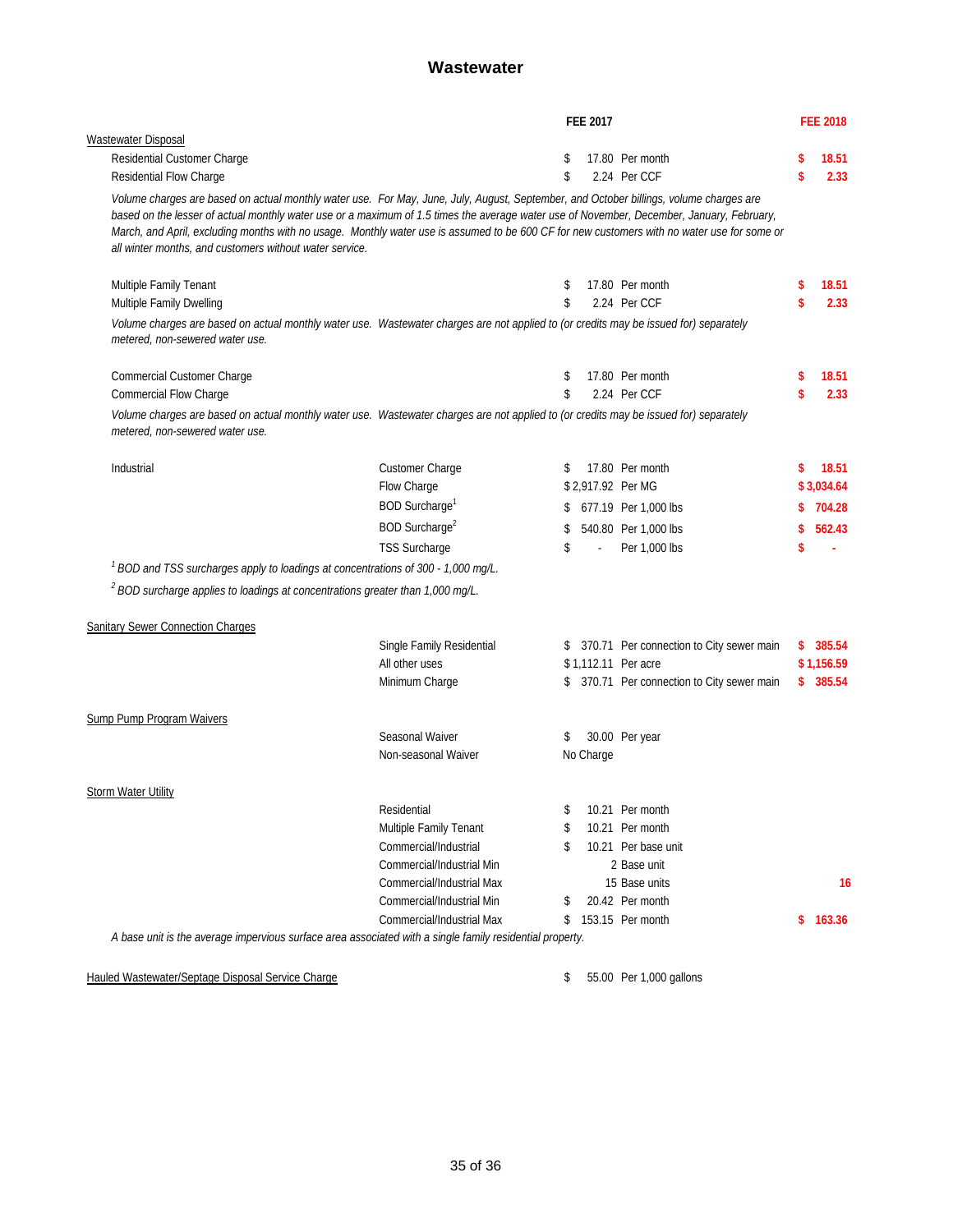#### **Wastewater**

|                                                  |                                    |    | <b>FEE 2017</b> |                 | <b>FEE 2018</b> |
|--------------------------------------------------|------------------------------------|----|-----------------|-----------------|-----------------|
| <b>Equipment Rates</b>                           |                                    |    |                 |                 |                 |
| Combination Jet/Vac Truck & Operators            | Landfill tip fee billed separately | S. |                 | 280.00 Per hour |                 |
| Pressure Jet Machine w/Service Truck & Operators |                                    | \$ |                 | 140.00 Per hour |                 |
| Vacuum Inductor w/Service Truck & Operator-      | Landfill tip fee billed separately |    |                 | 100.00 Per hour |                 |
| Semi-Tractor w/Tanker & Operator                 |                                    | S  |                 | 170.00 Per hour |                 |
| Sludge Applicator & Operator                     |                                    |    |                 | 210.00 Per hour |                 |
| 14" Crisafulli Pump w/Tractor                    |                                    |    |                 | 200.00 Per hour |                 |
| 6-inch Pump                                      |                                    | \$ |                 | 200.00 Per hour |                 |
| 4-inch Pump                                      |                                    |    |                 | 125.00 Per hour |                 |
| 3-inch Pump                                      |                                    |    |                 | 100.00 Per hour |                 |
| 2-inch Pump                                      |                                    | \$ |                 | 75.00 Per hour  |                 |
| 300 KW Generator                                 |                                    | \$ |                 | 90.00 Per hour  |                 |
| 135 KW Generator                                 |                                    | \$ |                 | 60.00 Per hour  |                 |
| 25 - 60 KW Generator                             |                                    | \$ |                 | 30.00 Per hour  |                 |
| Portable Compressor                              |                                    | \$ |                 | 42.00 Per hour  |                 |
| Sewer Plugs                                      | $42" - 60"$                        |    |                 | 150.00 Per hour |                 |
|                                                  | $30" - 42"$                        | \$ |                 | 100.00 Per hour |                 |
|                                                  | $15" - 24"$                        | S  |                 | 50.00 Per hour  |                 |
|                                                  | $6" - 12"$                         | \$ |                 | 25.00 Per hour  |                 |
| Wastewater Testing and Analysis                  | BOD5 (Total and/or Carbonaceous)*  | s. | 36.00           |                 |                 |
|                                                  | Total Suspended Solids*            | \$ | 20.00           |                 |                 |
|                                                  | pH                                 | \$ | 10.00           |                 |                 |
|                                                  | Ammonia Nitrogen*                  | \$ | 30.00           |                 |                 |
|                                                  | Sample Collection Fee **           | \$ | 35.00           |                 |                 |
| $*$ Cartifical Anothers                          |                                    |    |                 |                 |                 |

*\* Certified Analytes*

*Sample analysis for regulatory reports not prepared by the City will not be performed.*

*\*\* Applies to samples picked up by WWSD staff within a ten (10) mile radius of the WWTF.*